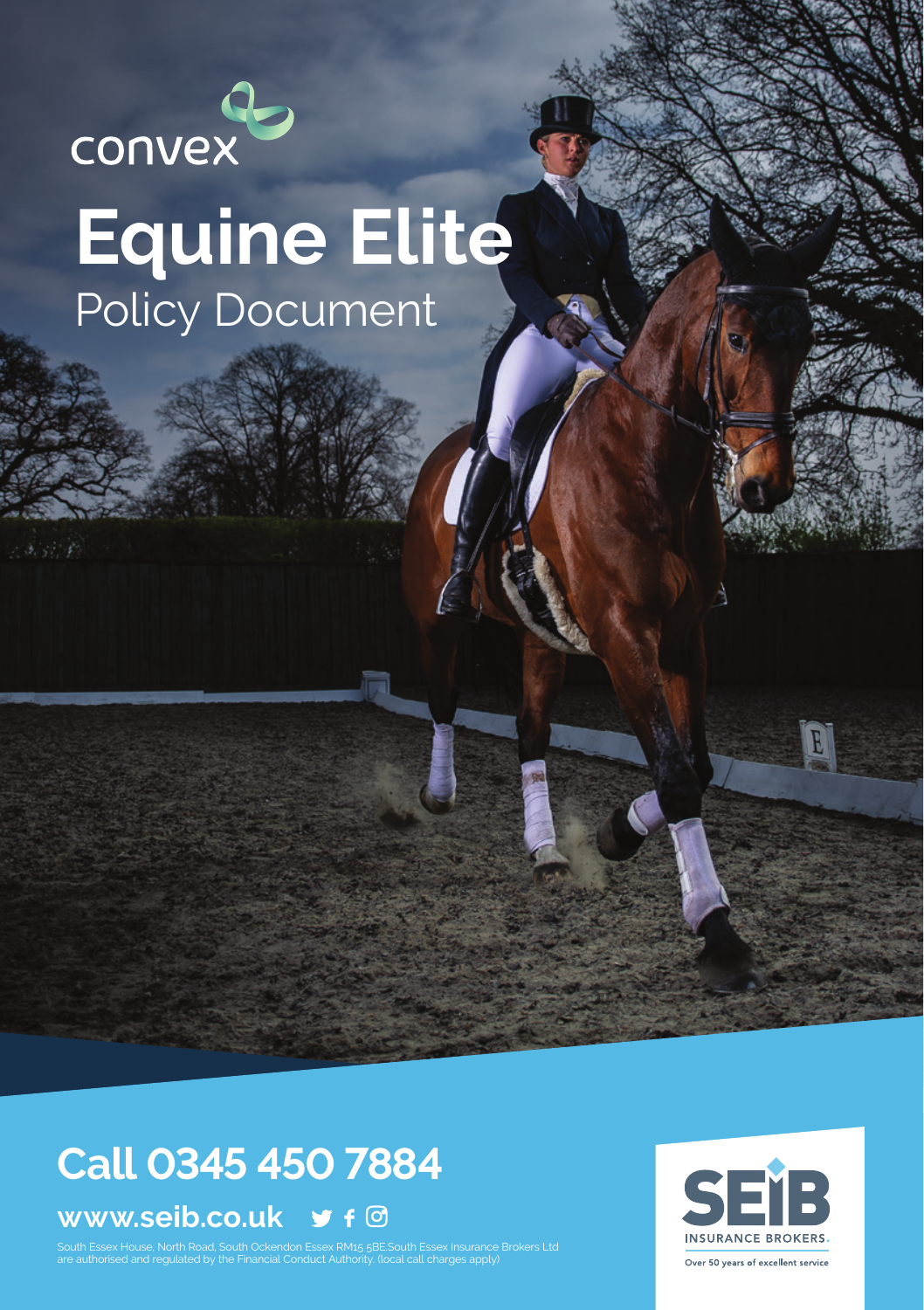### **CONTENTS**

| Page 4  |
|---------|
|         |
| Page 4  |
|         |
|         |
|         |
|         |
|         |
|         |
|         |
| Page 12 |
|         |

| Policy Sections (Refer to your Certificate of Insurance for the Sections applicable to your Policy) |  |
|-----------------------------------------------------------------------------------------------------|--|
|                                                                                                     |  |
|                                                                                                     |  |
|                                                                                                     |  |
|                                                                                                     |  |
|                                                                                                     |  |
|                                                                                                     |  |
|                                                                                                     |  |
|                                                                                                     |  |
|                                                                                                     |  |
|                                                                                                     |  |
|                                                                                                     |  |
|                                                                                                     |  |
|                                                                                                     |  |
|                                                                                                     |  |
|                                                                                                     |  |
|                                                                                                     |  |
|                                                                                                     |  |
|                                                                                                     |  |
|                                                                                                     |  |
|                                                                                                     |  |
|                                                                                                     |  |
|                                                                                                     |  |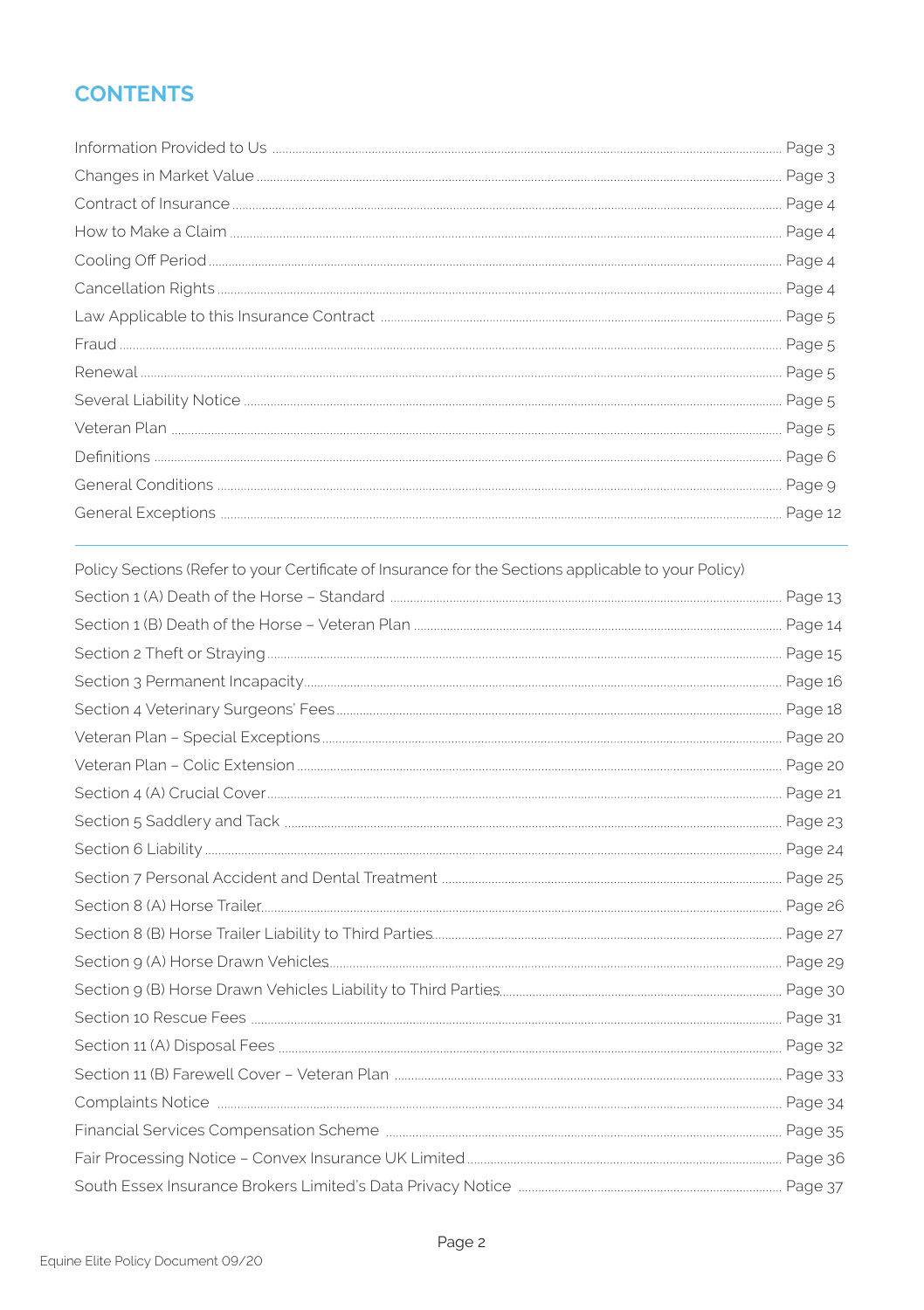### **EQUINE ELITE POLICY DOCUMENT**

This Insurance is provided by Convex Insurance UK Limited and is specially arranged by South Essex Insurance Brokers Limited.

Convex Insurance UK Limited is authorised by the Prudential Regulation Authority and regulated by the Financial Conduct Authority and the Prudential Regulation Authority (Firm Reference No. 840616). Further details can be found on the Financial Services Register at www.fca.org.uk.

Convex Insurance registered in England and Wales No 11796392. Registered Office: 52 Lime Street London, EC3M 7AF.

South Essex Insurance Brokers Limited (SEIB) is authorised and regulated by the Financial Conduct Authority (Firm Reference No 479477). SEIB registered in England and Wales No 6317314. Registered Office: Beaufort House, Brunswick Road, Gloucester, GL1 1JZ.

In the event of any amendment, alteration, cancellation or question **You** may have or **You** want to make a claim please contact SEIB at South Essex House, North Road, South Ockendon, RM15 5BE. Tel: 01708 850000, Fax: 01708 851520, Email: enquiries@seib.co.uk

#### **INFORMATION PROVIDED TO US**

**We** will provide insurance in accordance with the terms of **Your** Policy in the Sections shown on **Your Certificate of Insurance** during the **Period of Insurance**, providing the correct **Premium** is paid. In deciding these terms, conditions and **Premium** in **Your** policy, **We** have relied on the information **You** have given **Us**. **You** must take care when providing any information to **Us** by ensuring that all information is accurate and complete.

If **We** establish that **You** deliberately or recklessly provide **Us** with false or misleading information, **We**  will treat this Policy as if it never existed and decline all claims.

If **We** establish that **You** carelessly provided **Us** with false or misleading information it could adversely affect **Your** Policy and any claim. For example: **We** may:

• treat this Policy as if it had never existed and refuse to pay all claims and return the **Premium** paid. **We** will only do this if **We** provided **You** with insurance cover which **We** would not otherwise have offered;

- amend the terms of **Your** insurance. **We** may apply these amended terms as if they were already in place if a claim has been adversely impacted by **Your** carelessness;
- reduce the amount **We** pay on a claim in the proportion the **Premium You** have paid bears to the **Premium We** would have charged **You**; or
- cancel **Your** Policy in accordance with the **CANCELLATION RIGHTS** condition below.

**We** will write to **You** if **We**:

- intend to treat **Your** Policy as if it never existed; or
- need to amend the terms of **Your** Policy.

If **You** become aware that information **You** have given **Us** is inaccurate, **You** must inform **Us** as soon as practicable.

All notifications must be in writing, by email or telephone. Changes to the information **You** have provided may result in **You** having to pay an additional **Premium** or **Us** amending the terms of **Your** insurance.

#### **CHANGES IN MARKET VALUE**

**You** should review the **Sum Insured** as shown in **Your Certificate of Insurance** on a regular basis to ensure it accurately reflects the **Market Value** of **Your Horse, Horse Trailer** and **Horse Drawn Vehicle**.

**You** must notify **Us** as soon as practicable of any change in the **Market Value** of **Your Horse**, **Horse Trailer** and **Horse Drawn Vehicle**. This includes, for example, changes in **Market Value** as a result of public auctions, performance results, training levels, competition levels or castration.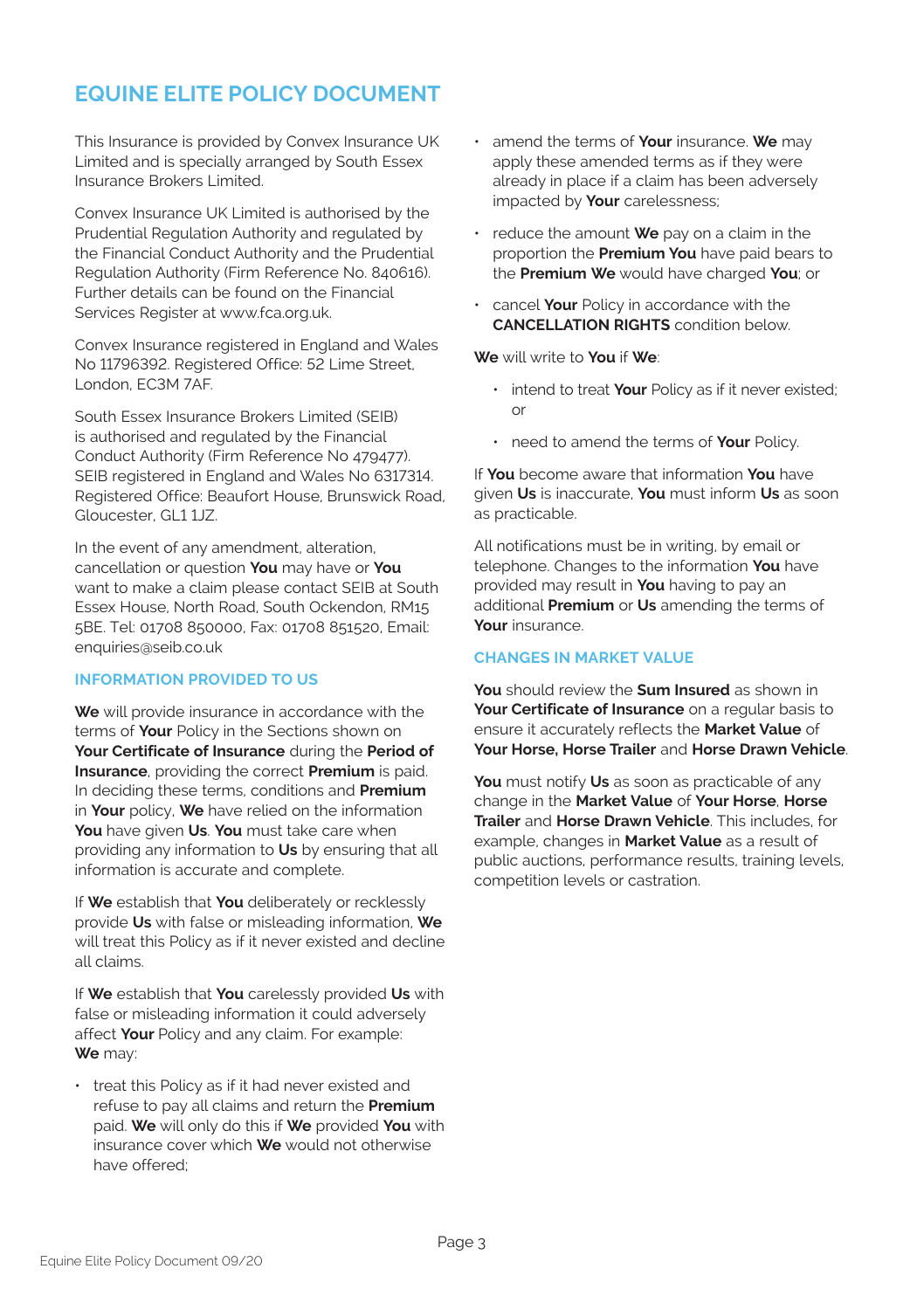### **CONTRACT OF INSURANCE**

This Policy, the **Certificate of Insurance** and endorsements must be read together as one contract.

**You** must keep to the conditions in this Policy, including the Special Conditions. If **You** do not, **We** may cancel **Your** Policy, refuse a claim or withdraw from any current claim.

The **Certificate of Insurance** is evidence of **Your** contract of insurance with **Us** and shows the Sections of cover, the **Sums Insured** and **Excesses You** have chosen and any special terms that apply to **Your** Policy.

#### **HOW TO MAKE A CLAIM**

1) If **You** wish to make a claim under this Policy, **You** can do so by

a) writing to us at SEIB Insurance Brokers South Essex House North Road South Ockendon Essex, RM15 5BE

b) emailing SEIB at enquiries@seib.co.uk

- c) contacting SEIB by telephone by calling 0345 873 4922 between 9am and 5:15pm Monday to Friday and 07747 458486 outside of these hours.
- 2) **You** must:
- a) tell **Us** as soon as practicable if **Your Horse** suffers any **Accidental External Injury**, **Injury** or **Illness** or receives **Veterinary Treatment, Complementary Treatment** or **Nutraceuticals**;
- b) tell **Us** as soon as practicable about any other accident, loss, theft, damage or other event that could lead to a claim on **Your** Policy;
- c) immediately tell the police about any:

i) loss or damage by theft or any attempted theft;

ii) loss or damage by malicious person;

If **You** fail to do so, **We** will decline **Your** claim.

- d) provide **Us** with, at **Your** expense:
	- i) a **Veterinary Surgeon's** report at the onset of any **Veterinary Treatment** and regular update reports where **Veterinary Treatment** continues beyond a period of four  $(4)$  weeks;
- ii) a report from a **Veterinary Surgeon** on the death of **Your Horse** confirming the cause of death (by **Post-mortem** examination if necessary);
- iii) any other documents or proof as **We** may reasonably require for investigating or verifying any claim;
- e) provide **Us** with, at **Your** expense, a claim, in writing with detailed particulars and proof, as may be reasonably required and, if requested, a statutory declaration of the truth of the claim and any matters connected to the claim within:
	- i) thirty (30) days of the event for all Sections; or
	- ii) the further time period if **We** allow and it is confirmed in writing by **Us**.

#### **COOLING OFF PERIOD**

If **You** are not happy with this Policy, **You** can cancel Your Policy during the first fourteen (14) days from either:

a) the start date of the Policy or

b) the date on which **You** receive **Your Certificate of Insurance**, whichever is later.

This period is called the cooling off period. If **You** choose to cancel the Policy during this cooling off period, **You** will receive a refund of any **Premium** paid less SEIB's administration fee to cover costs, providing **You** have not made any claims during this period. If **You** have made a claim during this period, **You** will not be entitled to a return of any **Premium** and if the **Premium** is being paid in instalments, the entire **Premium** will be payable irrespective of **Your** choice to cancel the Policy.

However, please note that the Policy excludes claims for any **Illness** contracted or which shows its first **Symptoms** during this fourteen (14) day period and the **Veterinary Treatment** provided to treat such **Illness**.

#### **CANCELLATION RIGHTS**

**You** may cancel this Policy at any time after the cooling off period by writing to SEIB expressing **Your** intention to cancel the Policy. **You** will be entitled to a return of **Premium** for the unexpired portion of the **Period of Insurance**. This return **Premium** due to **You** will be subject to an administration fee charged by SEIB.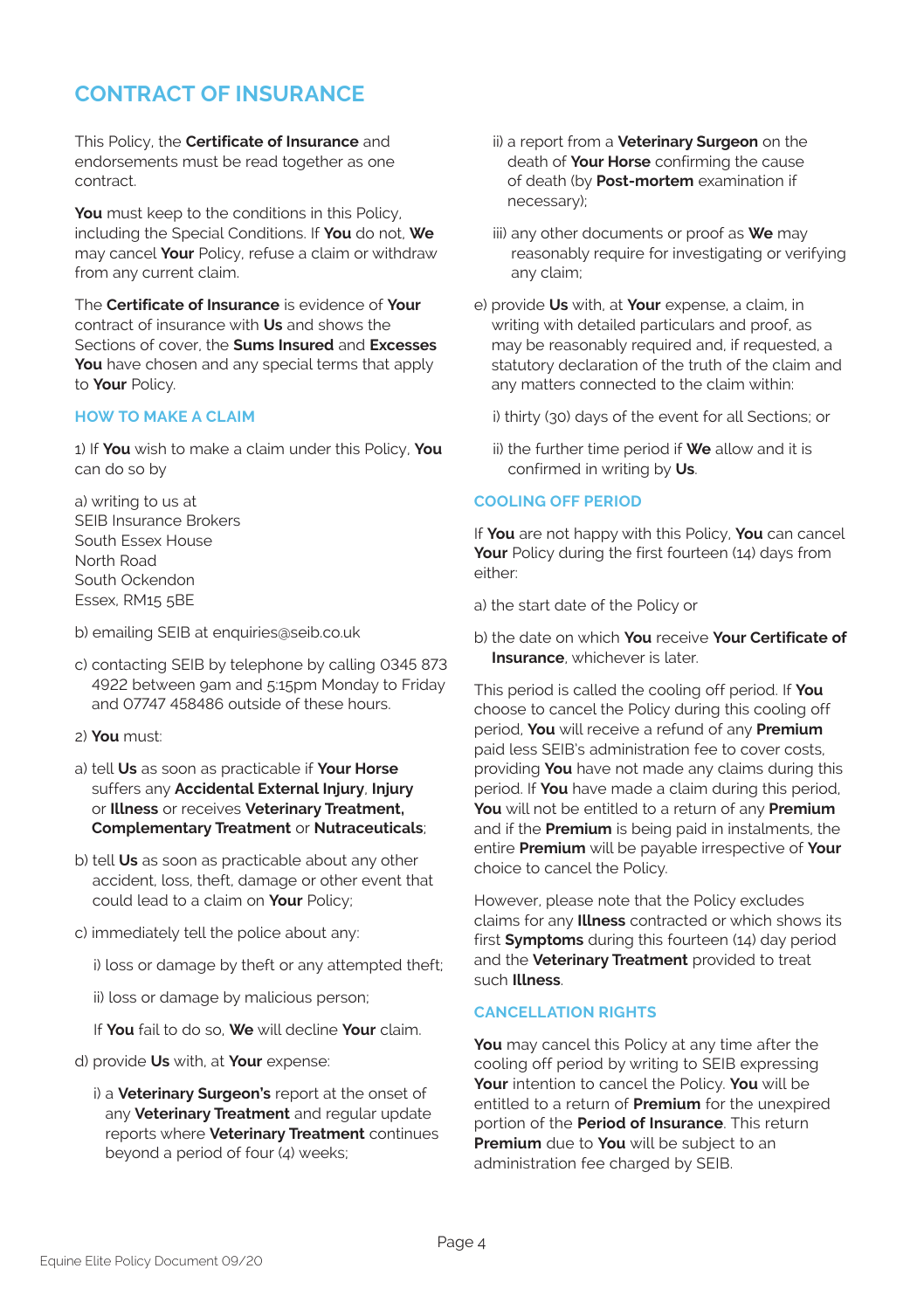**We** may cancel this Policy by sending **You** fourteen (14) days' notice by registered post or recorded delivery at **Your** last known address. **We** will give **You** a refund of the **Premium You** have paid for the **Period of Insurance** after the cancellation date.

However, if **You** have made a claim during this period, **You** will not be entitled to a return of any **Premium** and if the **Premium** is being paid in instalments, the entire **Premium** will be payable irrespective of **Your** choice to cancel the Policy.

#### **LAW APPLICABLE TO THIS INSURANCE CONTRACT**

Both parties of this contract of insurance are allowed to choose the law applicable to the contract. In the absence of any written agreement to the contrary, the law applicable to this contract will be English law.

#### **FRAUD**

If **You** or anyone acting on **Your** behalf commits fraud, by any means, knowing it to be false or fraudulent, and obtains payment under this Policy from such fraud, this insurance shall become void from the date of the fraudulent act and **You** shall be required to pay back to **Us** any payment or benefit **You** may have obtained from the Policy from the date of the fraud.

If **You** or anyone acting on **Your** behalf makes a fraudulent or exaggerated claim under this insurance or deliberately fails to disclose information to **Us** that **We** have requested, or makes any claim with **Us** that involves **Your** dishonesty, **We**:

- i) are not liable to pay the claim; and
- ii) may recover from **You** any sums paid by **Us** to **You** in respect of the claim; and
- iii) may by notice to **You** treat the contract as having been terminated with effect from the time of the fraudulent act.

If **We** terminate the Policy:

- i) **We** shall not be liable to **You** in respect of any relevant event occurring after the time of the fraudulent act. A relevant event is whatever gives rise to **Our** liability under the insurance contract (such as the occurrence of a loss, the making of a claim or the notification of a potential claim); and
- ii) **We** need not return any of the **Premiums** paid.

#### **RENEWAL**

**Your** Policy is an annual contract and each renewal is the start of a separate **Period of Insurance**. Shortly before each Policy anniversary **We** will invite renewal, although **We** are not obliged to. **We** may amend the terms of the Policy, change age limits, impose exceptions, withdraw Sections of cover or change the **Premium** however **We** will advise **You** of any changes to the terms of **Your** Policy or if **We** are not offering renewal. If **You** pay **Your Premium** by direct debit instalment **We** will renew **Your** Policy automatically. If **You** do not want to renew tell SEIB before the renewal date of **Your** Policy.

#### **SEVERAL LIABILITY NOTICE**

The subscribing insurers' obligations under contracts of insurance to which they subscribe are several and not joint and are limited solely to the extent of their individual subscriptions. The subscribing insurers are not responsible for the subscription of any co-subscribing insurer who for any reason does not satisfy all or part of its obligations.

#### **VETERAN PLAN**

Please note that, if **Your Horse** is insured on the **Veteran Plan**, this will be stated on the **Certificate of Insurance** and cover will be restricted to the **Veteran Plan** Sections of the Policy. There is no cover for **Colic Surgery** under the **Veteran Plan** unless **You** have opted for the **Colic Extension** and it is shown as operative in the **Certificate of Insurance**. If **Your Horse** is insured with **Us** prior to its 21st birthday **Your Horse** will be automatically transferred onto the **Veteran Plan** following its 26th birthday. **We** reserve the right to transfer **Your Horse** to the **Veteran Plan** at an earlier age if considered necessary for example due to the claims and/or medical history for **Your Horse**.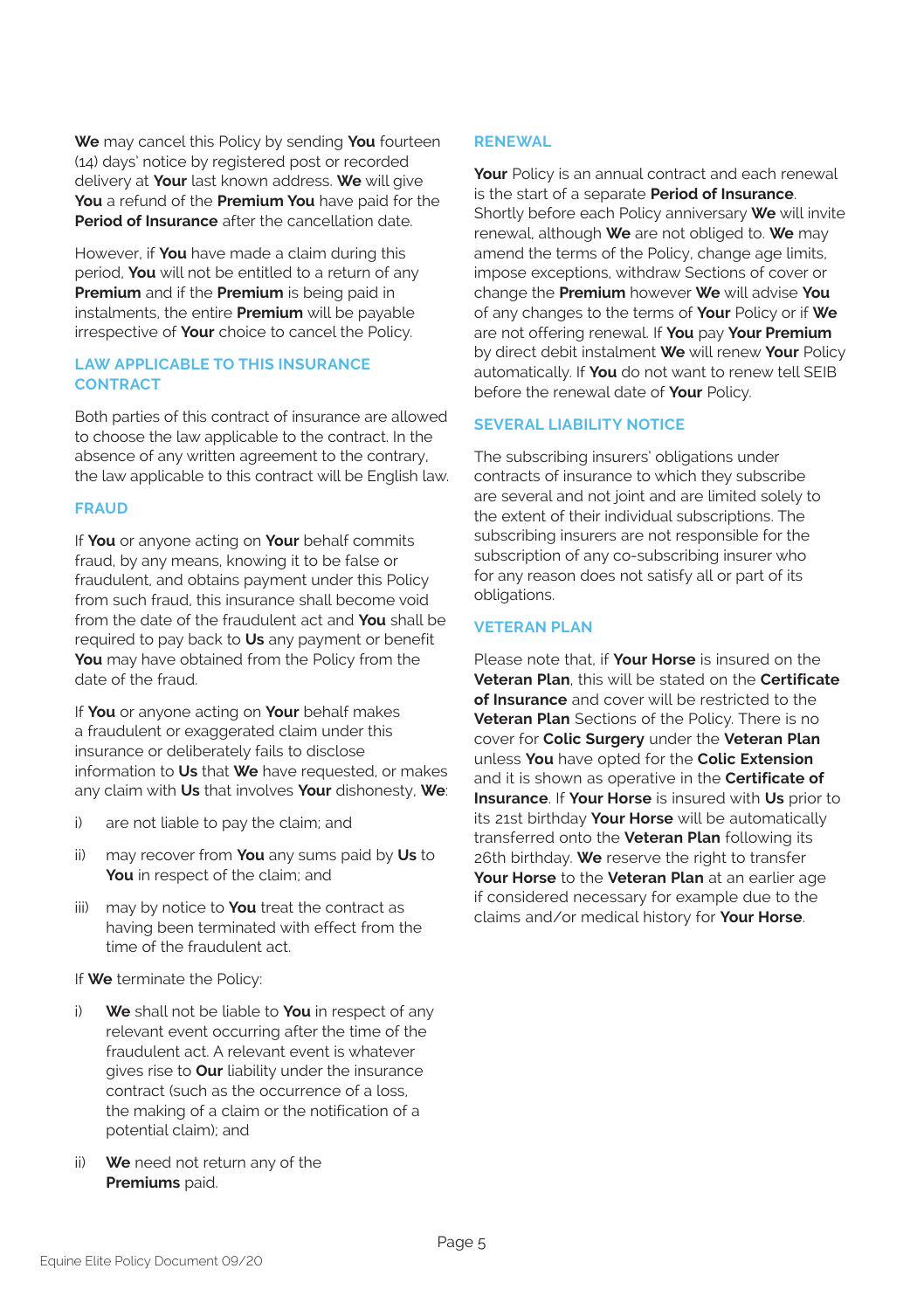### **DEFINITIONS**

Wherever the following words appear in **bold** starting with a capital letter in this Policy they will have the same meaning as follows.

#### **Accidental External Injury**

**Injury** caused by accidental, violent and visible means where **Your Horse** has a visible external wound excluding strains of tendons and ligaments.

**Activity** See **Use**.

#### **After-care**

**Veterinary Treatment** to **Your Horse** arising from **Emergency Life Saving Surgery** while **Your Horse** is kept at the premises where the **Emergency Life Saving Surgery** was performed.

#### **Certificate of Insurance**

The document being part of **Your** Policy showing the Policy details and which Sections of the Policy **You** have chosen, the details and **Sums Insured** of **Your Horse**, **Saddlery and Tack**, **Horse Trailer** and **Horse Drawn Vehicle**, and any extra clauses, terms and exclusions that apply to **Your** Policy.

#### **Co-insurance**

The amount expressed as a percentage of each claim which **You** must pay in addition to any **Excess**.

#### **Colic Surgery**

Abdominal surgery undertaken to treat and/or investigate **Your Horse's Symptoms** of abdominal discomfort (colic), related to disorders of the gastrointestinal tract, carried out by a **Veterinary Surgeon**. This includes the post-operative management of such cases and the treatment of complications which arise as a direct consequence of the initial condition or its corrective surgery.

#### **Complementary Treatment**

For the purposes of this Policy the following treatments are considered to be **Complementary Treatment** when carried out by a **Veterinary Surgeon**, or under the supervision of a **Veterinary Surgeon** and carried out by a **Farrier, Equine Podiatrist** or a therapist, all of which, hold a nationally recognised qualification, approved by **Us**, in their subject: Acupuncture, Chiropractic Manipulation, Electrotherapy, Electromagnetic Therapy, Herbal Medicine, Hydrotherapy, Laser Treatment, Magnetic Treatment, Osteopathy Physiotherapy and Remedial Farriery and any **Veterinary Treatment**, **Livery** or **Transport** associated with or required for the aforementioned treatments.

#### **Emergency Life Saving Surgery**

A general anaesthetic surgical procedure performed by a **Veterinary Surgeon** immediately necessary to save the life of **Your Horse**.

#### **Equine Dental Technician**

An Equine Dental Technician with a currently valid license, issued by the appropriate governing agency.

#### **Equine Podiatrist**

A named equine podiatrist with qualifications, acceptable to **Us** and two **Veterinary** references acceptable to **Us** agreed with **Us** and noted in **Your** Policy or otherwise confirmed by **Us** in writing.

#### **E**venes

The amount **You** must pay towards each and every claim.

#### **Experimental, Non-Customary or Unproven Treatment**

Unproven therapy not generally accepted by the community of **Veterinary Surgeons**.

#### **Farrier**

A farrier registered with the FRC (Farriers Registration Council) or holds a current valid licence, issued by the appropriate governing agency.

#### **Geographical Limits**

The countries set out in the General Conditions.

#### **Horse**

Any horse, pony, or donkey named in the **Certificate of Insurance**.

#### **Horse Drawn Vehicle**

Any horse drawn vehicle specified in the **Certificate of Insurance**.

#### **Horse Trailer**

Any horse trailer specified in the **Certificate of Insurance**.

#### **Humane Destruction**

A **Veterinary Surgeon's** confirmation that destruction is/was necessary to relieve incurable and excessive pain as a result of **Accidental External Injury**, **Injury** and/or **Illness** and no other option of treatment is/was available.

#### **Illness**

Sickness or disease that changes **Your Horse's** normal healthy physical state.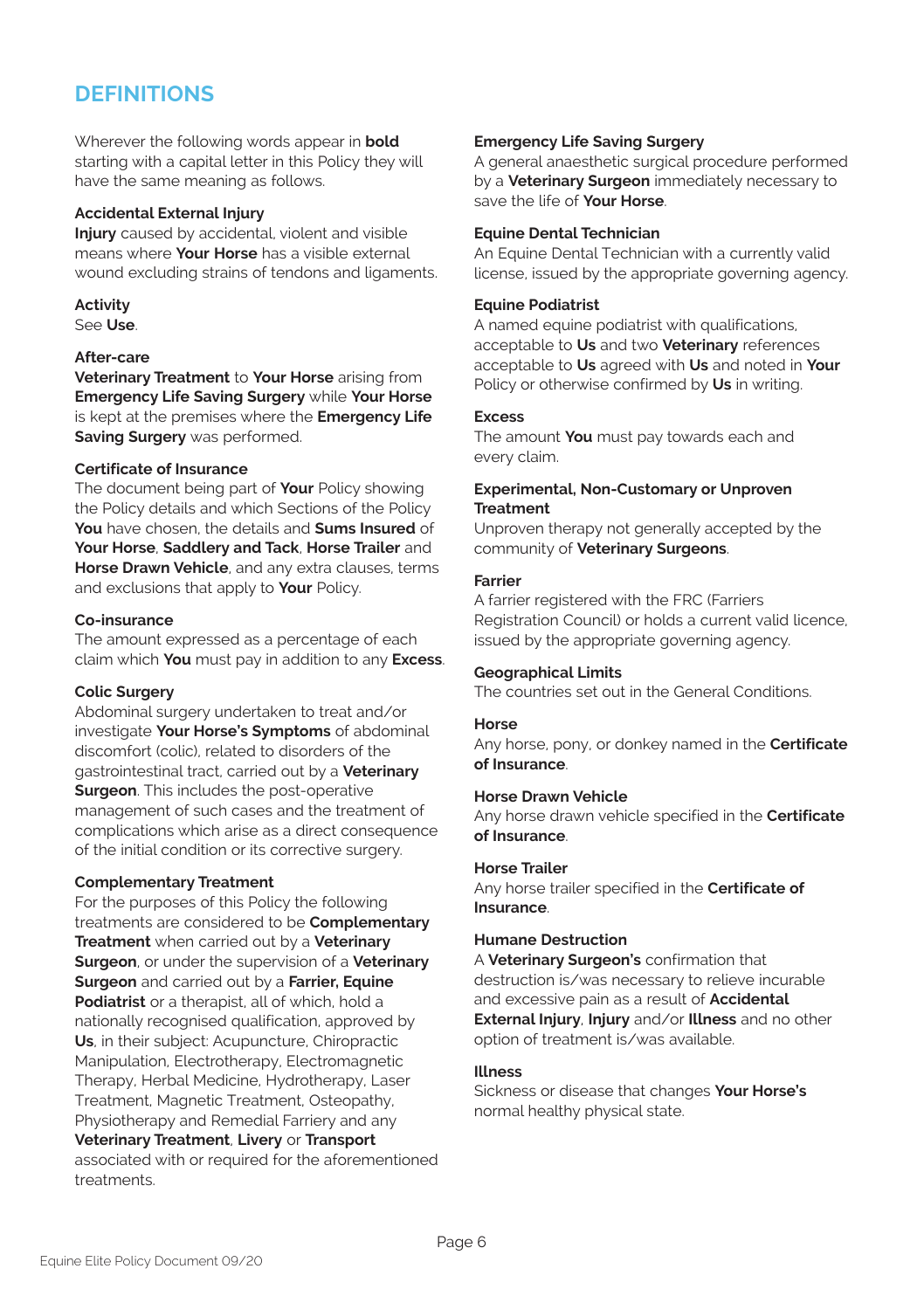#### **Injury**

Sudden physical injury caused immediately by an accident, not any injury that happens over a period of time.

#### **Livery**

The care of **Your Horse** including keep, feed, stabling and bedding, and grooming that is not healthcare while **Your Horse** is hospitalised at a veterinary practice.

#### **Locked Building**

- a) The domestic building, not being a caravan or mobile home that **You** live in that has all doors and windows locked; or
- b) A building or part of a secure building that **You** do not live in that has all doors locked with 5 (five) lever mortice deadlocks and has steel bars or steel grids on all windows; or
- c) A metal shipping container or similar that has been secured against removal and locked with a heavy duty padlock.

#### **Market Value**

The price generally paid by a willing buyer to a willing seller for a **Horse** of the same age, breed, bloodline, sex and ability as **Your Horse** immediately before the **Accidental External Injury** or **Injury** was sustained or the **Illness** was contracted or first showed **Symptoms**, OR the price generally paid by a willing buyer to a willing seller for **Saddlery and Tack** of the same age, type and condition as **Your Saddlery and Tack** immediately before the loss, theft or damage, OR the price generally paid by a willing buyer to a willing seller for a **Horse Trailer** or **Horse Drawn Vehicle** of the same age, type, make and condition as **Your Horse Trailer** or **Horse Drawn Vehicle** immediately before the loss, theft or damage.

#### **Nutraceuticals**

A food supplement given to **Your Horse**, which is a concentrated source of a vitamin or mineral or other substance with a physiological effect purported to provide a health benefit. To be covered under this Policy: supplementation with the product is on the recommendation of a **Veterinary Surgeon** to treat **Your Horse** for **Accidental External Injury, Injury** or **Illness** and not as means of maintaining **Your Horse's** condition.

#### **Period of Insurance**

The period stated in **Your Certificate of Insurance** for which **We** have agreed to provide insurance.

#### **Permanent Incapacity/Permanently Incapable**

**Your Horse** being permanently incapable of fulfilling the **Use** for which it is kept and insured as noted in the **Certificate of Insurance**.

#### **Post-mortem**

The examination of **Your Horse** after its death, which shall include a necropsy examination, made by a **Veterinary Surgeon** including, establishing the identity, the cause of death or the reason for the **Humane Destruction** of **Your Horse**.

#### **Pre-Existing Condition**

- a) Any **Accidental External Injury** or **Injury** sustained or **Illness** contracted or which shows its first **Symptoms** before the start date of **Period of Insurance**; or
- b) the recurrence of any **Accidental External Injury** or **Injury** that was sustained, or the recurrence of any **Illness** contracted or which shows its first **Symptoms**, before the start date of the **Period of Insurance** no matter how many times it returns or whether it returns to or affects different areas of **Your Horse's** body; or
- c) any **Accidental External Injury**, **Injury** or **Illness** that is caused by, relates to, or results from, an **Accidental External Injury** or **Injury** that was sustained, or an **Illness** contracted or which shows its first **Symptoms**, before the start date of the **Period of Insurance** no matter where the **Accidental External Injury**, **Injury**, **Illness** or **Symptoms** were noticed or happened in, or on, **Your Horse's** body.

#### **Premium**

The amount in money **You** must pay **Us** in exchange for the insurance coverage **We** provide.

#### **Proposal or Statement of Fact or Declaration**

The information **You** have provided to **Us** and upon which **We** have relied in agreeing to provide **You** with insurance coverage.

#### **Saddlery and Tack**

Saddles, bridles, harness and other riding tack or lunging equipment normally used on **Your Horse** while it is partaking in the **Uses** for which it is insured as noted on the **Certificate of Insurance**.

#### **Stray/Straying/Strayed**

**Your Horse** goes missing or escapes from the place where it is normally kept and is not traced or recovered within thirty (30) days.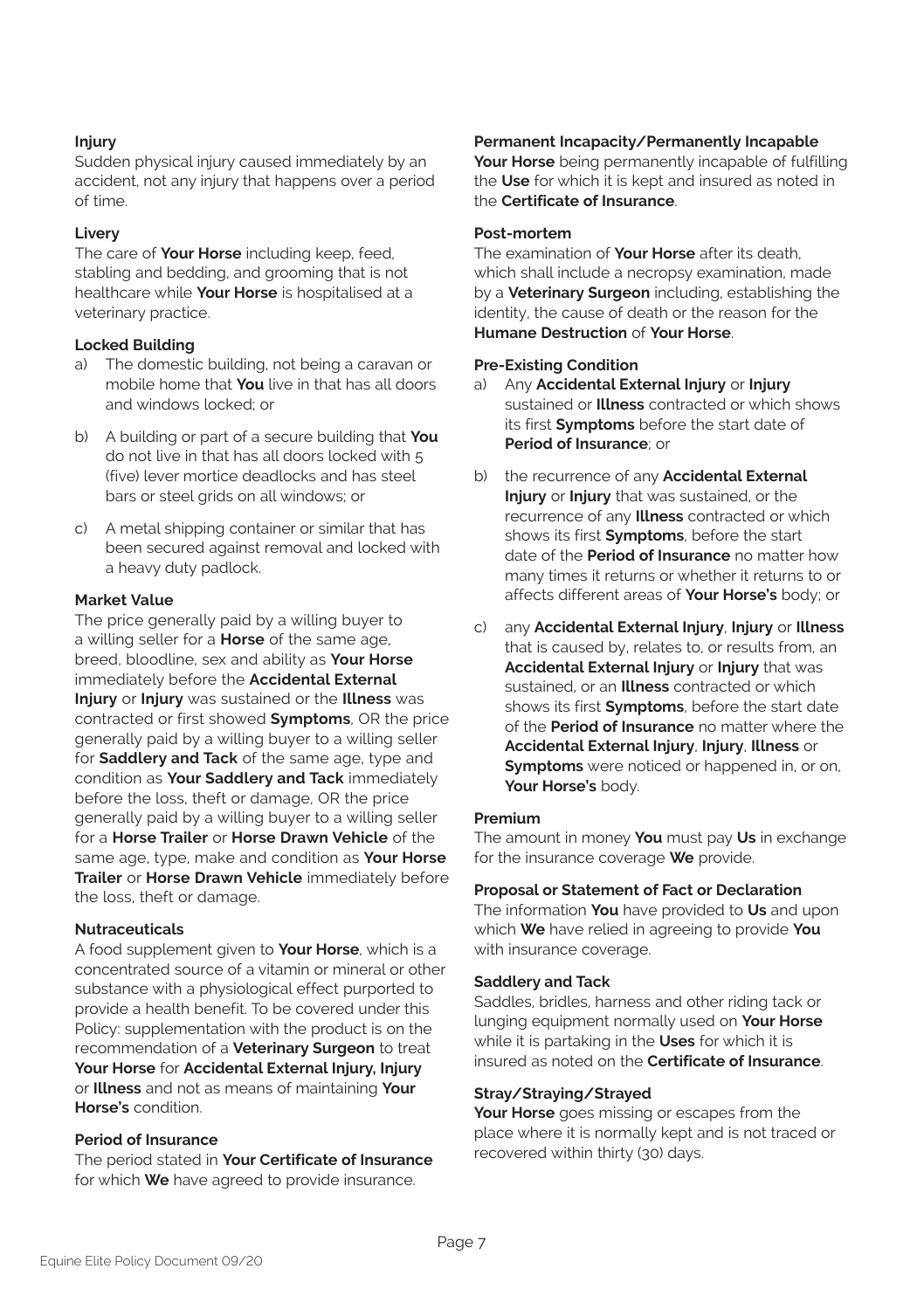#### **Sum Insured**

The maximum amount **We** will pay.

#### **Symptom**

Departure from **Your Horse's** normal healthy state indicating the presence of **Illness**.

#### **Transport**

Essential transport of **Your Horse** from the place where it is usually kept to a veterinary practice for **Veterinary Treatment**.

#### **Use**

The **Activity**, **Use** and purpose for which **You** keep **Your Horse** and for which **You** have insured it as noted in the **Certificate of Insurance**.

#### **Vet/Veterinary Surgeon/Veterinary Consultant/ Independent Veterinary Expert**

A veterinary surgeon registered with the Royal College of Veterinary Surgeons.

#### **Veteran Plan**

Special provisions which apply to **Horses** aged fifteen (15) years of age or over if stated as being operative in **Your Certificate of Insurance** and as set out in the applicable Policy Section(s). Cover on the **Veteran Plan** is restricted to **Accidental External Injury** only.

#### **Veterinary Treatment**

Consultation, advice, examination, test, scan, medication, surgery required to treat **Your Horse** for **Illness**, **Injury** or **Accidental External Injury** provided by a **Vet** including nursing by a veterinary nurse or other member of the veterinary practice under the **Vet's** supervision excluding **Complementary Treatment**, **Nutraceuticals**, **Livery** or **Transport**.

#### **Wear and Tear**

Reduction in value through age, natural deterioration, ordinary use, depreciation due to use, damage by exposure to the light, lack of maintenance or damage which happens gradually over a period of time. Examples of things that are likely to be affected include **Saddlery and Tack**, **Horse Trailers** and **Horse Drawn Vehicles**.

#### **We/Our/Us/Insurer**

Convex Insurance UK Limited

#### **You/Your/Insured**

The person or persons, partnership, corporation, or organisation named in the **Certificate of Insurance**.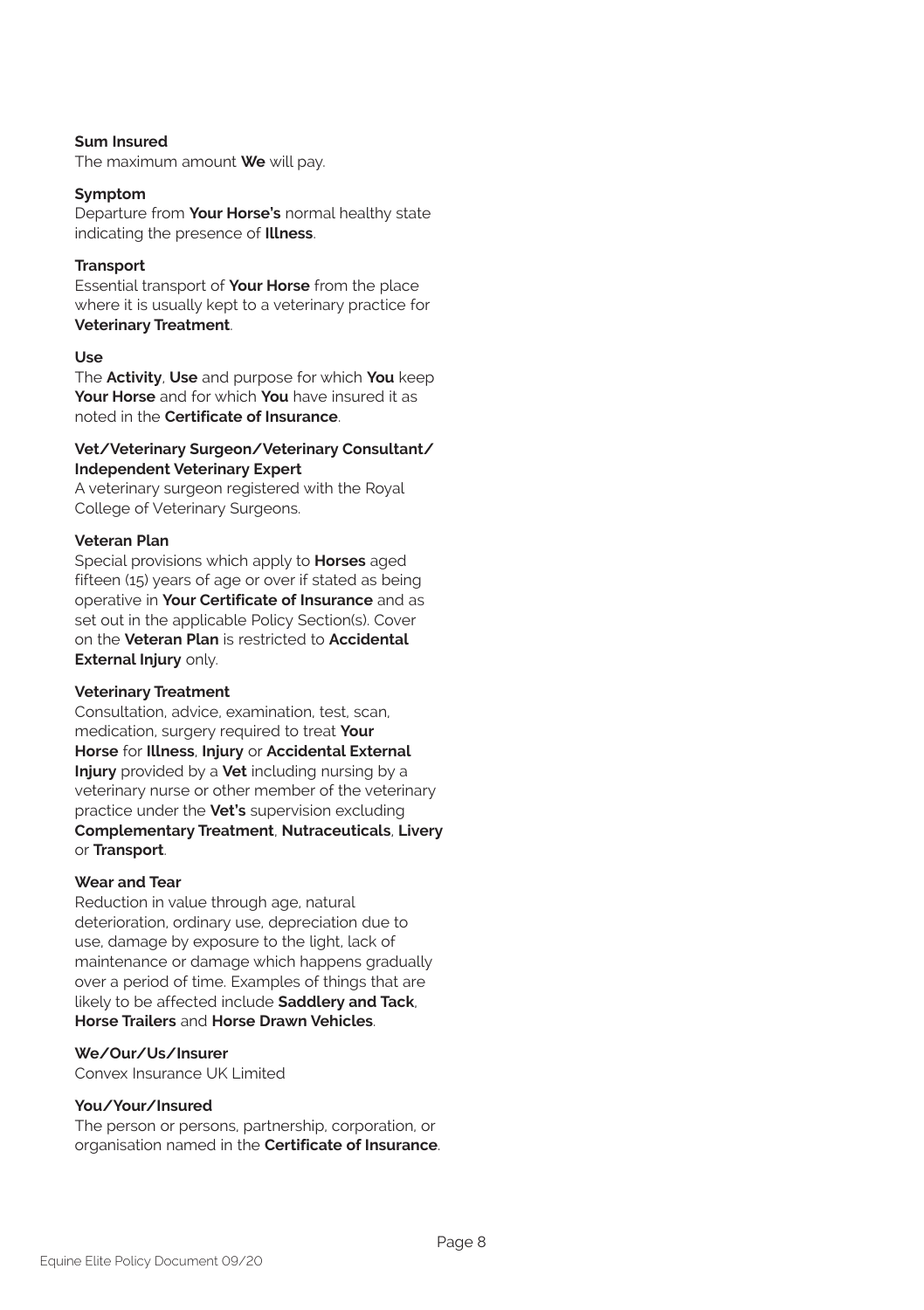### **GENERAL CONDITIONS**

It is **Your** responsibility to adhere to the terms and conditions of this Policy, including the Special Conditions. If **You** do not **We** may cancel **Your** Policy and will pay no claim.

#### **1. Action at Renewal**

When **We** offer renewal **You** must tell **Us** about any **Accidental External Injury**, **Injury** or **Illness** or any veterinary attention, other than vaccinations **Your Horse** has had during the **Period of Insurance** prior to the renewal date whether or not **You** have notified **Us** of a claim. If after **We** have invited renewal **You** or anyone acting on **Your** behalf tell **Us** about something that happened during an earlier **Period of Insurance We** may change the terms and conditions and backdate exclusions to the date **Your** Policy renewed. It is **Your** responsibility to ensure that **Your Horse** is insured for its correct **Market Value** at renewal.

#### **2. Age Limits**

Insurance under this Policy is subject to the age of **Your Horse**. **We** reserve the right to apply age limits to the Policy as a whole and/or to individual Sections of the Policy. **We** specify the age limits in **Your Certificate of Insurance**.

#### **3. Arbitration**

a) If **We** appoint **Our Veterinary Consultant** and they do not agree with **Your Veterinary Surgeon**, the situation will be resolved by an **Independent Veterinary Expert** who will be jointly appointed by **You** and **Us**.

The fee for the **Independent Veterinary Expert** will be divided equally between **You** and **Us**.

b) If any difference arises regarding the amount to be paid under this Policy, where liability has been admitted by **Us**, the difference will be referred to an arbitrator. The arbitrator will be appointed by **You** and **Us** in accordance with the statutory provisions. Where any difference is referred for arbitration, the making of any award will be condition precedent to any right of action against **Us**.

**4. Contracts (Rights of Third Parties) Act 1999** A person who is not a party to this contract has no right under the Contracts (Rights of Third Parties) Act 1999 to enforce any term of this contract but this does not affect any right or remedy of a third party which exists or is available apart from that Act.

#### **5. Geographical Limits**

The cover provided by this Policy is restricted to:

- a) the United Kingdom, the Isle of Man, the Channel Islands and Northern Ireland;
- b) temporary cover in the European Economic Area, for a maximum of thirty (30) days during the **Period of Insurance**, including transits in and between; however, this temporary cover does not apply to Section 6 Liability, Section 8 (B) Horse Trailer Liability to Third Parties and Section 9 (B) Horse Drawn Vehicles Liability to Third Parties.

#### **6. Identification**

**You** must supply **Us** with the passport for **Your Horse(s)** when **We** ask for it.

#### **7. Loan**

- a) **You** must tell **Us** if **Your Horse** is on loan to **You**. **You** must send **Us** a copy of the written loan agreement and **We** reserve the right to communicate with the owner on any matter regarding this insurance.
- b) **You** must tell **Us** if **Your Horse** is loaned by **You** and send **Us** a copy of the written loan agreement confirming the borrower agrees to and will observe all the terms and conditions of this Policy.

#### **8. Maximum Amount of Indemnity**

**Our** liability for all damage and costs payable to any claimant or number of claimants in respect of any one event or all events or a series consequent on one original cause shall not exceed the sum on the **Certificate of Insurance** for any one event.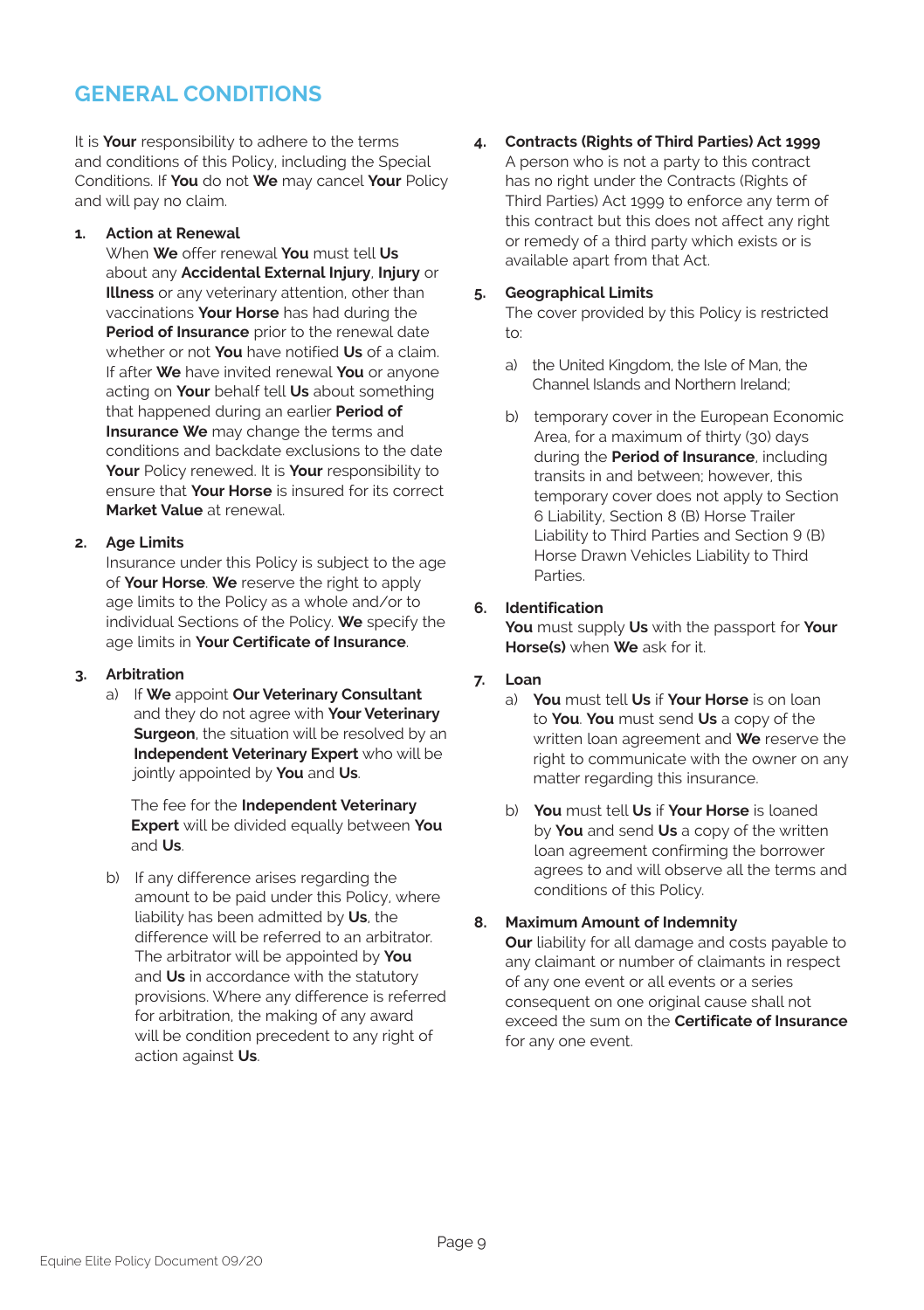#### **9. Non Aggregation**

In the event a claim involves a loss or an expense that may fall under more than one Section of this Policy, **You** shall only be entitled to indemnification under the highest limit applying to that type of loss or expense with respect to that claim.

#### **10. Other Insurances**

If at the time of any loss, damage or event there is or would but for the existence of **Your** Policy be any other insurance under which **You** are entitled to an indemnity, **We** will only pay **Our** proportion of the claim which is beyond that which would have been payable under such other insurance had **Your** Policy not been effected and subject always to the limits of indemnity specified herein.

#### **11. Part Ownership**

If the **Horse** is not owned or loaned 100% by **You**, **We** will only insure **Your** proportion of the **Horse** to reflect **Your** financial interest.

#### **12. Premium**

Cover under this Policy is dependent on **You** paying the **Premium** in full. If **You** pay the **Premium** by direct debit instalments and do not pay any missed instalments when **We** tell **You** to **We** will cancel **Your** Policy and make no further claim payments.

**We** will deduct from any claim payment any amount **You** owe **Us** by way of outstanding **Premium** and charges.

#### **13. Reasonable Precautions**

**You** must take all reasonable precautions to prevent liability, loss, theft, damage or accidents including:

a) arranging and paying for **Your Horse** to be vaccinated against tetanus and equine influenza, to be wormed or satisfactorily worm-counted at least twice a year, to have regular and proper foot and/or hoof care from a **Farrier** or **Equine Podiatrist**, to have regular dental attention from a **Vet** or **Equine Dental Technician** or to have any other treatment customarily recommended by **Vets** for **Accidental External Injury**, **Injury** or **Illness**;

- b) in the event of **Accidental External Injury**, **Injury** or **Illness** to **Your Horse** as soon as is reasonably possible, employ a **Vet** at **Your** own expense and provide proper care and treatment;
- c) to comply with the DEFRA Code of Practice for the Welfare of Horses, Ponies, Donkeys and their Hybrids;
- d) to prevent obesity of **Your Horse**;
- e) to take proper care and keep in good condition all property covered by **Your** Policy and to prevent bodily **Injury** and loss or damage to the property by others;
- f) to prevent **Accidental External Injury** or **Injury** to **Your Horse** caused by third parties.

If **You** do not take such reasonable precautions, **We** will not pay any claim resulting from **Accidental External Injury**, **Injury** or **Illness** or that would not have occurred had the above precautions been taken unless **You** show that **Your** non-compliance with this term could not have increased the risk of the loss which actually occurred in the circumstances in which it occurred.

#### **14. Salvage**

If the property insured is lost or damaged, **We** may take and keep possession of the property insured and deal with the salvage in a reasonable manner. In doing this, **We** do not diminish **Our** right to rely on any conditions of this Policy. **You** must execute all such assignments and assurances of such property as may be reasonably required but **You** shall not be entitled to abandon any property to **Us**. In the event of the death of **Your Horse** any amount received following the disposal of the body at **Your** expense and at the best monetary terms available will be deducted from any payment made by **Us**.

**15. Soundness and Health**

**Your Horse** must be sound, in sound health and free from **Accidental External Injury**, **Injury** and/or **Illness** at the start of this Insurance. If **Your Horse** is not of sound health and **You** have not informed us, **We** will be entitled to treat this Policy as if it had never existed and refuse to pay all claims.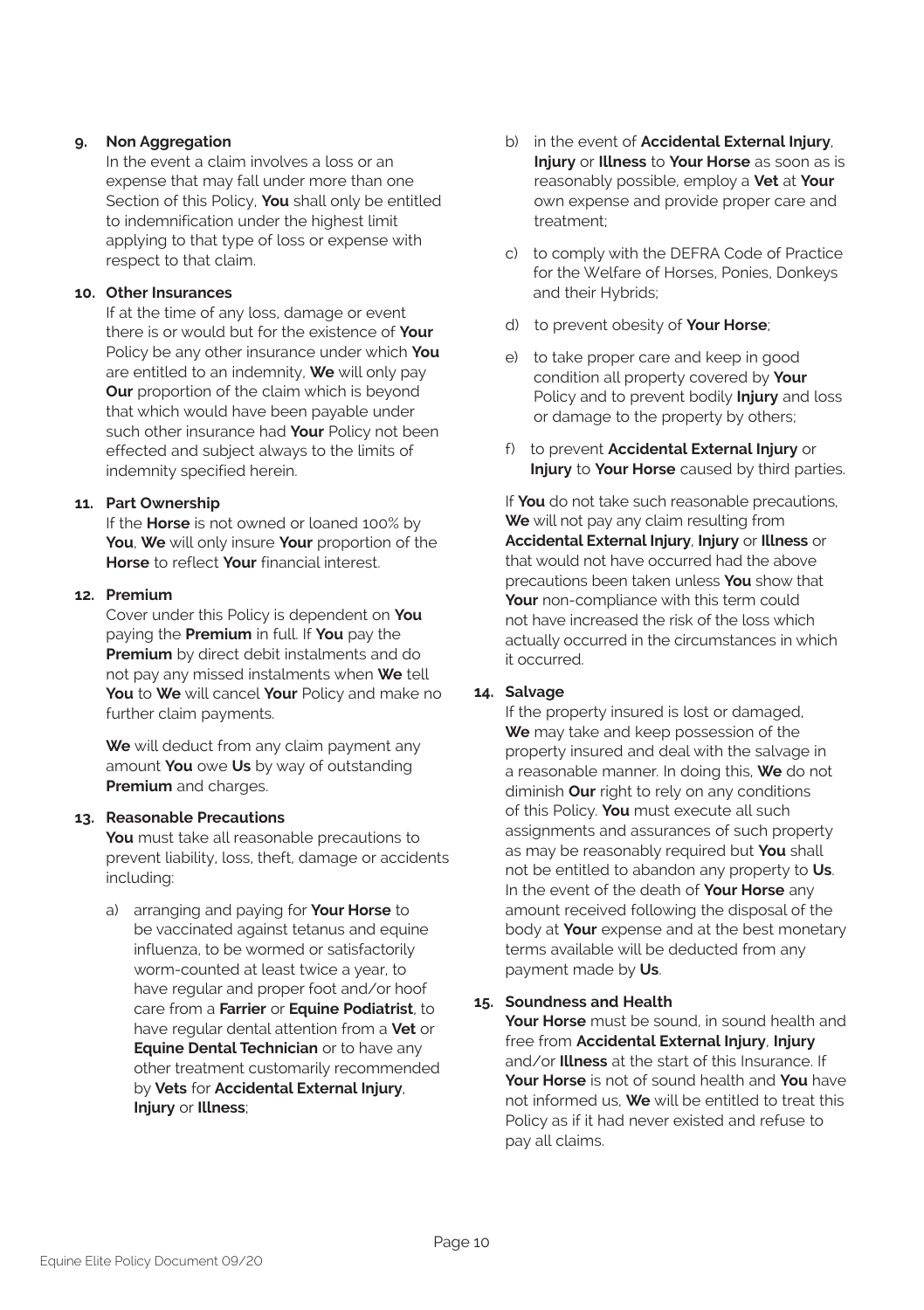#### **16. Subrogation**

**We** may at **Our** discretion, take over and conduct, in **Your** name, the defence or settlement of any claim. **We** will take proceedings at **Our** own expense and for **Our** own benefit but in **Your** name to recover compensation or secure indemnity from any third party for any event insured by this Policy. **You** must give **Us** all the information and assistance **We** require.

#### **17. Sum Insured**

**You** must ensure that **Your Horse** is insured for its correct current **Market Value**.

#### **18. Use**

**Your Horse** will not be used for any **Activity**, other than those stated in the **Certificate of Insurance**, without **Our** written consent. If **Your Horse** is used by **You** or anyone else for any **Activity**, other than those stated in the **Certificate of Insurance**, without **Our** written consent, all cover will immediately cease under this Policy and **We** will pay no claim.

#### **19. Veterinary Advice**

**We** may appoint a **Veterinary Surgeon** to act as **Our Veterinary Consultant** to examine **Your Horse** on **Our** behalf and to advise on **Veterinary Treatment**, **Complementary Treatment** and/or **Nutraceuticals**, and the cost of **Veterinary Treatment**, **Complementary Treatment** and/or **Nutraceuticals**.

If **Our Veterinary Consultant** considers the **Veterinary Treatment**, **Complementary Treatment** or **Nutraceuticals** received by **Your Horse** is excessive or not required compared to **Veterinary Treatment**, **Complementary Treatment** or **Nutraceuticals** normally recommended by general or referral veterinary practices, **We** will pay only the cost of **Veterinary Treatment**, **Complementary Treatment** or **Nutraceuticals** necessary to treat the **Accidental External Injury**, **Injury** or **Illness** and usually charged by general or referral veterinary practices.

#### **20. Veterinary Records**

**You** agree that any **Vet** may release to **Us** any information **We** request about **Your Horse** and **You** will pay any charge made by the **Vet** for this.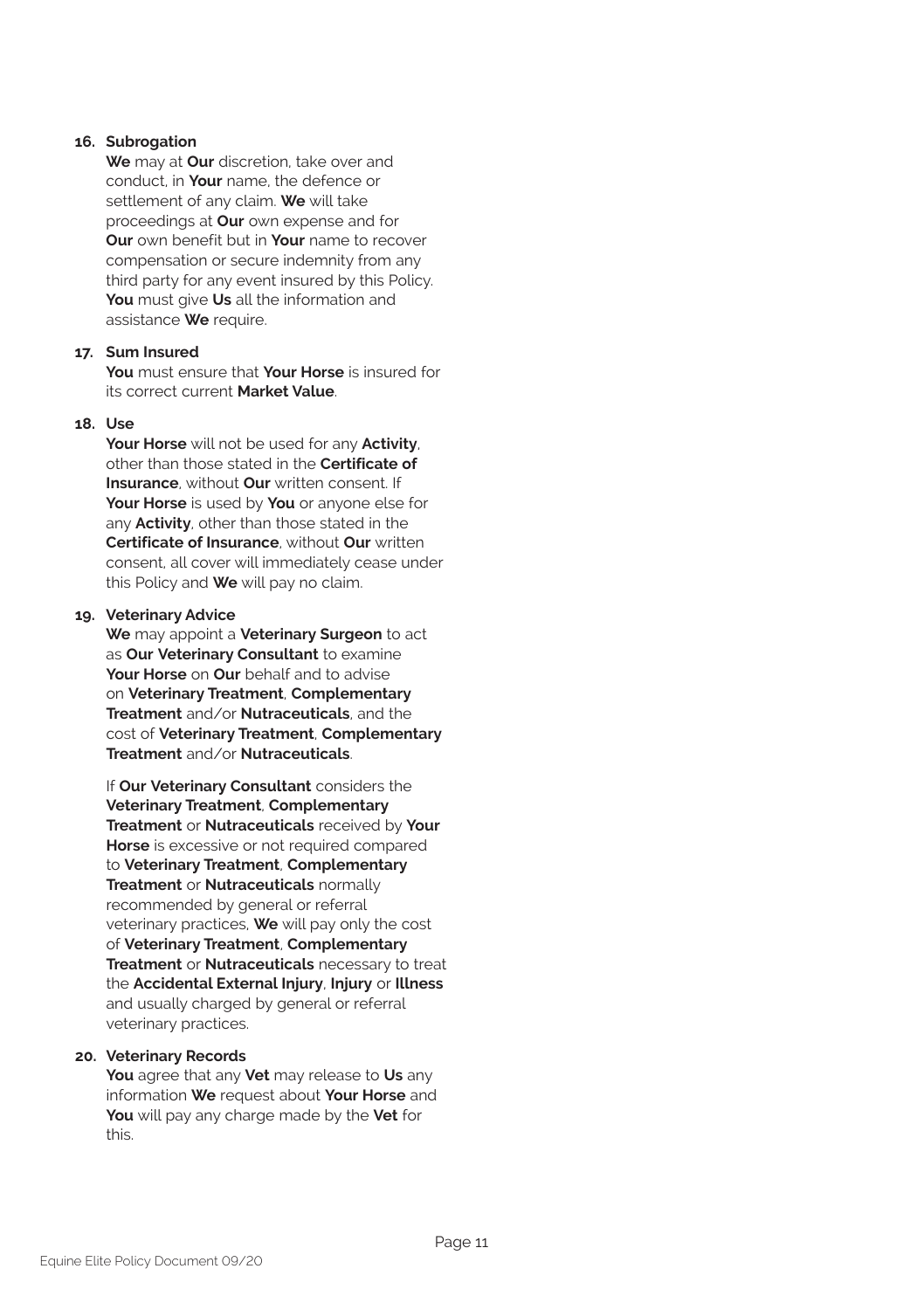### **GENERAL EXCEPTIONS**

#### **1. Consequential Loss**

**We** will not pay any claim arising from or relating to any consequential loss of any kind.

#### **2. Radioactive Contamination**

**We** will not pay any claim arising from:

- a) loss or destruction of, or damage to, any property whatsoever, or any loss or expense whatsoever resulting or arising from any consequential loss; or
- b) any legal liability of whatsoever nature; or
- c) any bodily injury directly or indirectly caused by, or contributed to, by, or arising from:
	- i) ionising radiations or contamination by radioactivity from any nuclear fuel or from any nuclear waste from the combustion of nuclear fuel;
	- ii) radioactive, toxic, explosive or other hazardous properties of any explosive nuclear assembly or nuclear component thereof.

#### **3. Sonic Bangs**

**We** will not pay any claim arising from loss or damage due to pressure waves caused by aircraft or other aerial devices travelling at sonic or supersonic speeds.

#### **4. Uninsured Use**

**We** will not pay any claim arising or resulting from any form of **Activity** not specified in the **Certificate of Insurance.**

#### **5. Unlawful Activity**

**We** will not pay any claim which arises from **You** acting unlawfully.

#### **6. Veteran Plan**

Any **Horse** insured under the **Veteran Plan** is not insured for activities listed in Classes 4 and 5(a) and for activities not specifically stated in the **Certificate of Insurance.**

#### **7. Terrorism**

**We** will not pay any claim for loss, damage, cost or expense of whatsoever nature directly or indirectly caused by, resulting from or in connection with any act of terrorism regardless of any other cause or event contributing concurrently or in any other sequence to the loss.

For the purpose of this Exception an act of terrorism means an act, including but not limited to the use of force or violence and/ or the threat thereof, of any person or group(s) of persons, whether acting alone or on behalf of or in connection with any organisation(s) or government(s), committed for political, religious, ideological or similar purposes including the intention to influence any government and/or to put the public, or any section of the public, in fear.

This Exception also excludes loss, damage, cost or expense of whatsoever nature directly or indirectly caused by, resulting from or in connection with any action taken in controlling, preventing, suppressing or in any way relating to any act of terrorism.

In the event any portion of this Exception is found to be invalid or unenforceable, the remainder shall remain in full force and effect.

#### **8. Zoonotic Disease**

**We** will not pay any claim resulting from diseases transmitted from animals to humans.

#### **9. Sanction Limitation**

**We** will not pay any claim or provide any benefit hereunder to the extent that the provision of such cover, payment of such claim or provision of such benefit would expose **Us** to any sanction, prohibition or restriction under United Nations resolutions or the trade or economic sanctions, laws or regulations of the European Union, United Kingdom or United States of America.

#### **10. Avian Influenza**

**We** will not pay any claim arising from death or **Humane Destruction** directly or indirectly caused by, happening through, in consequence of or contributed to by Avian Influenza or any mutant variation thereof.

#### **11. Coronavirus**

**We** will not pay any claim in any way caused by or resulting from:

a) Coronavirus disease (COVID-19);

b) Severe acute respiratory syndrome coronavirus 2 (SARS-CoV-2);

- c) any mutation or variation of SARS-CoV-2;
- d) any fear or threat of a), b) or c) above.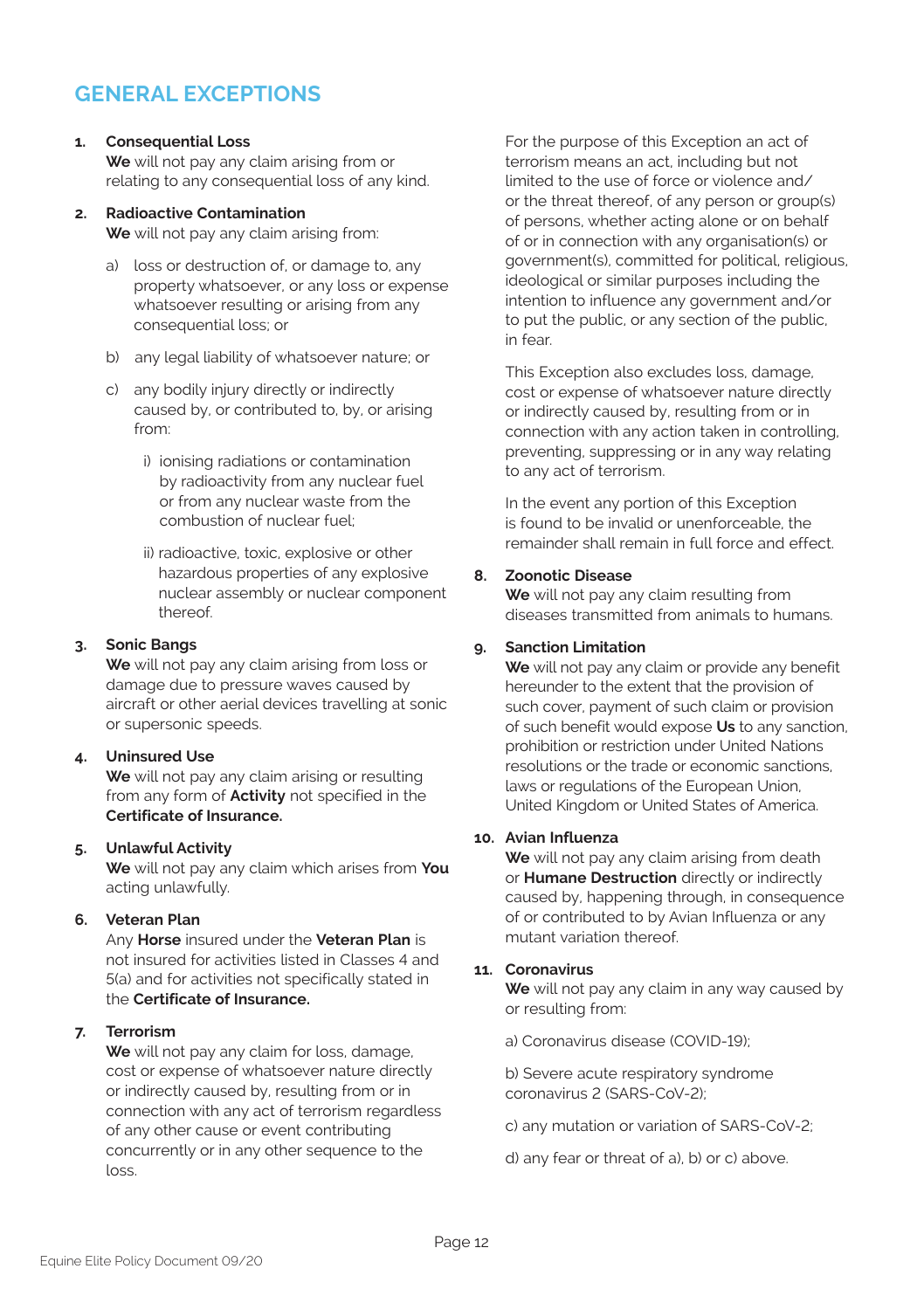### **SECTION 1 (A) DEATH OF THE HORSE - STANDARD**

**We** will pay the **Sum Insured** of **Your Horse** (or **Market Value** if less), as a result of **Your Horse's**:

- a) death, arising from an **Injury** sustained or an **Illness** contracted which shows its first **Symptoms** during the **Period of Insurance** and occurring anywhere within the **Geographical Limits**;
- b) **Humane Destruction**, arising from an **Injury** sustained or an **Illness** contracted or which shows its first **Symptoms** during the **Period of Insurance** and occurring anywhere within the **Geographical Limits** providing **We** have given prior written consent;
- c) immediate **Humane Destruction** arising from an **Injury** sustained or an **Illness** contracted or which shows its first **Symptoms** during the **Period of Insurance** and occurring anywhere within the **Geographical Limits**. A **Veterinary Surgeon** must confirm that this was necessary to relieve incurable and excessive pain and no other option of treatment was available;
- d) death or **Humane Destruction**, with **Our** prior written consent, or **Humane Destruction**, arising directly out of foaling and from no other cause whatsoever during the **Period of Insurance** and occurring anywhere within the **Geographical Limits**. For **Humane Destruction** a **Veterinary Surgeon** must confirm that this was necessary to relieve incurable and excessive pain and no other option of treatment was available.

Provided that **We** will not pay for any loss which happens more than twelve (12) months after the date the **Injury** was sustained or the **Illness** was contracted or first showed its **Symptoms**.

#### **Limit of Liability**

**We** will not pay more than:

- a) the **Sum Insured** shown on the **Certificate of Insurance** for **Your Horse**; or
- b) the **Market Value** of **Your Horse**; whichever is  $l$

#### **Extension to this Section**

Providing **We** have agreed to pay a claim for the death of **Your Horse**, **We** will also pay up to GBP150 in respect of irrecoverable loss of entry fees paid in advance to show or event organisers, caused by the death of **Your Horse**.

#### **Exceptions to this Section**

**We** will not pay for:

- a) any loss resulting from or arising out of:
	- i) destruction due to compliance of the requirements of any Statute or any Order of the Privy Council, a Government Department or Local Authority;
	- ii) castration unless **We** have given **Our** written consent and You have paid any additional **Premium We** charge for this cover;
	- iii) any other surgical operation unless in an emergency to save the life of **Your Horse** or unless **We** have given **Our** written consent and **You** have paid any additional **Premium We** charge for this cover;
	- iv) unfitness or incapacity to fulfil the **Use** for which **Your Horse** is kept;
- b) any costs incurred for the destruction of **Your Horse** or disposal of its body;
- c) any loss which results from a vice or behavioural problem unless veterinary evidence is provided to establish that the vice or behavioural problem is caused by an **Injury** sustained or **Illness** contracted or which shows its first **Symptoms** during the **Period of Insurance**;
- d) any loss which results from an **Illness** contracted or which shows its first **Symptoms** in the first fourteen (14) days of the start of **Your Horse's** insurance cover unless this exclusion is stated not to apply in the Endorsements section of the **Certificate of Insurance**;
- e) any loss which results from an **Injury** sustained, or an **Illness** contracted or which shows its first **Symptoms**, before **Your Horse's** insurance cover started or any **Pre-Existing Condition**;
- f) any loss which happens more than twelve (12) months after the date the **Injury** was sustained or the **Illness** was contracted or first showed its **Symptoms**;
- g) claim until **We** receive (a) **Your Horse's** passport or any other evidence of legal ownership that **We** require, and (b), where the **Horse** is on loan to **You**, a copy of the loan agreement;
- h) malicious or wilful Injury caused by **You** or any of **Your** family or household or any employee of **Yours** or other persons who have care, custody or control of **Your Horse**.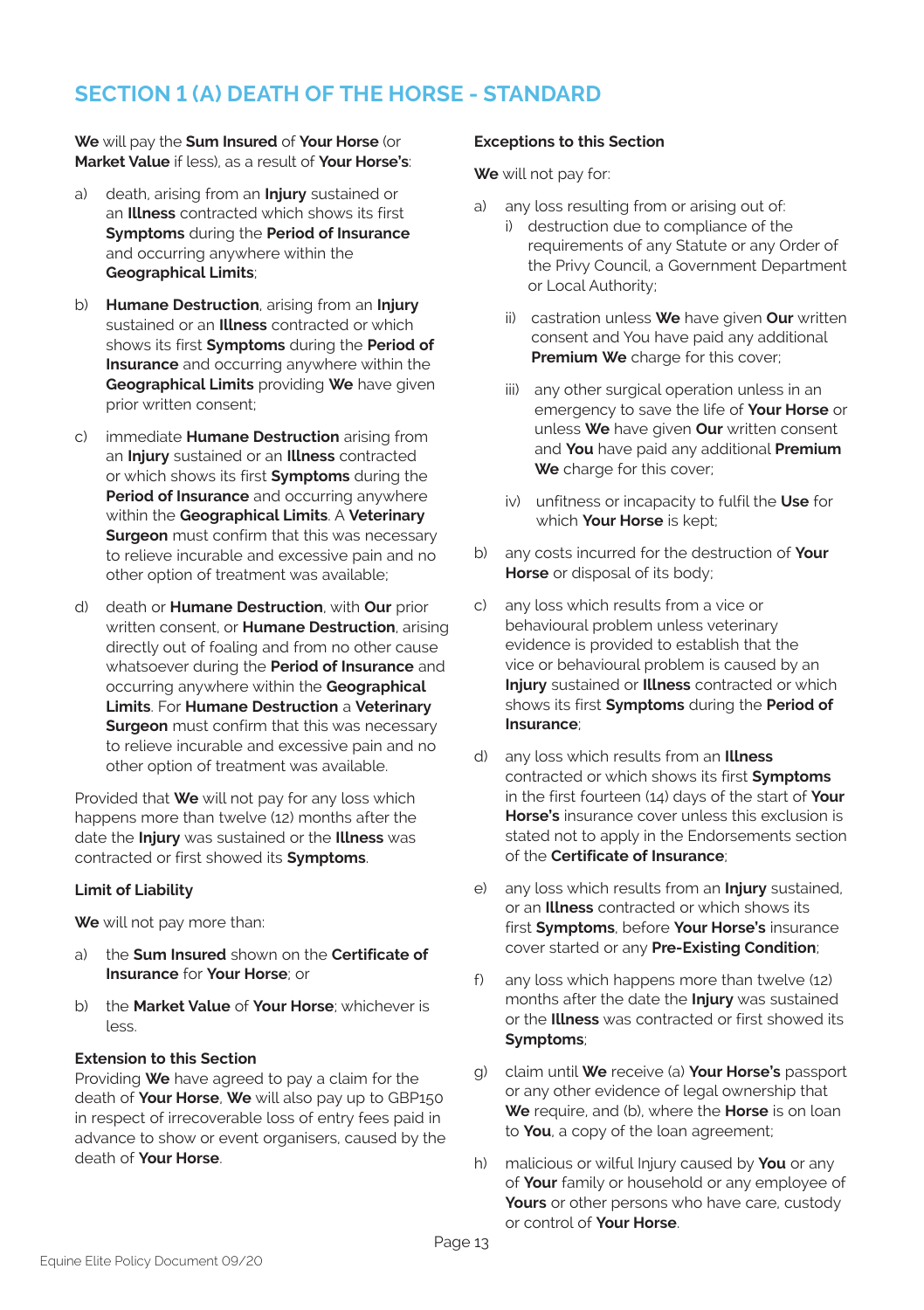### **SECTION 1 (B) DEATH OF THE HORSE - VETERAN PLAN**

**We** will pay the **Sum Insured** of **Your Horse** (or **Market Value** if less), as a result of **Your Horse's**:

- a) death, arising from **Accidental External Injury** sustained during the **Period of Insurance** and occurring anywhere within the **Geographical Limits**;
- b) **Humane Destruction**, arising from **Accidental External Injury** sustained during the **Period of Insurance** and occurring anywhere within the **Geographical Limits**, providing **We** have given prior written consent;
- c) immediate **Humane Destruction** arising from **Accidental External Injury** sustained during the **Period of Insurance** and occurring anywhere within the **Geographical Limits**. A **Veterinary Surgeon** must confirm that this was necessary to relieve incurable and excessive pain and no other option of treatment was available.

Provided that **We** will not pay for any loss which happens more than twelve (12) months after the date the **Accidental External Injury** was sustained.

#### **Limit of Liability**

**We** will not pay more than:

- a) the **Sum Insured** shown on the **Certificate of Insurance** for **Your Horse**; or
- b) the **Market Value** of **Your Horse**; whichever is less.

#### **Extension to this Section**

Provided **We** have agreed to pay a claim for the death of **Your Horse**, **We** will also pay up to GBP150 in respect of irrecoverable loss of entry fees paid in advance to show or event organisers, caused by the death of **Your Horse**.

#### **Exceptions to this Section**

**We** will not pay for:

- a) loss resulting from or arising out of:
	- i) destruction due to compliance of the requirements of any Statute or any Order of the Privy Council, a Government Department or Local Authority;
- ii) castration;
- iii) any other surgical operation unless in an emergency to save the life of **Your Horse** or unless **We** have given **Our** written consent and **You** have paid any additional **Premium** We charge for this cover:
- iv) unfitness or incapacity to fulfil the **Use** for which **Your Horse** is kept;
- b) any costs incurred for the destruction of **Your Horse** or disposal of its body;
- c) any loss which results from a vice or behavioural problem unless veterinary evidence is provided to establish that the vice or behavioural problem is caused by an **Accidental External Injury** sustained during the **Period of Insurance**;
- d) any loss which results from an **Illness**;
- e) any loss which results from an **Accidental External Injury** sustained before **Your Horse's** insurance cover started or any **Pre-Existing Condition**;
- f) any loss which happens more than twelve (12) months after the date the **Accidental External Injury** was sustained;
- g) claim until **We** receive (a) **Your Horse's** passport or any other evidence of legal ownership that **We** require, and (b), where the **Horse** is on loan to **You**, a copy of the loan agreement;
- h) malicious or wilful **Accidental External Injury** caused by **You** or any of **Your** family or household or any employee of **Yours** or other persons who have care, custody or **Your Horse**.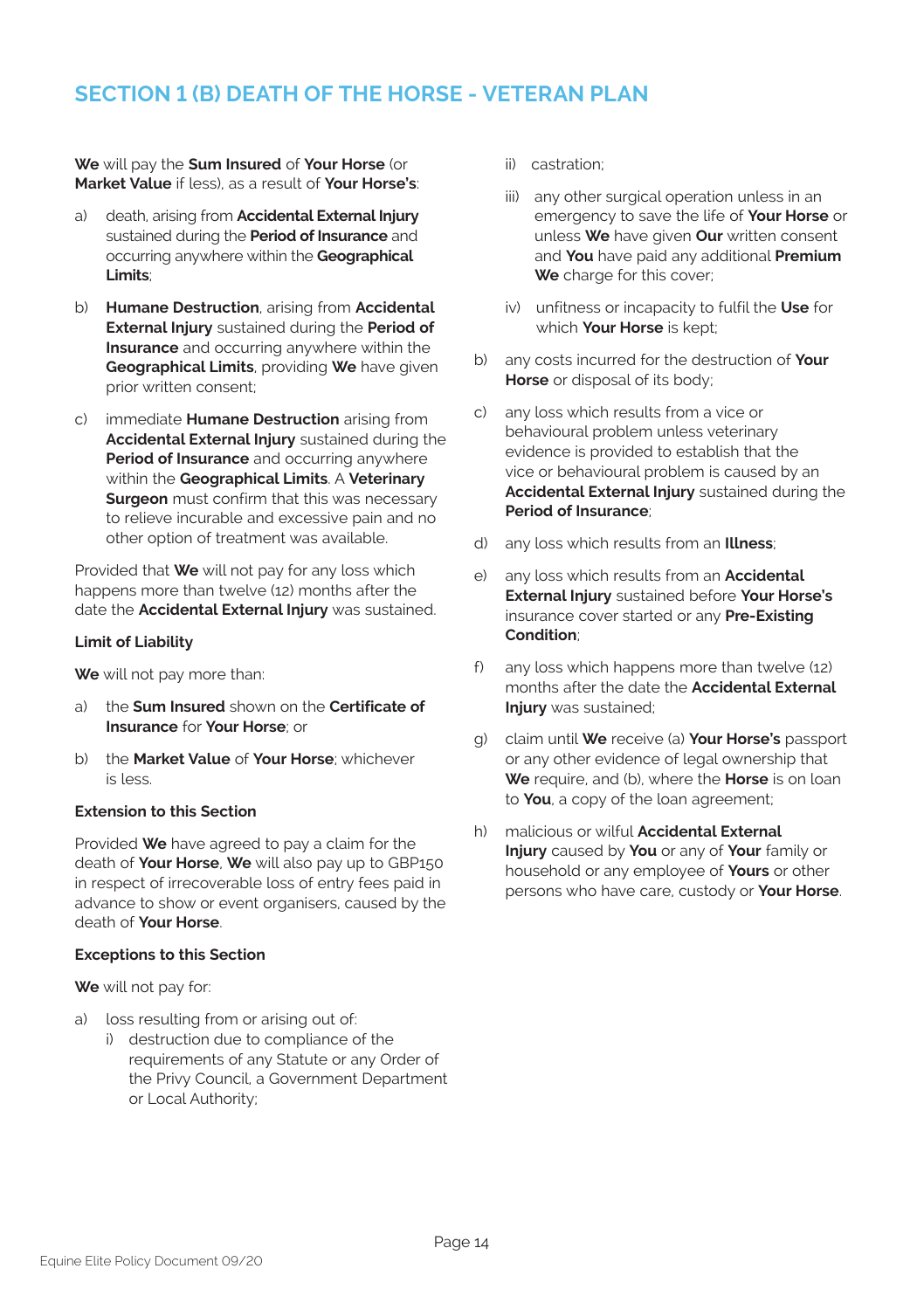### **SECTION 2 THEFT OR STRAYING**

**We** will pay the **Sum Insured** of **Your Horse** (or **Market Value** if less) if **Your Horse** is stolen or **Strays** during the **Period of Insurance** occurring anywhere within the **Geographical Limits** and is not recovered within thirty (30) days.

#### **Limit of Liability**

**We** will not pay more than:

- a) the **Sum Insured** shown on the **Certificate of Insurance** for **Your Horse**; or
- b) the **Market Value** of **Your Horse**; whichever is less.

#### **Extension to this Section**

- a) Provided **We** have agreed to pay a claim for theft or **Straying**, **We** will also pay up to GBP150 for irrecoverable loss of entry fees paid in advance to show or event organisers, caused by the loss of **Your Horse**.
- b) Subject to **Our** prior written consent, **We** will also pay GBP150 towards the cost of advertising or reward or other expenditure for each theft or **Straying**.

#### **Exceptions to this Section**

**We** will not pay for:

- a) any loss purposefully caused by **You** or any member of **Your** household or any employee;
- b) any loss if **You** or any person looking after **Your Horse** has freely parted with it, even if tricked in to doing so;
- c) any reward to any member of **Your** household or any employee;
- d) any claim until **We** receive (a) **Your Horse's** passport or any other evidence of legal ownership that **We** require, and (b), where the **Horse** is on loan to **You**, a copy of the loan agreement.

#### **Special Conditions applicable to this Section**

- a) **You** must notify the police as soon as **You** become aware **Your Horse** has been stolen or **Strayed**. If **You** fail to do so, **We** will decline **Your** claim.
- b) If **Your Horse** is found or recovered **You** must immediately repay to **Us** the amount **You** were paid by **Us** for **Your Horse's Sum** Insured or **Market Value**.
- c) **You** must take all reasonable precautions to ensure that the premises where **Your Horse** is kept are secure to prevent a loss.
- d) **You** must take all reasonable steps to recover **Your Horse** if it has **Strayed**.

If **You** do not keep to the above conditions, **We** will not pay any claim that would not have occurred had the above precautions been taken unless **You** show that **Your** non-compliance with these conditions could not have increased the risk of the loss which actually occurred in the circumstances in which it occurred.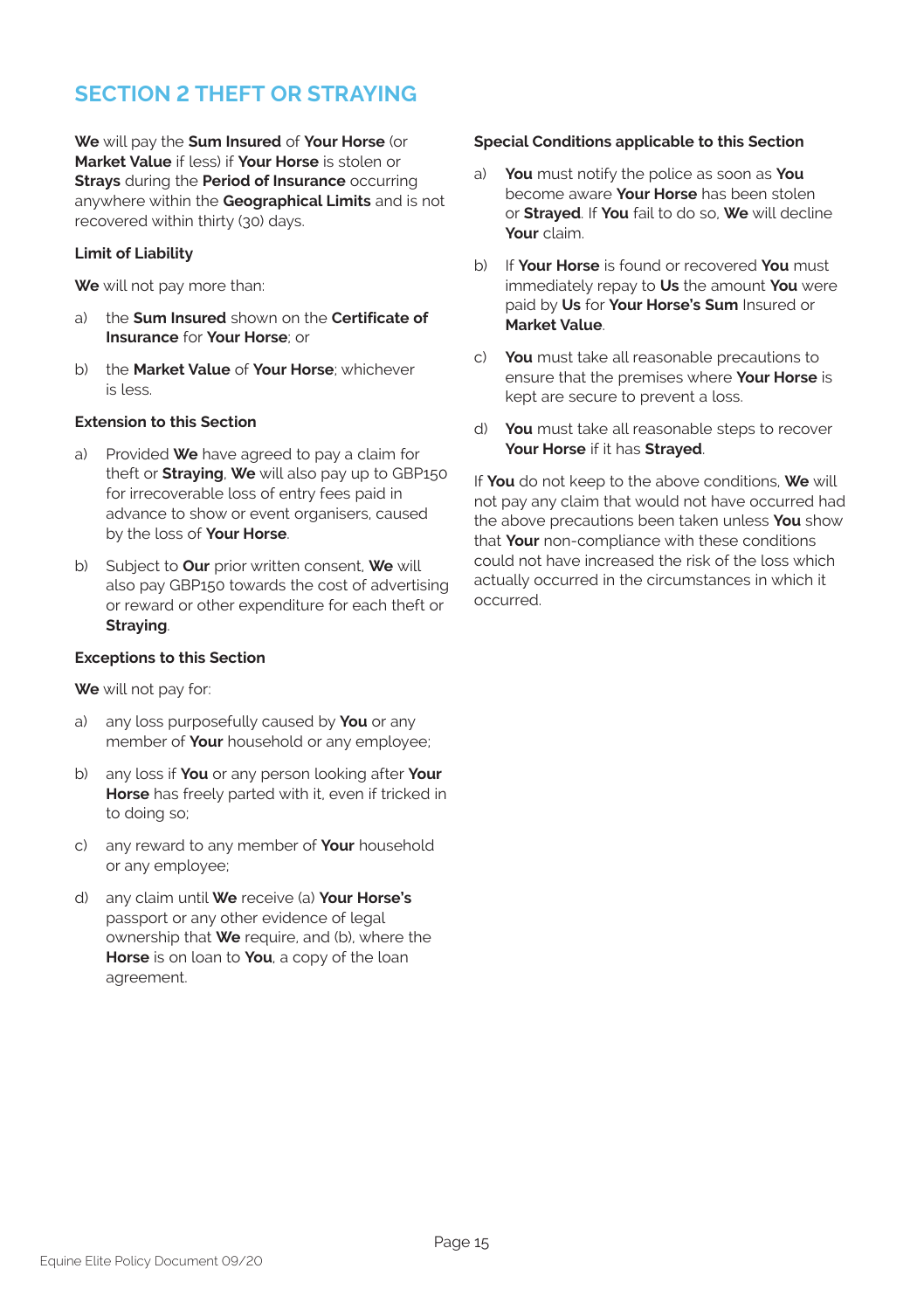### **SECTION 3 PERMANENT INCAPACITY**

**We** will pay the percentage stated in the **Certificate of Insurance** of the **Sum Insured** (or **Market Value** if less) of **Your Horse** if **Your Horse** sustains an **Injury** or contracts an **Illness** which shows its first **Symptoms** during the **Period of Insurance** occurring anywhere within the **Geographical Limits**, which results in **Your Horse's Permanent Incapacity**.

Provided that **We** will not pay for the amount of the claim if the **Permanent Incapacity** of **Your Horse** happens more than twelve (12) months after the date the **Injury** was sustained or the **Illness** was contracted or first showed its **Symptoms**.

#### **Extensions to this Section**

- a) If treatment to **Your Horse** is in progress at the expiry date of the **Period of Insurance**, cover under this Section will extend up to twelve (12) months from the date of the **Injury**, or the date the **Illness** was contracted or showed its first **Symptoms**. This is providing the claim is notified to **Us** before the expiry or renewal date and the **Injury** or **Illness** occurred before the expiry of the current **Period of Insurance**.
- b) Providing **We** have agreed to pay a claim for permanent incapacity, **We** will also pay up to GBP150 in respect of irrecoverable loss of entry fees paid in advance to show or event organisers, caused by the **Permanent Incapacity** of **Your Horse**.

#### **Exceptions to this Section**

**We** will not pay for:

- a) **Permanent Incapacity** resulting from or arising out of:
	- i) castration unless **We** have given **Our** written consent and castration is the necessary **Veterinary Treatment** to **Your Horse** for an **Injury** sustained or an **Illness** contracted or which shows its first **Symptoms** during the **Period of Insurance**;
	- ii) any other surgical operation unless in an emergency to save the life of **Your Horse** or unless **We** have given **Our** written consent and the surgical operation is necessary **Veterinary Treatment** to **Your Horse** for an **Injury** sustained or an **Illness** contracted or which shows its first **Symptoms** during the **Period of Insurance**;
- b) disfigurement following **Injury** or **Illness** which renders **Your Horse** unsuitable for showing because of its appearance;
- c) **Permanent Incapacity** arising from abnormalities of **Your Horse's** reproductive organs if kept and insured for breeding, other than those caused by an **Injury** sustained or an **Illness** contracted or which shows its first **Symptoms** during the **Period of Insurance**;
- d) **Permanent Incapacity** that results from a vice or behavioural problem unless veterinary evidence is provided to establish that **Your Horse's Permanent Incapacity** is caused directly by an **Injury** sustained or an **Illness** contracted or which shows its first **Symptoms** during the **Period of Insurance**;
- e) the **Excess** specified in the **Certificate of Insurance**;
- f) **Permanent Incapacity** which results from an **Illness** contracted or which shows its first **Symptoms** in the first fourteen (14) days of the start of **Your Horse's** insurance cover unless this exclusion is stated noted to apply in the Endorsements section of the **Certificate of Insurance**;
- g) **Permanent Incapacity** which results from an **Injury** sustained, or an **Illness** contracted or which shows its first **Symptoms**, before **Your Horse's** insurance cover started or any **Pre-Existing Condition**;
- h) **Permanent Incapacity** of any **Horse** insured on the **Veteran Plan** or any **Horse** aged thirteen (13) years or more at the start of the **Horse's** insurance cover. **Permanent Incapacity** cover will be automatically removed from the Policy at the renewal following **Your Horse's** 13th birthday;
- any amount if the **Permanent Incapacity** of **Your Horse** occurs more than twelve (12) months after the date the **Injury** was sustained or the **Illness** was contracted or first showed its **Symptoms**;
- j) any amount if **You** have not arranged for all **Veterinary Treatment** considered reasonable by **Our Vet** to achieve recovery of **Your Horse**;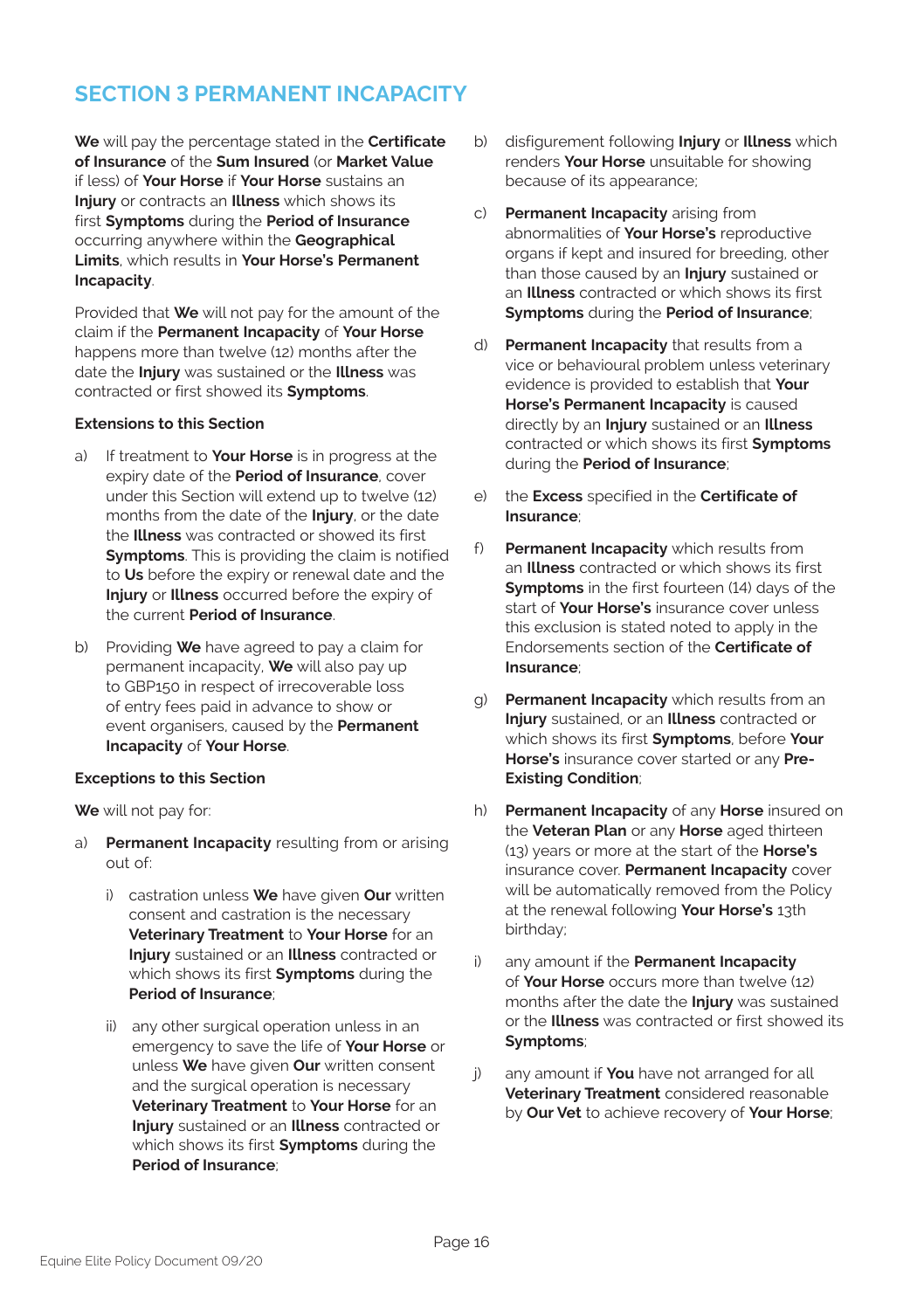- k) prevention from showing as a result of rules prohibiting from showing **Horses** that have had a Hobday operation or other surgical operation for a respiratory disorder;
- l) loss of potential value of **Your Horse** arising from the loss of anticipated **Use**;
- m) **Permanent Incapacity** from any **Activity**, **Use** or purpose not shown as covered in the **Certificate of Insurance**.

#### **Special Conditions applicable to this Section**

- a) The **Permanent Incapacity** must be the direct result of an **Injury** sustained or an **Illness** contracted or which showed its first **Symptoms** during the **Period of Insurance**, the **Injury** or **Illness** must be the sole cause of the **Permanent Incapacity** and **You** must advise **Us** in accordance with the **HOW TO MAKE A CLAIM** condition in this Policy Document.
- b) Both **Your Vet** and **Our Vet** must agree that the **Injury** sustained or the **Illness** contracted or which showed its first **Symptoms** in **Your Horse** is the sole cause of the **Permanent Incapacity**. Any disagreement between **Your Vet** and **Our Vet** over the **Permanent Incapacity** of **Your Horse** will be referred to an **Independent Veterinary Expert**. This **Independent Veterinary Expert** will be mutually agreed upon by **You** and **Us** and will act as an arbitrator. The fees for the **Independent Veterinary Expert** will be divided equally between **You** and **Us**.
- c) If **We** pay a claim under this Section **We** will continue the Policy to expiry but from the date **We** accept the claim, **We** will reduce the **Sum Insured** of **Your Horse** to the residual value without return of **Premium**. **We** will not consider any claim for death of **Your Horse** from the **Injury** or **Illness** causing the **Permanent Incapacity** and will make no further payments for continuing **Veterinary Treatment** or **Complementary Treatment** to the **Injury** or **Illness** causing the **Permanent Incapacity**.
- d) Following acceptance of a claim under this Section prior to settlement, **You** will have **Your Horse** marked in accordance with **Our** requirements and provide **Us** with the appropriate certification showing that the marking has been carried out. This requirement will be waived if **You** decide to euthanise **Your Horse** on economic grounds but before **We** make any payment **You** must provide **Us** with a receipt confirming **Humane Destruction** from the person carrying out **Humane Destruction**.
- e) **We** will not pay any claim until **We** receive (a) **Your Horse's** passport or any other evidence of legal ownership that **We** require, and (b), where the **Horse** is on loan to **You**, a copy of the loan agreement.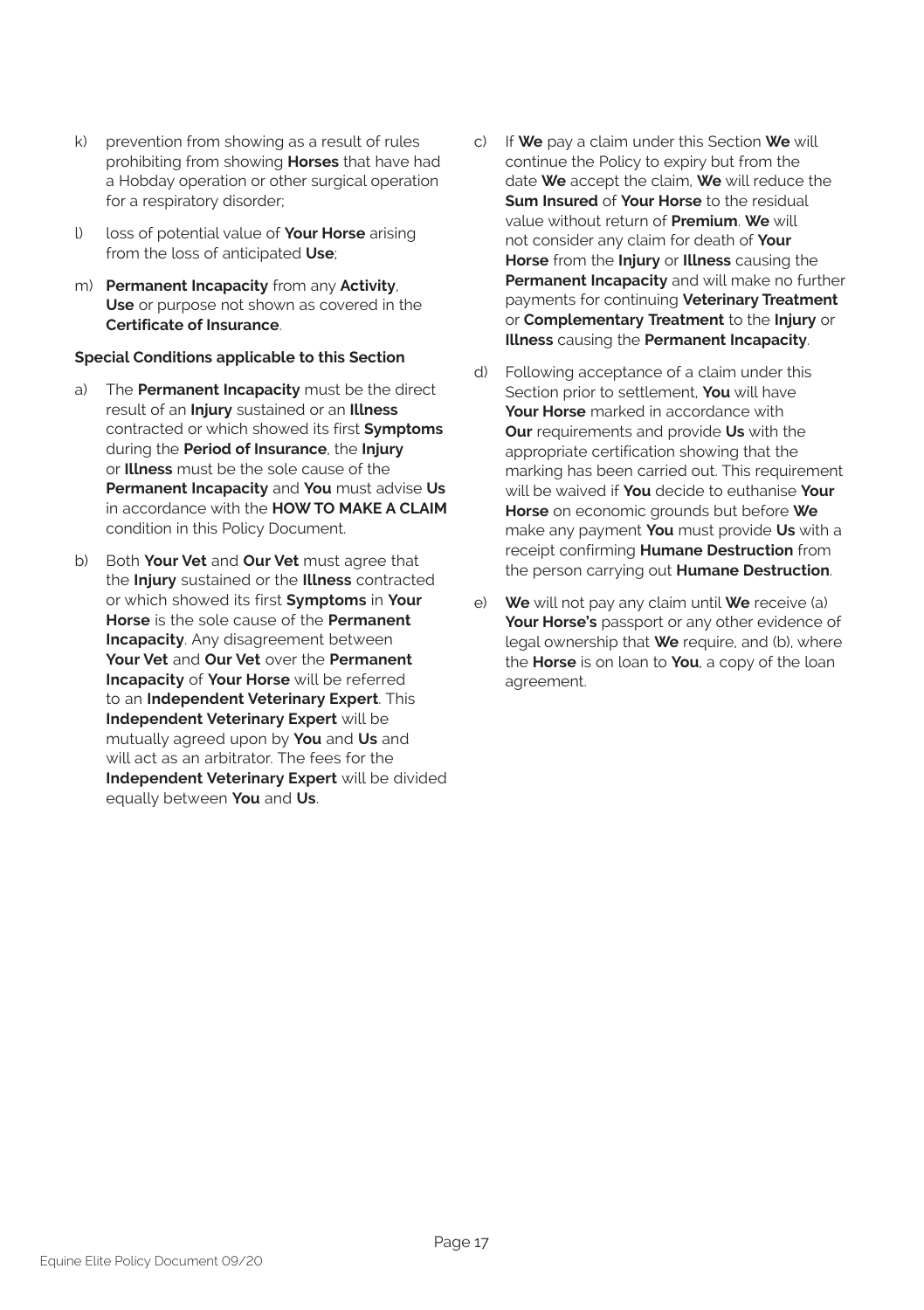### **SECTION 4 VETERINARY SURGEONS' FEES**

**We** will pay the cost of **Veterinary Treatment Your Horse** receives to treat an **Accidental External Injury** or **Injury** sustained or an **Illness** contracted or which shows its first **Symptoms** during the **Period of Insurance** occurring anywhere within the **Geographical Limits** up to the **Sum Insured** specified in the **Certificate of Insurance**.

Provided that **We** will not pay the cost of **Veterinary Treatment**, **Complementary Treatment**, **Nutraceuticals** or any cost for medicines or other materials prescribed or supplied for use for **Your Horse** which is incurred more than twelve (12) months after the date the **Accidental External Injury** or **Injury** was sustained or the **Illness** was contracted or first showed its **Symptoms**.

For the purposes of this Section **We** will consider:

- a) lameness of more than one limb or;
- b) a set of **Symptoms** reported at the same time or as one incident but subsequently diagnosed as separate conditions;

as one single claim.

For the purposes of this Section **We** will regard:

- a) Any subsequent **Accidental External Injury** or **Injury** or **Illness** arising as a complication or consequence of the original set of **Symptoms** or;
- b) arising as a consequence of **Veterinary Treatment**, **Complementary Treatment** or **Nutraceuticals** to the original set of **Symptoms**;

as part of the original claim and not assessed as a new or separate claim.

#### **Limit of Liability**

The most **We** will pay for any one claim is the **Sum Insured** specified for **Veterinary Treatment** in the **Certificate of Insurance**. The **Sum Insured** for **Complementary Treatment** and **Nutraceuticals** are included within and are not additional to the **Sum Insured** for **Veterinary Treatment**.

For the avoidance of doubt, any **Veterinary Treatment** costs that would not have been incurred but for **Complementary Treatment** shall be deemed part of that **Complementary Treatment** and subject to the **Sum Insured** for **Complementary Treatment** specified in the **Certificate of Insurance**.

The maximum **We** will pay for **Livery** or **Transport**, for which **We** have given **Our** prior consent in writing, is 50% of the cost to **You**.

Extension applicable to this Section

- a) **We** will pay the cost of **Complementary Treatment** or **Nutraceuticals Your Horse** receives to treat an **Accidental External Injury** or an **Injury** sustained or an **Illness** contracted or which shows its first **Symptoms** during the **Period of Insurance** anywhere within the **Geographical Limits** up to the **Sums Insured** specified in the **Certificate of Insurance**.
- b) In the event of a claim involving **Colic Surgery** during the **Period of Insurance**, based on the level of cover **You** have chosen, **We** will pay up to the **Sum Insured** shown for **Colic Surgery** in the **Certificate of Insurance** less the **Excess**.

#### **Exceptions to this Section**

**We** will not pay:

- a) the **Excess** or amount of **Co-insurance** specified in the **Certificate of Insurance** for each and every loss;
- b) any costs for **Veterinary Treatment**, **Complementary Treatment** or **Nutraceuticals** arising from referral for a second veterinary opinion or referral to a veterinary hospital or centre of veterinary excellence for which **We** have not given **Our** prior written consent;
- c) any costs for diagnosis by magnetic resonance imaging, scintigraphy, computerised (axial) tomography, thermography and myelography for which **We** have not given **Our** prior written consent;
- d) any costs for **Complementary Treatment** or **Nutraceuticals** recommended by **Your Veterinary Surgeon** for which **We** have not given **Our** prior written consent;
- e) any costs resulting from or arising out of castration unless such costs were incurred for necessary **Veterinary Treatment**, **Complementary Treatment** or **Nutraceuticals** arising from **Accidental External Injury** or **Injury** or **Illness**;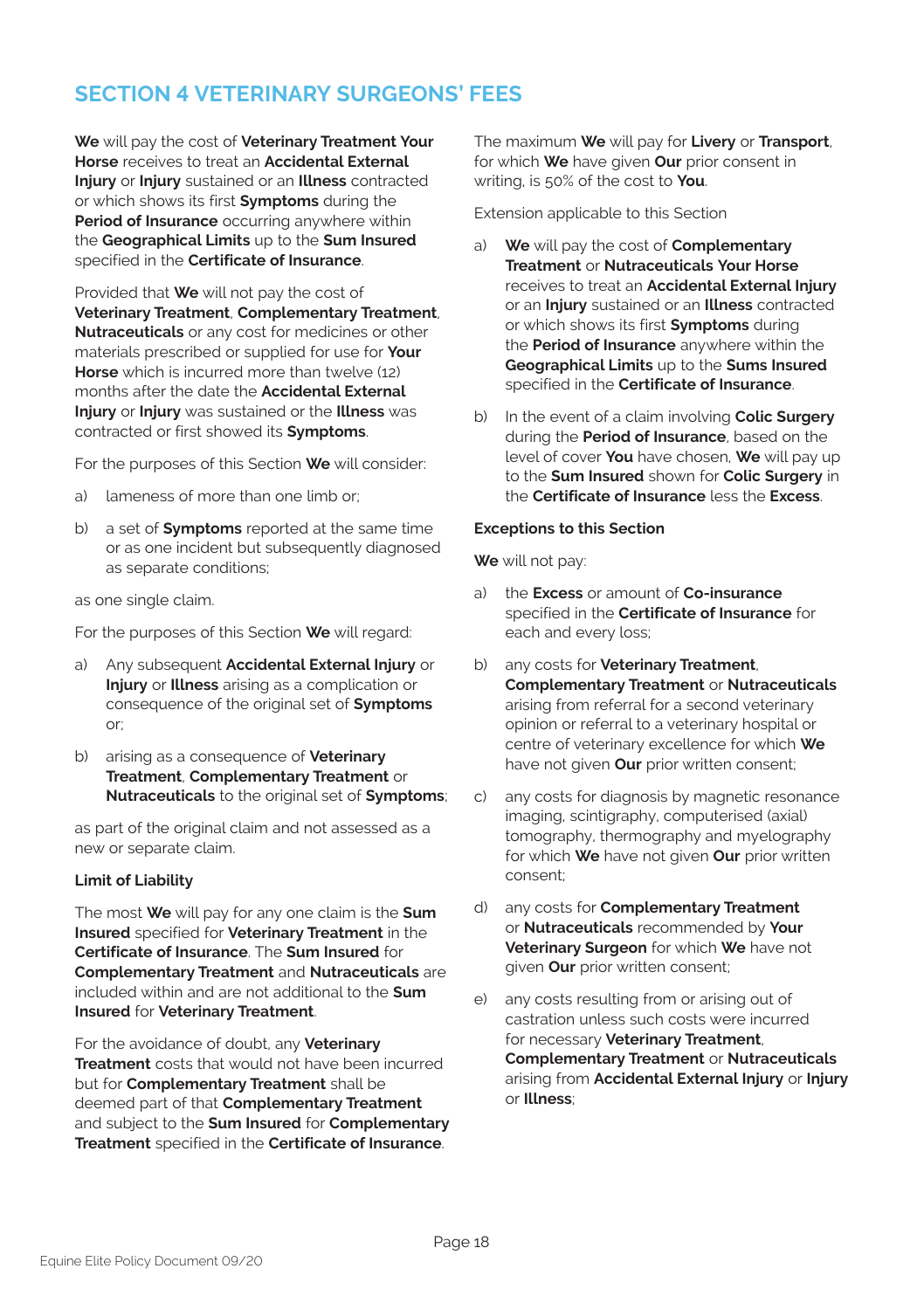- f) any costs arising from any surgical operation for which **We** have not given **Our** prior written consent unless in an emergency to save the life of **Your Horse**;
- g) any costs for **Livery** and **Transport** for which **We** have not given **Our** prior written consent;
- h) any costs for any **Veterinary Treatment**, **Complementary Treatment** or **Nutraceuticals** that results from a vice or behavioural problem unless veterinary evidence is provided to establish that **Your Horse** is suffering from **Accidental External Injury** or **Injury** or **Illness**;
- i) any costs of vaccination, any other preventative treatment and the removal of wolf teeth;
- j) any cost associated with pregnancy or parturition unless certified by a **Veterinary Surgeon** as necessary to save the life of **Your Horse**;
- k) any costs of **Veterinary Treatment**, **Complementary Treatment** or **Nutraceuticals** resulting from **Illness** contracted or which shows its first **Symptoms** within fourteen (14) days of the start of **Your Horse's** insurance cover unless this exclusion is stated not to apply in the endorsements section of the **Certificate of Insurance**;
- l) any costs of **Veterinary Treatment**, **Complementary Treatment** or **Nutraceuticals** resulting from or arising from an **Accidental External Injury** or **Injury** sustained, or an **Illness** contracted or which showed its first **Symptoms**, before **Your Horse's** insurance cover started or any **Pre-Existing Condition**;
- m) any costs incurred for the destruction of **Your Horse** or the disposal of its body or any **Postmortem** examination;
- n) any costs associated with **Experimental, Non-Customary** or **Unproven Treatment** for which **We** have not given **Our** prior written consent;
- o) any costs for **Veterinary Treatment**, **Complementary Treatment** or **Nutraceuticals Your Horse** receives more than twelve (12) months from the date the **Accidental External Injury** or **Injury** was sustained or the date the **Illness** was contracted or first showed its **Symptoms**;
- p) any cost for medicines or other materials prescribed or supplied for use after twelve (12) months from the date the **Accidental External Injury** or **Injury** was sustained or the date the **Illness** was contracted or first showed its **Symptoms**;
- q) any costs for **Veterinary Treatment**, **Complementary Treatment** or **Nutraceuticals** that **You** choose to have carried out to **Your Horse** that is not in the opinion of **Our Veterinary Surgeon** required to treat **Accidental External Injury** or **Injury** or **Illness** including any complications arising from such treatment;
- r) the normal costs **You** pay for shoeing and/or the care of **Your Horse's** feet and/or hooves;
- s) any cost of stabling, grazing, feeding, exercise or any other change in the way **You** look after **Your Horse**, other than any costs **We** have agreed to while **Your Horse** is hospitalised;
- t) any cost of exercising **Your Horse** including riding, leading, lunging, the use of a horse walker and/or treadmill;
- u) the cost of any **Veterinary Treatment**, **Complementary Treatment** or **Nutraceuticals** if a claim has not been submitted to **Us** within twelve (12) months of the **Accidental External Injury** or **Injury** being sustained or the **Illness** being contracted or showing its first **Symptoms**;
- v) the cost of any **Veterinary Treatment**, **Complementary Treatment** or **Nutraceuticals** resulting from taking part in or training for **Use** not shown as covered on the **Certificate of Insurance**;
- w) any administration charges, credit or late payment charges or any other costs that are not fees for **Veterinary Treatment**, **Complementary Treatment** or **Nutraceuticals**. **We** will deduct from any amount **We** pay any discount allowed by **Your Vet** or provider of **Complementary Treatment** or **Nutraceutical** including discount for early settlement whether or not payment is within the period specified.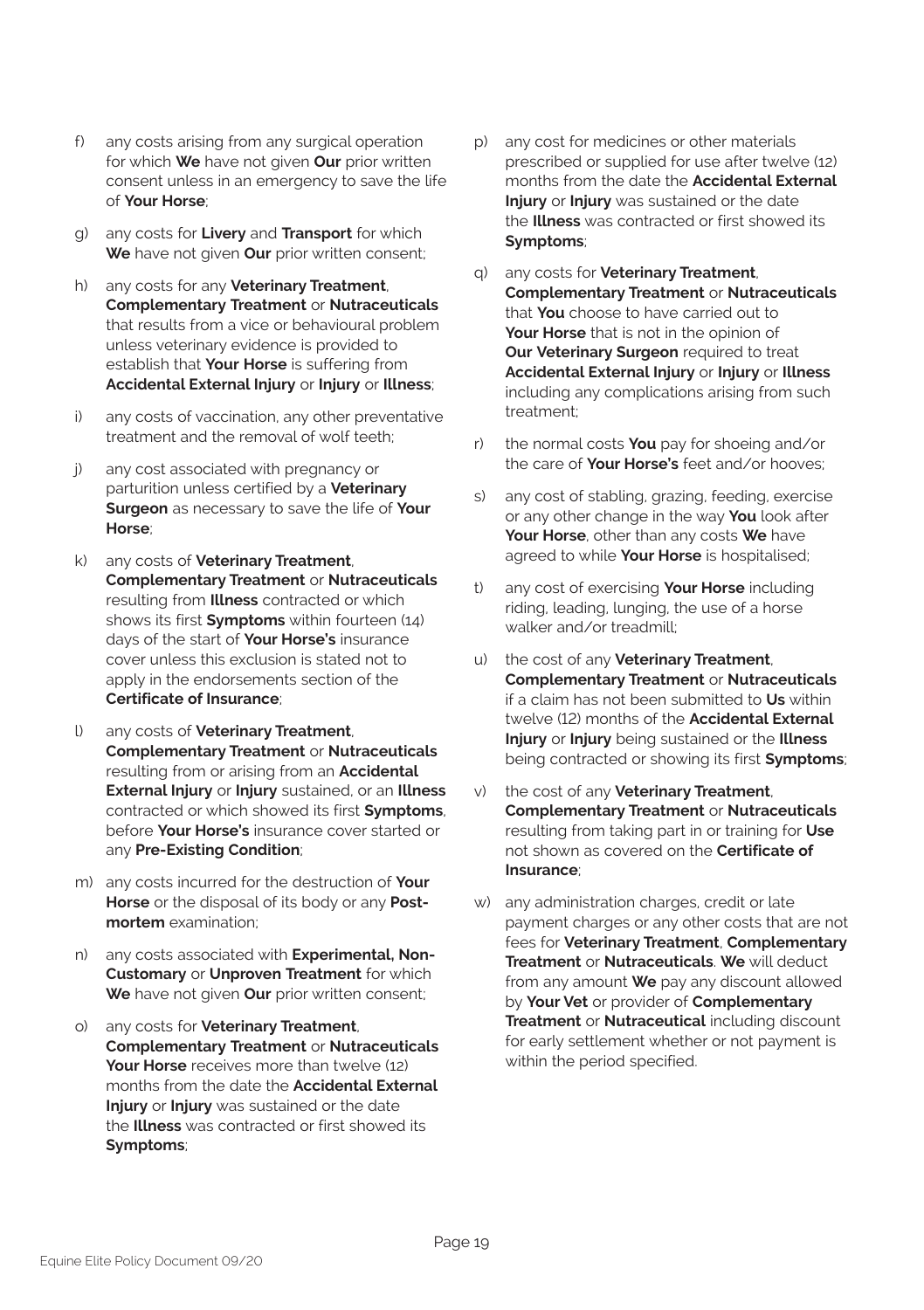#### **Special Conditions applicable to this Section**

- a) **You** must advise **Us** when the **Veterinary Treatment**, **Complementary Treatment** or **Nutraceuticals** starts and subsequently submit all dated **Veterinary Surgeon's**, therapist's and **Farrier's** receipts to **Us** to substantiate the claim. Such receipts must include details of the **Veterinary Treatment**, **Complementary Treatment** or **Nutraceuticals** provided.
- b) Any referral for a second veterinary opinion or referral to a veterinary hospital or centre of veterinary excellence must be approved by **Us** prior to the referral.
- c) Diagnosis by Magnetic Resonance Imaging, Scintigraphy, Computerised (Axial) Tomography, Thermography and Myelography must be approved by **Us** prior to commencement of the procedure.
- d) Any **Complementary Treatment** or **Nutraceuticals** recommended by **Your Veterinary Surgeon** must be approved by **Us** prior to the start of treatment. If **You** fail to obtain this approval prior to the start of this **Complementary Treatment** or **Nutraceuticals**, **We** will decline **Your** claim.
- e) If **Veterinary Treatment**, **Complementary Treatment** or **Nutraceuticals** to **Your Horse** is in progress at the expiry date of the **Period of Insurance We** will continue to reimburse the fees within the limits specified, for a period of twelve (12) months from the date the **Accident External Injury** or **Injury** was sustained or the **Illness** being contracted or showing its first **Symptoms**, providing the claim was notified to **Us** and accepted by **Us** before the expiry or renewal date.

f) Once **We** have agreed to pay the claim, **We** may at **Our** option pay the **Veterinary Surgeon** or other authorised provider of **Complementary Treatment**, or **Nutraceuticals** unless **You** specify otherwise in writing. Where payment is not to be made to the **Veterinary Surgeon** or other authorised provider of **Complementary Treatment** or **Nutraceuticals You** will provide **Us** with a receipt confirming that payment has been made before **We** reimburse **You**.

#### **Veteran Plan – Special Exceptions (in addition to the Exceptions to this Section and Special Conditions applicable to this Section above) We** will not pay for:

- a) any cost of **Veterinary Treatment**, **Complementary Treatment** or **Nutraceuticals**  unless to treat **Accidental External Injury**;
- b) any costs arising from or relating to strain of tendons and ligaments.

#### **Veteran Plan - Colic Extension**

If **You** have selected and paid the premium for this Extension, should **Your Horse** require **Colic Surgery**, **We** will pay up to the **Sum Insured** stated on the **Certificate of Insurance**, less the **Excess** specified in the **Certificate of Insurance** for each and every loss.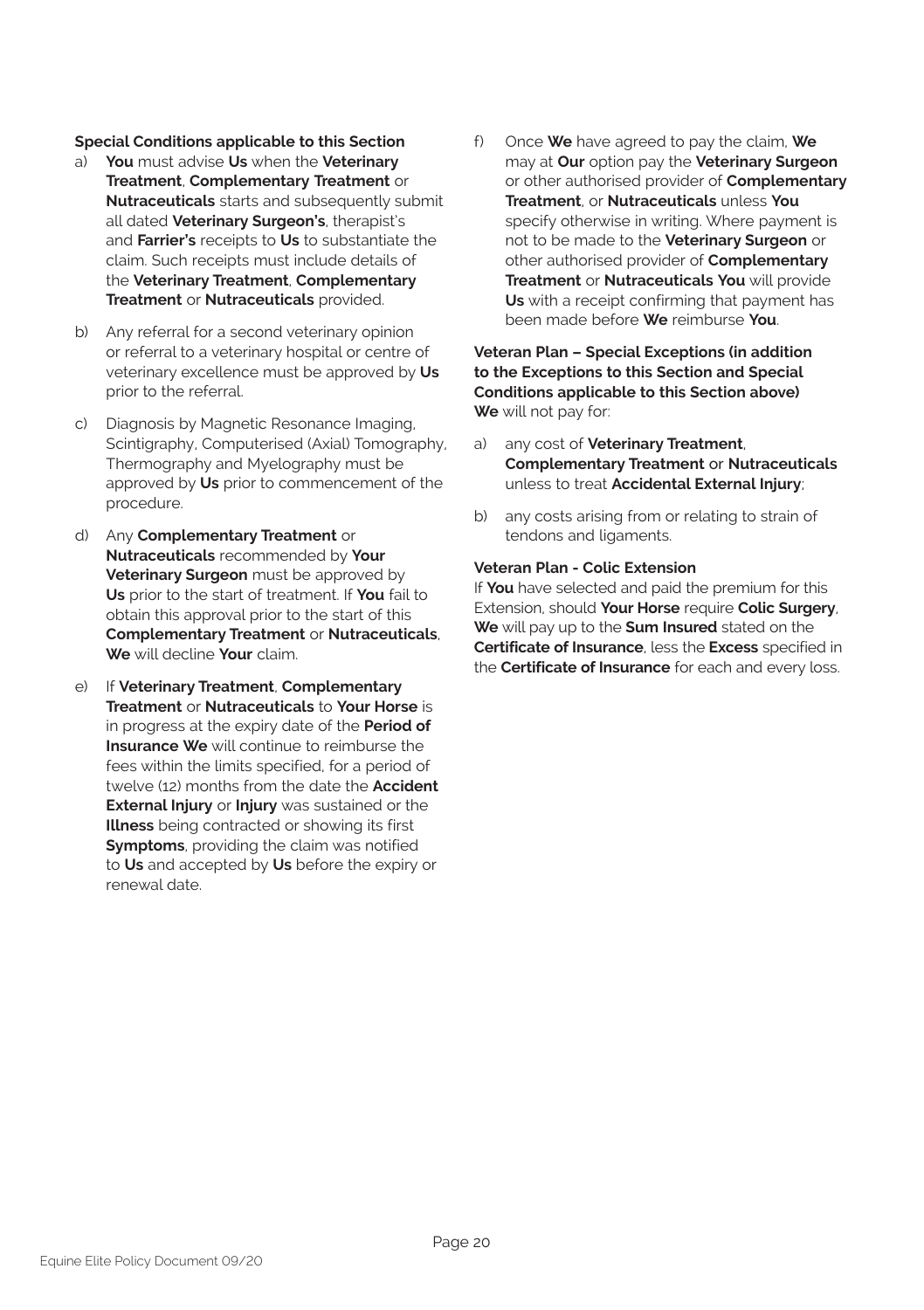### **SECTION 4 (A) CRUCIAL COVER**

**We** will pay the fees of a **Veterinary Surgeon** incurred for **Emergency Life Saving Surgery** and **After-care** arising from an **Injury** sustained or an **Illness** contracted or which first showed **Symptoms** during the **Period of Insurance** and occurring anywhere within the **Geographical Limits** up to the Limit of Liability below.

#### **Limit of Liability**

The most **We** will pay for any one claim or in total for all claims is the **Emergency Life Saving Surgery Sum Insured** specified in the **Certificate of Insurance**, based on the level of cover **You** have chosen.

The maximum **We** will pay for **After-care** is 50% of the cost of the **Emergency Life Saving Surgery** or no more than fifteen (15) days from the time of surgery, whichever is the lesser value. Any amount paid for **After-care** is included within, and not additional to, the **Sum Insured** specified in the **Certificate of Insurance** for **Emergency Life Saving Surgery.**

#### **Exceptions to this Section**

**We** will not pay:

- a) the **Excess** specified in the **Certificate of Insurance**;
- b) any costs resulting from or arising out of castration unless such costs were incurred for **Emergency Life Saving Surgery** arising from **Injury** or **Illness**;
- c) any costs for **Livery** or **Transport;**
- d) any costs for any **Emergency Life Saving Surgery** that results from a vice or behavioural problem unless veterinary evidence is provided to establish that **Your Horse** is suffering from **Injury** or **Illness**;
- e) any cost associated with pregnancy or parturition unless certified by a **Veterinary Surgeon** as necessary to save the life of **Your Horse**;
- f) any costs of **Emergency Life Saving Surgery** resulting from an **Illness** contracted or which first shows **Symptoms** within fourteen (14) days of the start of the **Period of Insurance** unless this exclusion is stated not to apply in the Endorsements section of the **Certificate of Insurance**;
- g) any costs of **Emergency Life Saving Surgery** resulting from any **Pre-Existing Condition**;
- h) any costs incurred for the destruction of **Your Horse** or the disposal of its body or any **Postmortem**;
- i) any costs associated with **Experimental, Noncustomary or Unproven Treatment** for which **We** have not given **Our** prior written consent;
- j) any cost of stabling, grazing, feeding, exercise or any other change in the way **You** look after **Your Horse**, other than **After-care**;
- k) the costs **You** pay for shoeing and/or the care of **Your Horse's** feet and/or hooves;
- l) the cost of any **Emergency Life Saving Surgery** if a claim has not been submitted to **Us** within twelve (12) months of the **Injury** being sustained or the **Illness** being contracted or first showing **Symptoms**;
- m) any administration charges, credit or late payment charges or any other costs that are not fees for **Emergency Life Saving Surgery**. **We** will deduct from any amount **We** pay any discount allowed by **Your Vet** including discount for early settlement whether or not payment is within the period specified;
- n) any surgery that is not **Emergency Life Saving Surgery**;
- o) any surgery not performed by a **Veterinary Surgeon** in a school of veterinary medicine or surgical clinic or veterinary hospital;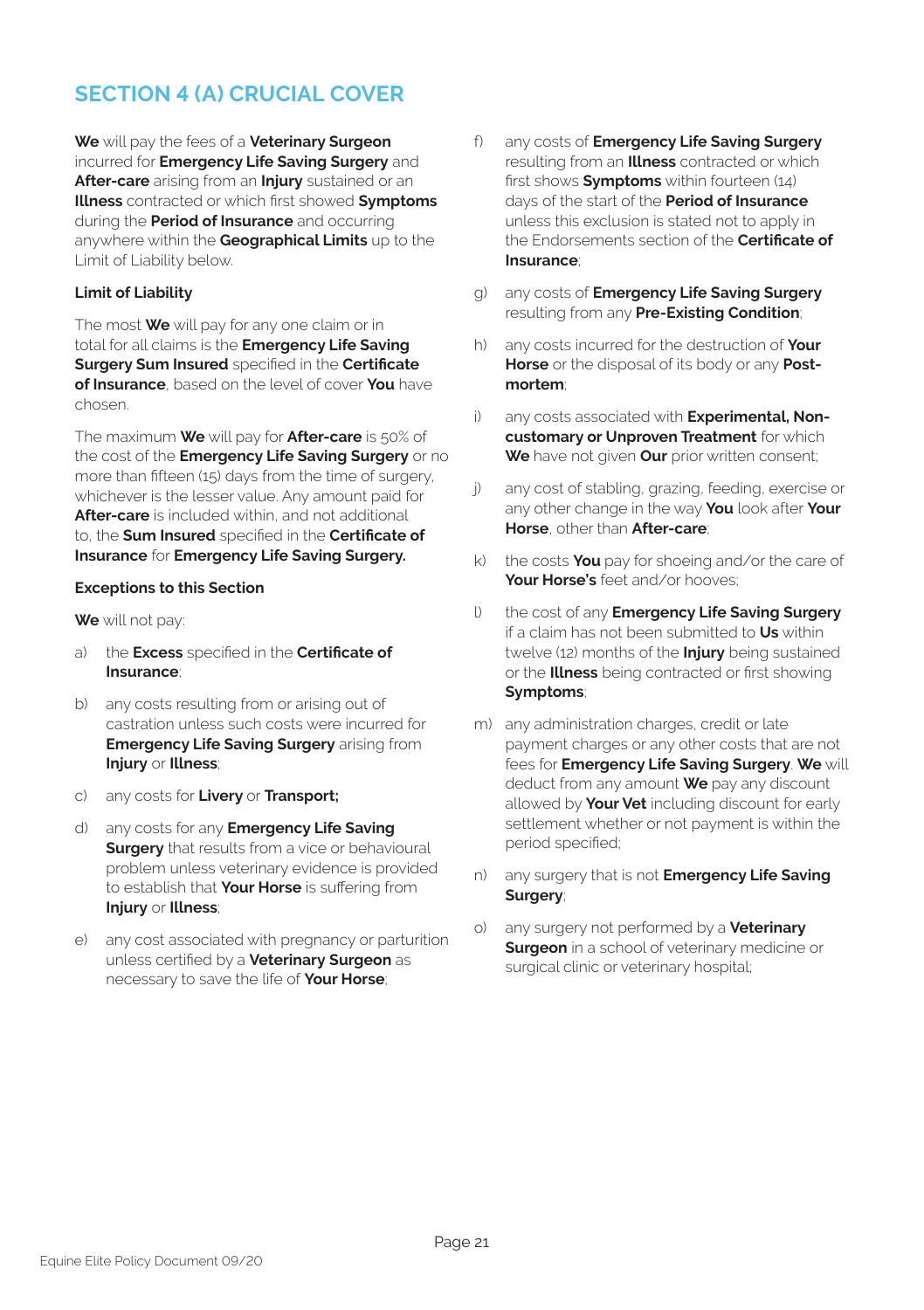- p) any **Veterinary Treatment** unless it is given in conjunction to the **Emergency Life Saving Surgery** being claimed for;
- q) any surgery not performed under a general anaesthetic;
- r) any death benefits;
- s) any cost of buying or hiring equipment;
- t) any costs for **Complementary Treatment** or **Nutraceuticals**.

#### **Special Conditions applicable to this Section**

- a) Within twelve (12) months of the **Emergency Life Saving Surgery** being performed, **You** must, at **Your** own expense, provide **Us** with:
	- i) a report signed by the treating **Veterinary Surgeon** describing the surgery performed and describing **Your Horse's** condition and;
	- ii) copies of all itemised invoices for which **Your**  claim is made.
- b) **We** will not pay a claim unless both **Our Vet** and **Your Vet** agree that the surgery performed was immediately necessary to save **Your Horse's** life. Any disagreement will be referred to an independent **Veterinary Surgeon**, mutually agreed upon by **You** and **Us** who will act as arbitrator. The fees for the independent **Veterinary Surgeon** will be divided equally between **You** and **Us**.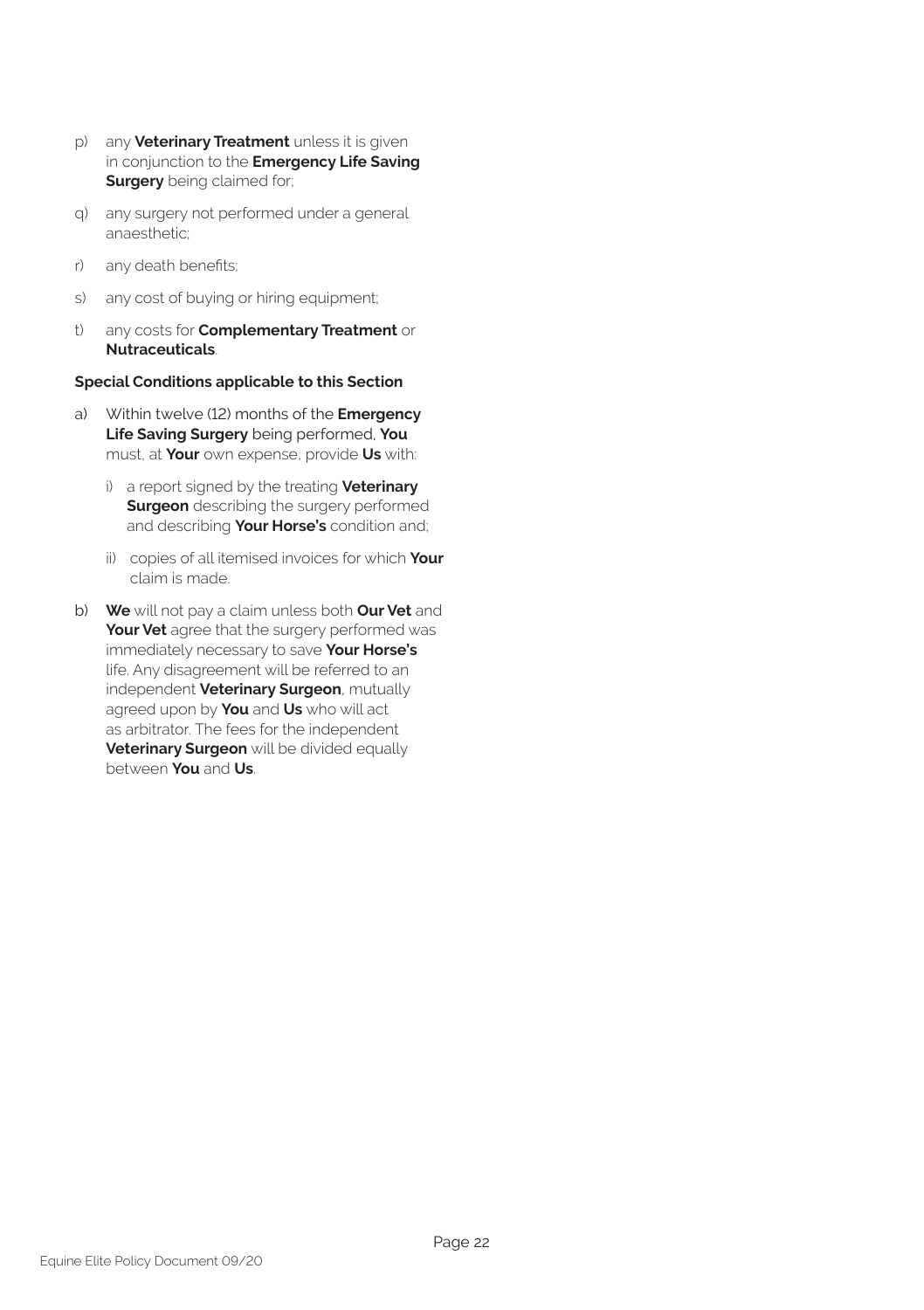### **SECTION 5 SADDLERY AND TACK**

In the event of theft of, accidental loss of or damage to **Saddlery and Tack** during the **Period of Insurance**  occurring anywhere within the **Geographical Limits;** 

**We** will pay at the lesser of:

- a) the costs to repair the damaged **Saddlery and Tack**, or
- b) the replacement value of the **Saddlery and Tack**  that has been lost, stolen or destroyed for items purchased by **You** when new and which are less than twelve (12) months old at the time of loss, or
- c) the **Market Value** of the **Saddlery and Tack**  that has been lost, stolen or destroyed for used second hand items purchased by **You** or items purchased new by **You** which are twelve (12) months old at the time of loss.

#### **Limit of Liability**

**We** will not pay more than the **Sum Insured** noted on the **Certificate of Insurance** for **Saddlery and Tack**  during any one **Period of Insurance**.

#### **Special Conditions applicable to this Section**

- a) If **We** pay a claim under this Section **We** will immediately reduce the **Sum Insured** of **Your Saddlery and Tack** by the amount **We** have paid. If **We** agree **You** may reinstate cover for replacement **Saddlery and Tack** subject to payment of an additional **Premium** at the full annual rate.
- b) If **You** have not insured for its full value all the **Saddlery and Tack You** own for **Your Horse We**  will only pay a percentage of **Your** claim based upon how much of the full value the amount **You** have insured **Your Saddlery and Tack** for represents.
- c) **You** must notify the police as soon as **You**  become aware **Your Saddlery and Tack** has been lost, stolen or deliberately damaged. If **You**  fail to do so, **We** will decline **Your** claim.
- d) If following loss or theft **Your Saddlery and Tack**  is found **You** must immediately repay the full amount **We** have paid **You**.

#### **Exceptions to this Section**

**We** will not pay:

- a) in the event of accidental loss or damage the first GBP100 or 10% of the amount of each and every loss, whichever is the greater;
- b) in the event of theft:
- i) the first GBP250 or 50% of the amount of each and every loss, whichever is the greater, if no visible or violent force was used to get in or out of a **Locked Building**; or
- ii) the first GBP100 or 10% of the amount of each and every loss whichever is the greater, if visible and violent force was used to get in or out of a **Locked Building**;
- c) any amount arising from loss or damage in respect of wear and tear, depreciation, moth, vermin, mould, rust, or any process of cleaning, repairing, restoring, or renovation, or the action of light or atmospheric conditions or any other progressive cause;
- d) any amount for clothing and personal effects;
- e) any amount for **Horse** rugs and blankets, grooming equipment and clippers;
- f) any amount for loss or theft of **Saddlery and Tack** left unattended unless from:
	- i) a **Locked Building**; or
	- ii) the locked boot or covered luggage area or any other specially designed covered area of a locked vehicle;
- g) more than GBP500 for any individual item or set of harness unless such item or set of harness is specified in the **Certificate of Insurance** and for which **You** have formal proof of purchase showing make, model, type, purchase price and the date of purchase;
- h) any amount for loss or theft of **Saddlery and Tack** until 30 days without recovery after the loss or theft was reported to **Us**;
- i) any amount for any loss or damage purposefully caused by **You** or any member of **Your**  household or **Your** employee or any person who has care custody and control of **Your Horse** with **Your** consent;
- j) any amount if **Your Saddlery and Tack** is used by **You** or any other person or by a riding school for business or professional use except by **You** or **Your** immediate family as a pupil;
- k) any amount to have **Your Saddlery and Tack**  adjusted to fit any horse;
- l) any amount in respect of unexplained disappearance or unexplained or inventory shortage.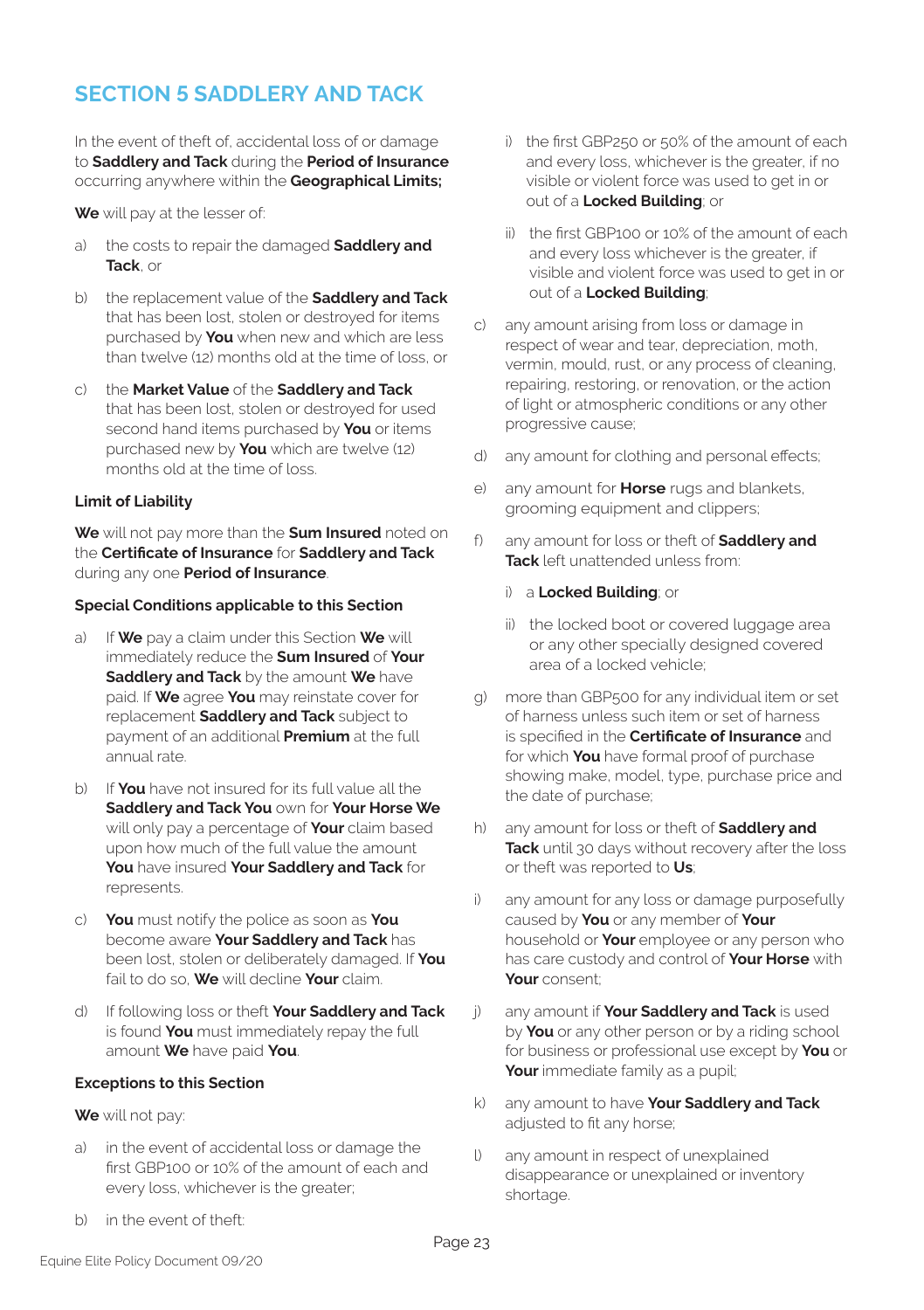### **SECTION 6 LIABILITY**

**We** will indemnify **You** against the following, in respect of any event where this Section applies as stated in the **Certificate of Insurance** in respect of all sums which **You** become legally liable to pay as compensation and claimants' costs and expenses which occur during the **Period of Insurance** occurring anywhere within the **Geographical Limits** and which are caused by or through **Your Horse** arising from:

- a) Public Liability arising from
	- i) Bodily **Injury** to or illness or disease of any persons except:
		- A) arising out of and in the course of employment by **You** under a contract of service or apprenticeship;

B) any member of **Your** family;

C) any person acting as **Your** agent.

- ii) Loss of or physical damage to physical property not belonging to **You** or in **Your**  charge or under **Your** control or under the control of any member of **Your** family or any person acting as **Your** agent.
- b) all legal costs and expenses incurred, with **Our**  written consent, for a claim against **You**;
- c) the payment of solicitor's fees incurred, with **Our** written consent, for representing **You** at proceedings in any Court.
- **We** will also cover:
- a) in the event of **Your** death, **Your** personal representative;
- b) any person riding, driving, leading or lunging **Your Horse** on **Your** order or with **Your**  permission; in respect of legal liability incurred by **You** as stated above.

#### **The Amount of Liability**

Irrespective of:

- 1. the number of parties and/or entities entitled to indemnity;
- 2. the number of claimants;

the total amount payable, including damages and costs, **We** will pay under this Section including any Extensions in respect of any one event, or all events of a series consequent of one original cause shall not exceed the amount specified in the **Certificate of Insurance**.

#### **Exceptions to this Section**

This Policy shall not apply to liability in respect of:

- the carrying on of any trade, business or profession or use of **Your Horse** for hire or reward (other than stud fees);
- b) damage to gates, fences or crops whilst **Your Horse** is being driven, ridden or led;
- c) any event which results from **Your** deliberate act or omission, which **You** could have reasonably expected, knowing the nature and circumstances of the act or omission;
- d) pollution or contamination other than that caused by a sudden identifiable, unintended and unexpected incident, which takes place in its entirety at a specific time and place during the **Period of Insurance**. All pollution or contamination which arises out of one incident shall be deemed to have occurred at the time the incident takes place. **Our**  liability for all damages payable in respect of all pollution or contamination which occurred during the **Period of Insurance** will not exceed the limit of liability in the aggregate.

For the purpose of this Exception, pollution or contamination means:

- i) all pollution or contamination of buildings or other structures, or, of water, land or the atmosphere, and
- ii) all loss, damage or injury directly or indirectly caused by such pollution or contamination.

#### **Special Conditions applicable to this Section**

- a) **You** must make no admission of liability or offer promise or payment without **Our** written consent. If **You** do so, this could adversely affect **Your** claim.
- b) **You** must inform **Us** immediately of any impending prosecution, inquest or fatal inquiry or civil proceedings and immediately send **Us**  every relevant document. If **You** fail to do so, this could adversely affect **Your** claim.
- c) **We** pay to **You** the maximum sum payable under this Sections in respect of any event or any lesser sum for which the claim or claims arising from such event can be settled and **We** shall not be under any further liability in respect of that event except for the payment of costs and expenses of litigation incurred prior to such payment.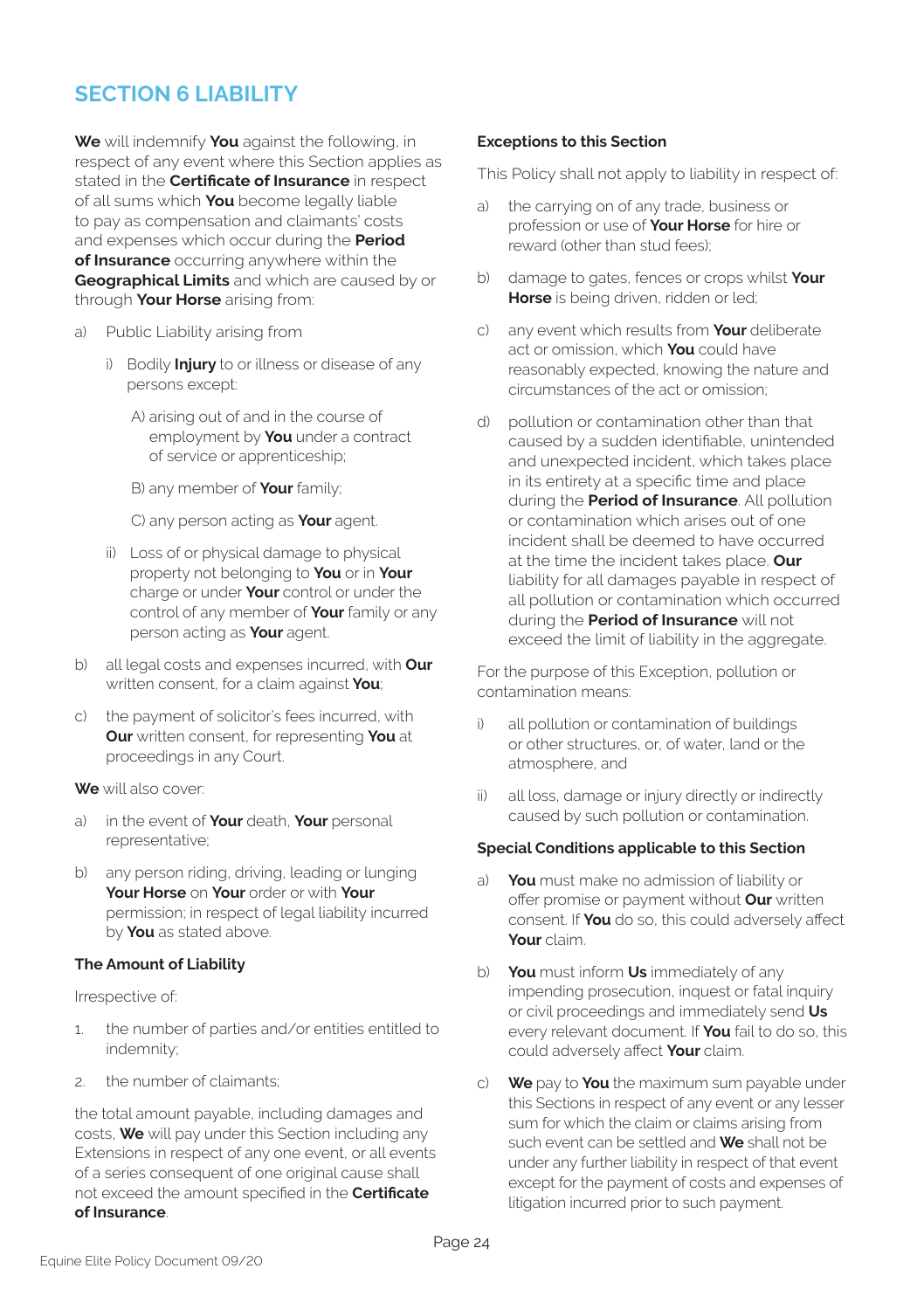### **SECTION 7 PERSONAL ACCIDENT AND DENTAL TREATMENT**

**We** will pay compensation, as set out in the Schedule of Benefits below, to **You** or any other person riding or driving **Your Horse** with **Your** permission, if **You** or the person sustains accidental bodily **Injury** during the **Period of Insurance** occurring anywhere within the **Geographical Limits** whilst:

- a) riding (including mounting or dismounting), lunging and leading **Your Horse**; or
- b) driving (including mounting or dismounting) **Your Horse Drawn Vehicle** drawn by **Your Horse**; or
- c) riding as a passenger (including mounting or dismounting) in **Your Horse Drawn Vehicle**  drawn by **Your Horse**.

#### **Schedule of Benefits**

| For:                                                                                                                                                            | <b>Compensation:</b>                                                                                                                                   |
|-----------------------------------------------------------------------------------------------------------------------------------------------------------------|--------------------------------------------------------------------------------------------------------------------------------------------------------|
| a) Death:                                                                                                                                                       | The <b>Sum Insured</b> specified in<br>the Certificate of Insurance.                                                                                   |
| b) Total and permanent<br>disablement:                                                                                                                          | The <b>Sum Insured</b> specified in<br>the <b>Certificate of Insurance</b><br>being unable to carrying out<br>any type of employment or<br>occupation. |
| c) Amputation or total and<br>permanent loss of use<br>of one or more hands<br>or feet, or the total and<br>permanent loss of all<br>sight in one or both eyes: | The <b>Sum Insured</b> specified in<br>the Certificate of Insurance.                                                                                   |
| Under a), b) or c) above for<br>persons aged under sixteen<br>(16) years or over seventy-five<br>(75) years:                                                    | GBP 2,500.                                                                                                                                             |
| d) Dental treatment:                                                                                                                                            | The Sum Insured specified in<br>the Certificate of Insurance.                                                                                          |

#### **Limit of Liability**

The amount **We** will pay to any one person for one incident will not exceed the **Sum Insured** specified in the **Certificate of Insurance**.

#### **Special Conditions applicable to this Section**

- a) The **Injury** must be the sole cause of death, disablement or dental treatment.
- b) Immediate notice must be given to **Us** of any **Injury** to any person that will or may give rise to a claim under this Section.
- c) **You** or any person riding (including mounting or dismounting), lunging, leading or driving **Your Horse** sustaining an **Injury** must as soon as possible arrange to receive qualified medical care.
- d) A riding hat meeting current British Safety Standards must have been worn at the time the **Injury** happened.
- e) **You** agree that **We** at **Our** expense may appoint a medical adviser to examine **You** or any injured person as often as necessary.
- f) **You** agree that in the case of the death of any person insured by this Section, a post mortem examination will be carried out if **We** request such examination at **Our** expense.

#### **Exceptions to this Section**

**We** will not pay for:

- a) death, disablement or dental treatment sustained:
	- i) whilst under the influence of intoxicating liquor or drugs, other than drugs taken in accordance with treatment prescribed and directed by a qualified registered medical practitioner, but not for the treatment of drug addiction;
	- ii) by any act of self injury or suicide;
	- iii) by deliberate exposure to exceptional danger unless in an attempt to save human life;
- b) any consequence of:
	- i) pregnancy or childbirth;
	- ii) previous physical defect, infirmity or medical condition unless it has been declared to, and accepted by **Us;**
- c) any **Injury** arising directly or indirectly, by, through, or in connection with the carrying on of any trade, employment, business or profession except **Injury** to **You** or **Your** immediate family when receiving riding tuition as a pupil;
- d) any **Injury** caused by or resulting from, accidents occurring whilst **Your Horse** is engaged in racing of any kind;
- e) death, disablement or dental treatment occurring more than twelve (12) months after the **Injury** happened;
- f) disablement until twelve (12) months after the **Injury** happened.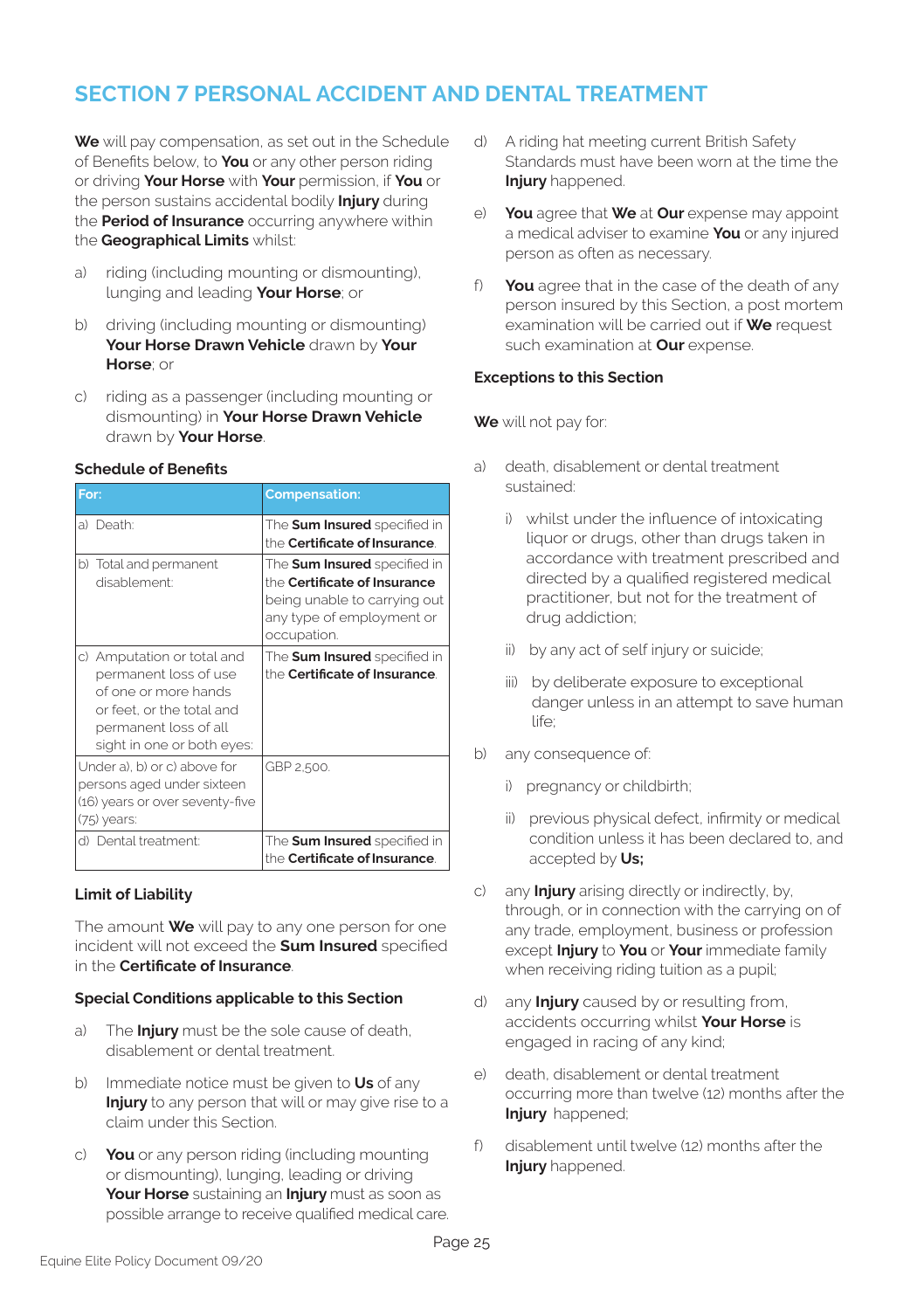### **SECTION 8 (A) HORSE TRAILER**

#### **Theft, Accidental Loss or Damage**

As a result of theft of, accidental loss of, destruction of or damage to **Your Horse Trailer** happening during the **Period of Insurance** and occurring anywhere within the **Geographical Limits, We** will pay the lesser of:

- a) the cost of repair to bring **Your Horse Trailer**  back to the same condition it was in before it was damaged; or
- b) the **Market Value** (or **Sum Insured** shown in **Your Certificate of Insurance,** if less) of **Your Horse Trailer**.

#### **Extension to this Section**

**We** will pay reasonable costs incurred for the protection and removal of **Your Horse Trailer** to the nearest repairers if, as a result of the accidental loss or damage, it is disabled and the subsequent cost of re-delivery to **You** after repair.

#### **Exceptions to this Section**

**We** will not pay:

- a) any loss or damage which is insured by any other insurance policy;
- b) any costs relating to depreciation, **Wear and Tear**, mechanical or electrical breakdown or damage to tyres by application of brakes or by punctures, cuts or bursts;
- c) the **Excess** specified in the **Certificate of Insurance** for each and every loss;
- d) any costs for accidental loss or damage arising where **Your Horse Trailer** is being used for any trade, business or profession or for hire or reward;
- e) any costs for accidental loss or damage which results from **Your** deliberate act or omission, which **You** could reasonably have expected, having regard to the nature and circumstances of the act or omission;
- f) for loss of **Your Horse Trailer** by theft whilst left unattended, unless at the time of the loss it is fitted with a wheel clamp, or tow hitch lock or stolen from a **Locked Building**. **Note: If Your Horse Trailer is not stored in a Locked Building then the use of a padlock and chain only is not deemed to be sufficient protection.**

#### **Special Conditions applicable to this Section**

a) **You** will as soon as practicable provide **Us** with two detailed estimates of the cost of any repair.

**We** reserve the right to seek alternative estimates.

- b) If **You** have not insured **Your Horse Trailer** for its full value **We** will only pay a percentage of **Your**  claim based upon how much of the full value the amount **You** have insured **Your Horse Trailer** for represents.
- c) **You** must notify the police as soon as **You**  become aware **Your Horse Trailer** has been lost, stolen or deliberately damaged. If **You** fail to do so, **We** will decline **Your** claim.
- d) If following loss or theft **Your Horse Trailer** is found **You** must immediately repay the full amount **We** have paid **You**.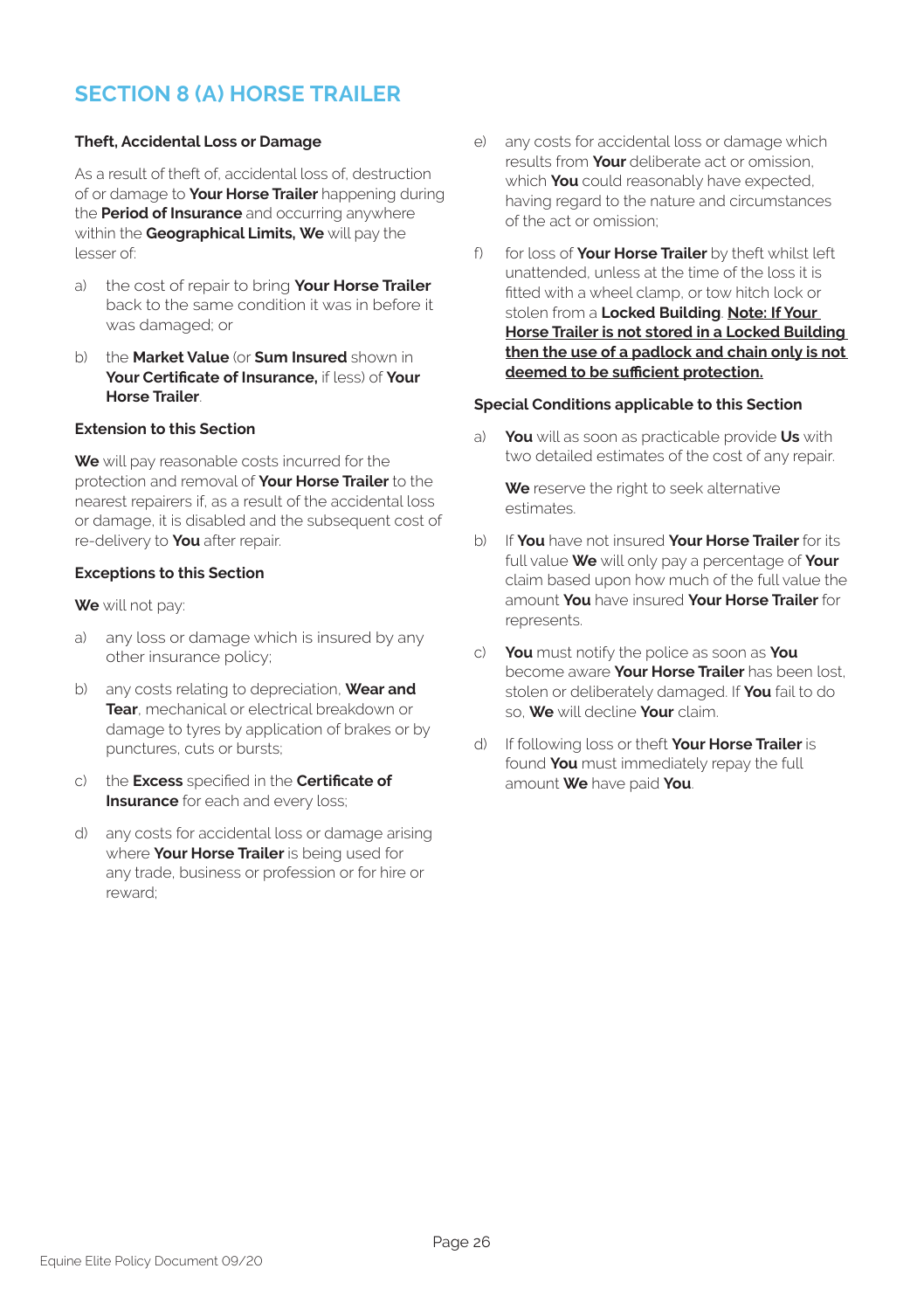### **SECTION 8 (B) HORSE TRAILER LIABILITY TO THIRD PARTIES**

**We** will indemnify **You** against the following in respect of any event where this Section applies arising from **Your** use or ownership of **Your Horse Trailer** in respect of all sums which **You** become legally liable to pay as compensation and claimants' costs and expenses which occur during the **Period of Insurance,** occurring anywhere within the **Geographical Limits** and which are caused by or through **Your Horse Trailer** arising from:

- a) Public Liability arising from
	- i) Bodily **Injury** to or illness or disease of any persons except:
		- A) arising out of and in the course of employment by **You** under a contract of service or apprenticeship;
		- B) any member of **Your** family;
		- C) any person acting as **Your** agent.
	- ii) Loss of or physical damage to physical property not belonging to **You** or in **Your**  charge or under **Your** control or under the control of any member of **Your** family or any person acting as **Your** agent.
- b) all legal costs and expenses incurred, with **Our**  written consent, for a claim against **You**;
- c) the payment of the solicitor's fees incurred, with **Our** written consent, for representing **You** at proceedings in any Court.
- **We** will also cover:
- a) in the event of **Your** death, **Your** personal representative;
- b) any person using **Your Horse Trailer** on **Your**  order or with **Your** permission; in respect of legal liability incurred by **You** as stated above.

#### **The Amount of Indemnity**

Irrespective of:

- 1. the number of parties and/or entities entitled to indemnity;
- 2. the number of claimants;

the total amount payable, including damages and costs, **We** will pay under this Section including any Extensions in respect of any one event, or all events of a series consequent of one original cause shall not exceed the amount specified in the **Certificate of Insurance**.

#### **Exceptions to this Section**

This Policy shall not apply to liability in respect of:

- a) the carrying on of any trade, business or profession or use of **Your Horse Trailer** for hire or reward;
- b) any event which results from **Your** deliberate act or omission, which **You** could have reasonably expected, knowing the nature and circumstances of the act or omission;
- c) any event caused directly or indirectly by or through any motor vehicle which the **Horse Trailer** is drawn by or to which it is attached;
- d) bodily injury, loss or damage which is the subject of any statutory or compulsory insurance requirement;
- e) pollution or contamination other than that caused by a sudden identifiable, unintended and unexpected incident, which takes place in its entirety at a specific time and place during the **Period of Insurance**. All pollution or contamination which arises out of one incident shall be deemed to have occurred at the time the incident takes place. **Our** liability, for all damage, payable in respect of all pollution or contamination, which occurred during the **Period of Insurance** will not exceed the limit of liability in the aggregate.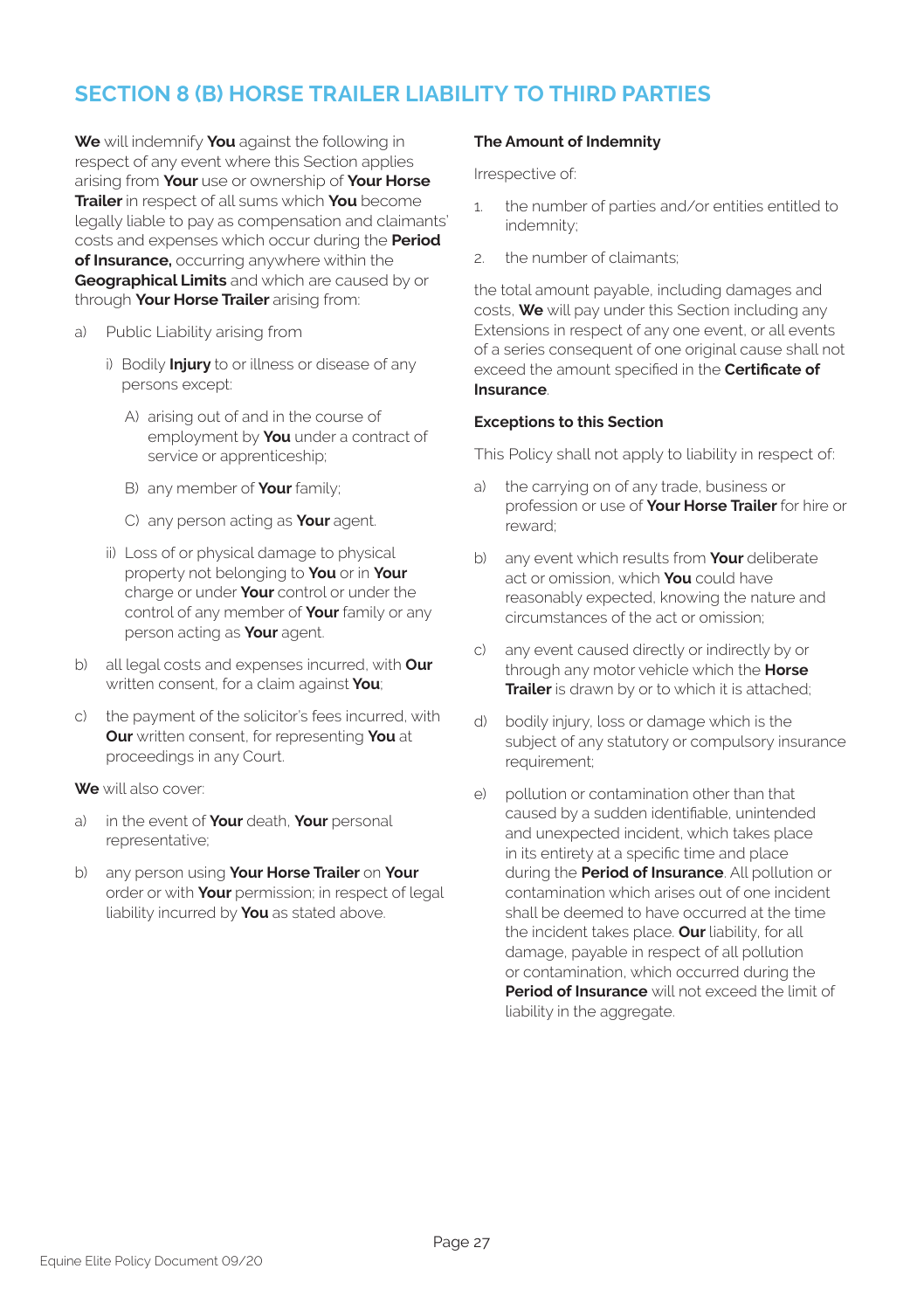For the purpose of this exclusion, pollution or contamination means:

- i) all pollution or contamination of buildings or other structures, or, of water, land or the atmosphere; and
- ii) all loss, damage or injury directly or indirectly caused by such pollution or contamination.

#### **Special Conditions applicable to this Section**

- a) **We** will only provide indemnity under this Section when **You** have selected and paid the **Premium** for Section 6 Liability and Section 8 (A) Horse Trailer of this Policy.
- b) In respect of a claim/s arising from any event to which this Section applies, **We** may pay **You**
	- i) the maximum sum payable under this Section, after deduction of any amount of the claim already paid; or
	- ii) such lesser sum for which the claim or claims can be settled.

After such payment, **We** shall not be under any further liability in respect of the event giving rise to the settled claims.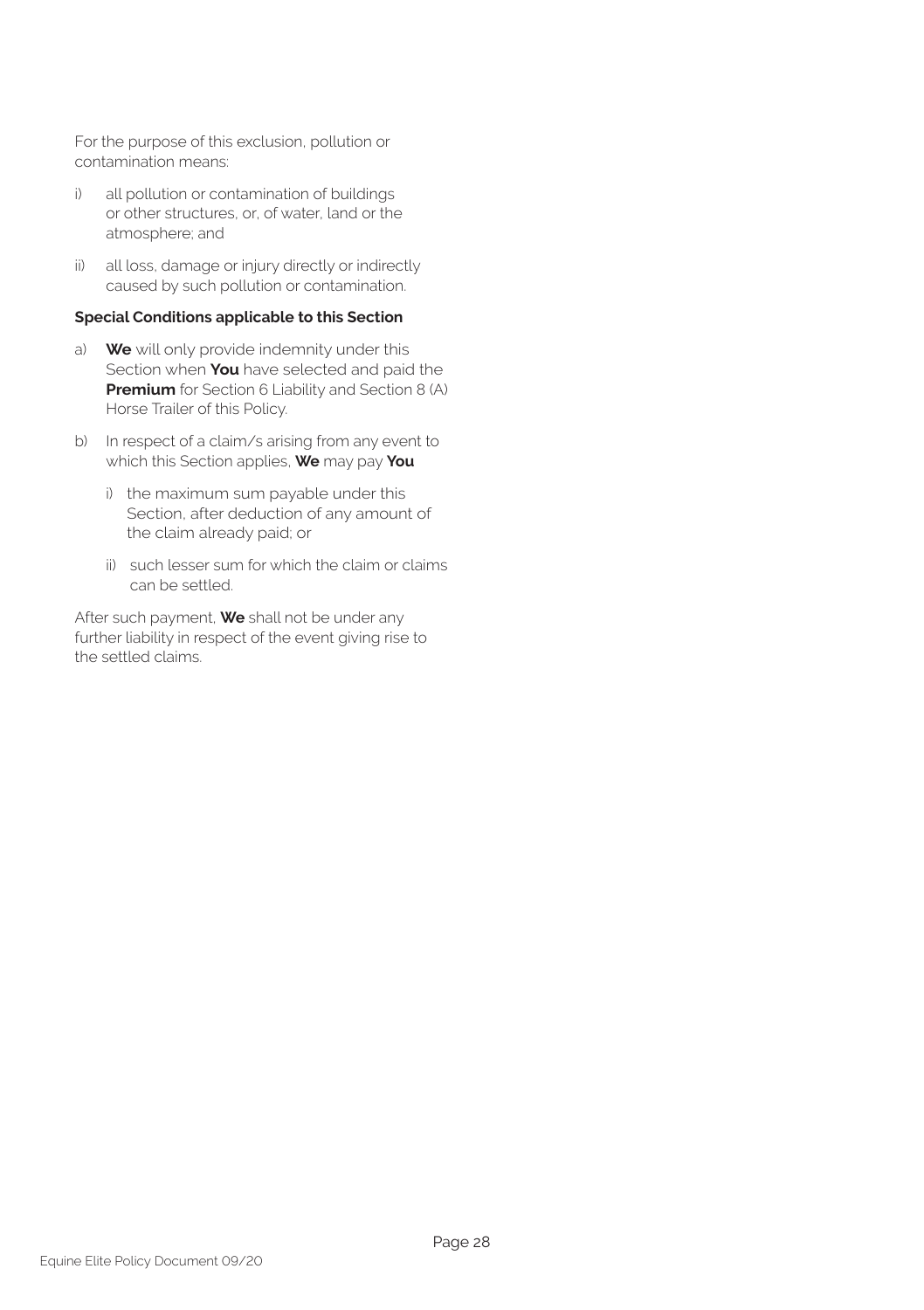### **SECTION 9 (A) HORSE DRAWN VEHICLES**

#### **Theft, Accidental Loss or Damage**

As a result of theft of, accidental loss of, destruction of or damage to **Your Horse Drawn Vehicle**  happening during the **Period of Insurance** and occurring anywhere within the **Geographical Limits, We** will pay the lesser of:

- a) the cost of repair to bring **Your Horse Drawn Vehicle** back to the same condition it was in before it was damaged; or
- b) the **Market Value** (or **Sum Insured** as shown in the **Certificate of Insurance** if less) of **Your Horse Drawn Vehicle**.

#### **Extension to this Section**

**We** will pay the reasonable costs incurred for the protection and removal of **Your Horse Drawn Vehicle**  to the nearest repairers if, as a result of the accidental loss or damage it is disabled and the subsequent cost of re-delivery to **You** after repair.

#### **Exceptions to this Section**

**We** will not pay:

- a) any loss or damage which is insured by any other insurance policy;
- b) any costs relating to depreciation, **Wear and Tear**, mechanical or electrical breakdown or damage to tyres by application of brakes or by punctures, cuts or bursts;
- c) the **Excess** specified in the **Certificate of Insurance** for each and every loss;
- d) any costs for accidental loss or damage arising where **Your Horse Drawn Vehicle** is being used for any trade, business or profession or for hire or reward or racing;
- e) any costs for accidental loss or damage which results from **Your** deliberate act or omission, which **You** could reasonably have expected, having regard to the nature and circumstances of the act or omission;
- f) for loss of **Your Horse Drawn Vehicle** by theft whilst left unattended, unless at the time of the loss it was stolen from a **Locked Building**.

#### **Special Conditions applicable to this Section**

a) **You** will as soon as practicable provide **Us** with two detailed estimates of the cost of any repair.

**We** reserve the right to seek alternative estimates.

- b) If **You** have not insured **Your Horse Drawn Vehicle** for its full value **We** will only pay a percentage of **Your** claim based upon how much of the full value the amount **You** have insured **Your Horse Drawn Vehicle** for represents.
- c) **You** must notify the police as soon as **You**  become aware **Your Horse Drawn Vehicle** has been lost, stolen or deliberately damaged. If **You**  fail to do so, **We** will decline **Your** claim.
- d) If following loss or theft **Your Horse Drawn Vehicle** is found **You** must immediately repay the full amount **We** have paid **You**.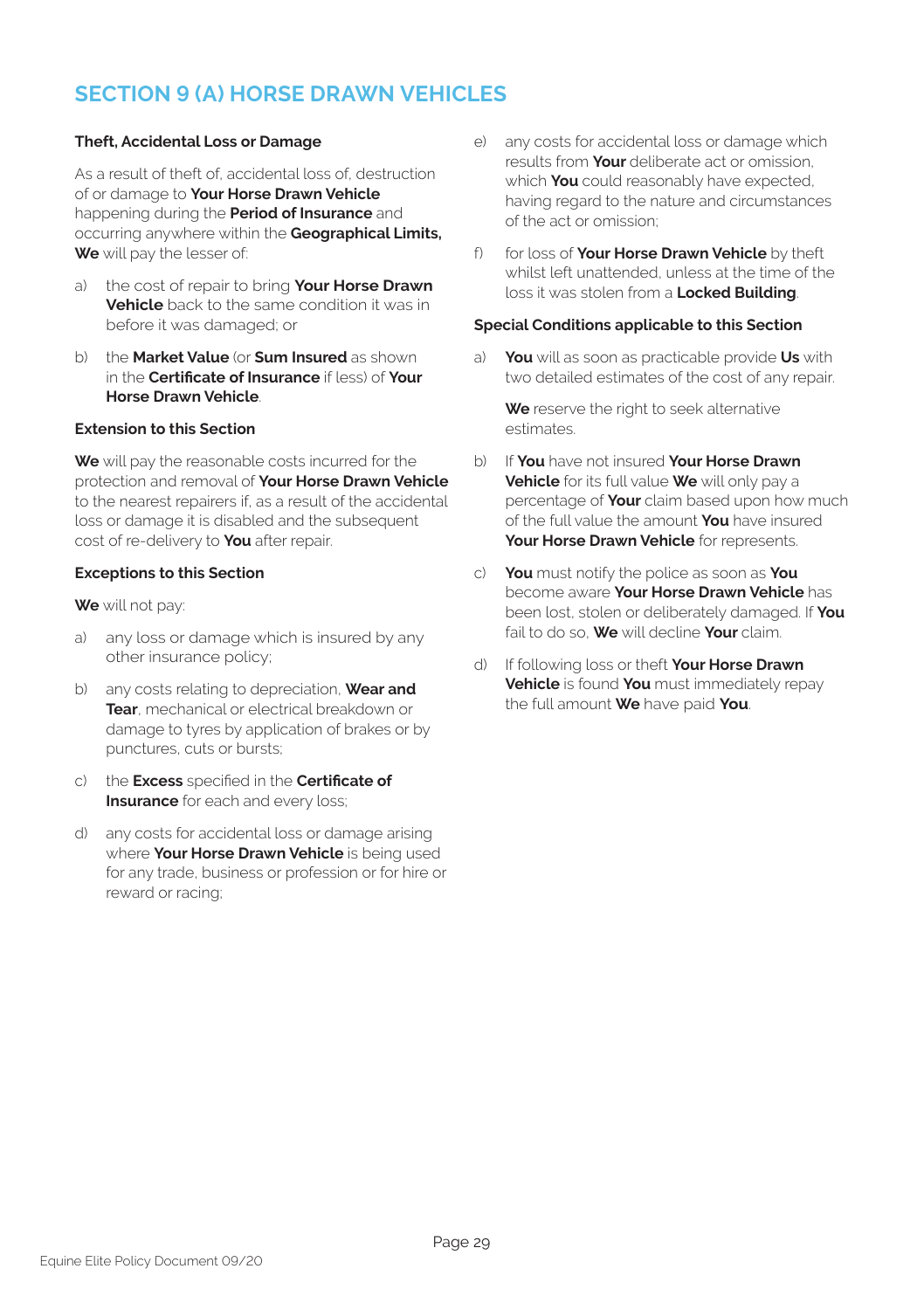### **SECTION 9 (B) HORSE DRAWN VEHICLES LIABILITY TO THIRD PARTIES**

**We** will indemnify **You** against the following, in respect of any event where this Section applies arising from **Your** use or ownership of **Your Horse Drawn Vehicle** in respect of all sums which **You**  become legally liable to pay as compensation and claimants' costs and expenses which occur during the **Period of Insurance,** occurring anywhere within the **Geographical Limits** and which are caused by or through **Your Horse Drawn Vehicle** arising from:

- a) Public Liability arising from
	- i) Bodily **Injury** to or illness or disease of any persons except:
		- A) arising out of and in the course of employment by **You** under a contract of service or apprenticeship;
		- B) any member of **Your** family;
		- C) any person acting as **Your** agent.
	- ii) Loss of or physical damage to physical property not belonging to **You** or in **Your**  charge or under **Your** control or under the control of any member of **Your** family or any person acting as **Your** agent.
- b) all legal costs and expenses incurred, with **Our**  written consent, for a claim against **You**;
- c) the payment of the solicitor's fees incurred, with **Our** written consent, for representing **You** at proceedings in any Court.
- **We** will also cover:
- a) in the event of **Your** death, **Your** personal representative;
- b) any person using **Your Horse Drawn Vehicle** on **Your** order or with **Your** permission; in respect of legal liability incurred by **You** as stated above.

#### **The Amount of Indemnity**

Irrespective of:

- 1. the number of parties and/or entities entitled to indemnity;
- 2. the number of claimants;

the total amount payable, including damages and costs, **We** will pay under this Section including any Extensions in respect of any one event, or all events of a series consequent of one original cause shall not exceed the amount specified in the **Certificate of Insurance**.

#### **Exceptions to this Section**

This Policy shall not apply to liability in respect of:

- a) the carrying on of any trade, business or profession or use of **Your Horse Drawn Vehicle**  for hire, racing or reward;
- b) any event which results from **Your** deliberate act or omission, which **You** could have reasonably expected, knowing the nature and circumstances of the act or omission;
- c) bodily injury, loss or damage which is the subject of any statutory or compulsory insurance requirement;
- d) pollution or contamination other than that caused by a sudden identifiable, unintended and unexpected incident, which takes place in its entirety at a specific time and place during the **Period of Insurance**. All pollution or contamination which arises out of one incident shall be deemed to have occurred at the time the incident takes place. **Our** liability, for all damage, payable in respect of all pollution or contamination, which occurred during the **Period of Insurance** will not exceed the limit of liability in the aggregate. For the purpose of this Exception, pollution or contamination means:
	- i) all pollution or contamination of buildings or other structures, or, of water, land or the atmosphere; and
	- ii) all loss, damage or injury directly or indirectly caused by such pollution or contamination.

#### **Special Conditions applicable to this Section**

- a) **We** will only provide indemnity under this Section when **You** have selected and paid the **Premium** for Section 6 Liability and Section 9 (A) Horse Drawn Vehicles of this Policy.
- b) In respect of a claim/s arising from any event to which this Section applies, **We** may pay **You**
	- i) the maximum sum payable under this Section, after deduction of any amount of the claim already paid; or
	- ii) such lesser sum for which the claim or claims can be settled.

After such payment, **We** shall not be under any further liability in respect of the event giving rise to the settled claims.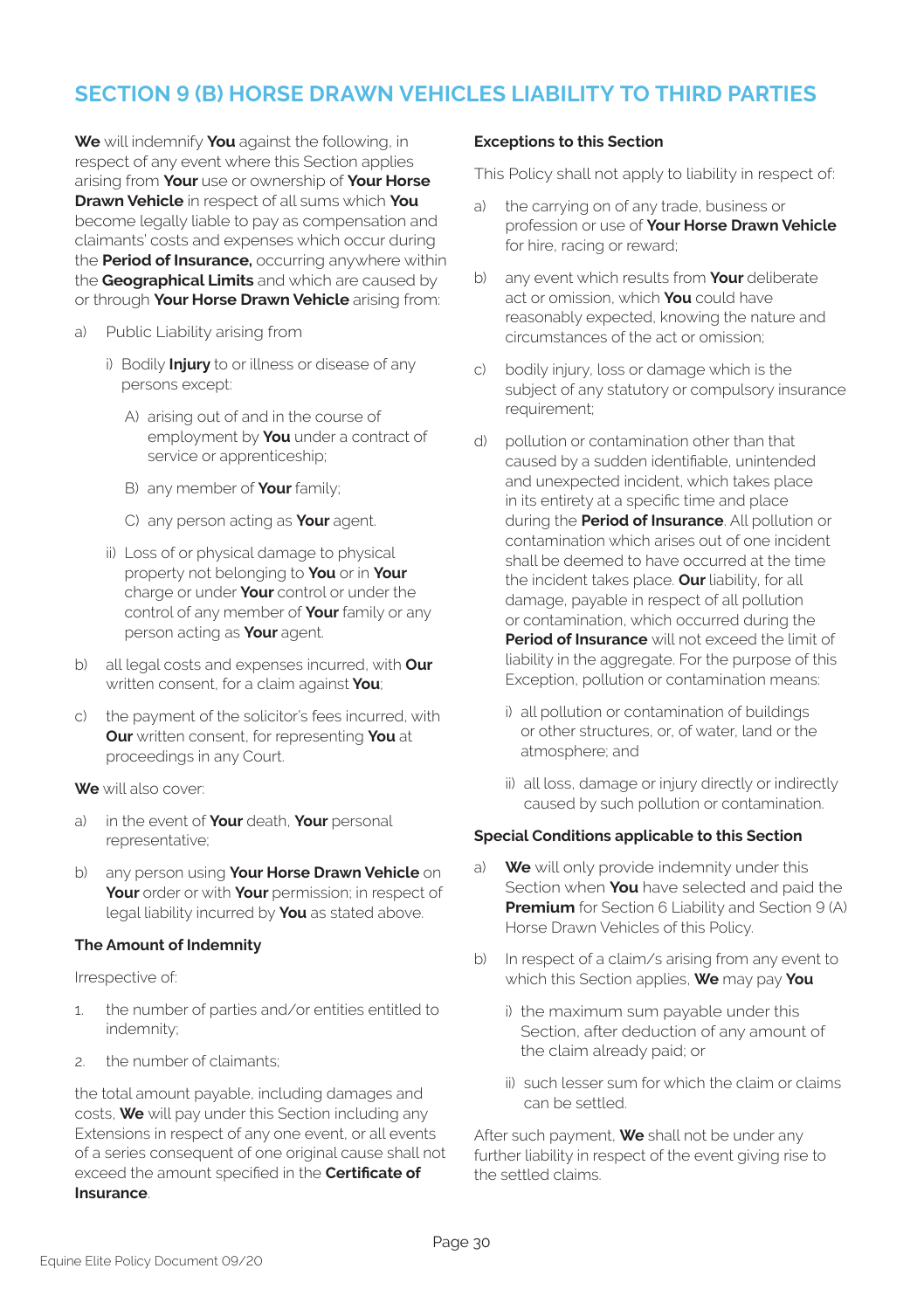### **SECTION 10 RESCUE FEES**

**We** will pay the reasonable costs incurred by **You** arising from the attempted rescue or recovery of **Your Horse** by a fire and rescue service during the **Period of Insurance** and occurring anywhere within the **Geographical Limits** up to the **Sum Insured** specified in the **Certificate of Insurance**.

#### **Special Conditions applicable to this Section**

- a) Within twelve (12) months of the attempted rescue or recovery being performed, **You** must, at **Your** own expense, provide **Us** with:
	- i) a written letter from the fire and rescue service confirming the date, details of the attempted rescue or recovery and description of **Your Horse's** identification; and
	- ii) copies of the itemised invoice/receipt showing the date and fee amount for which **Your** claim is made.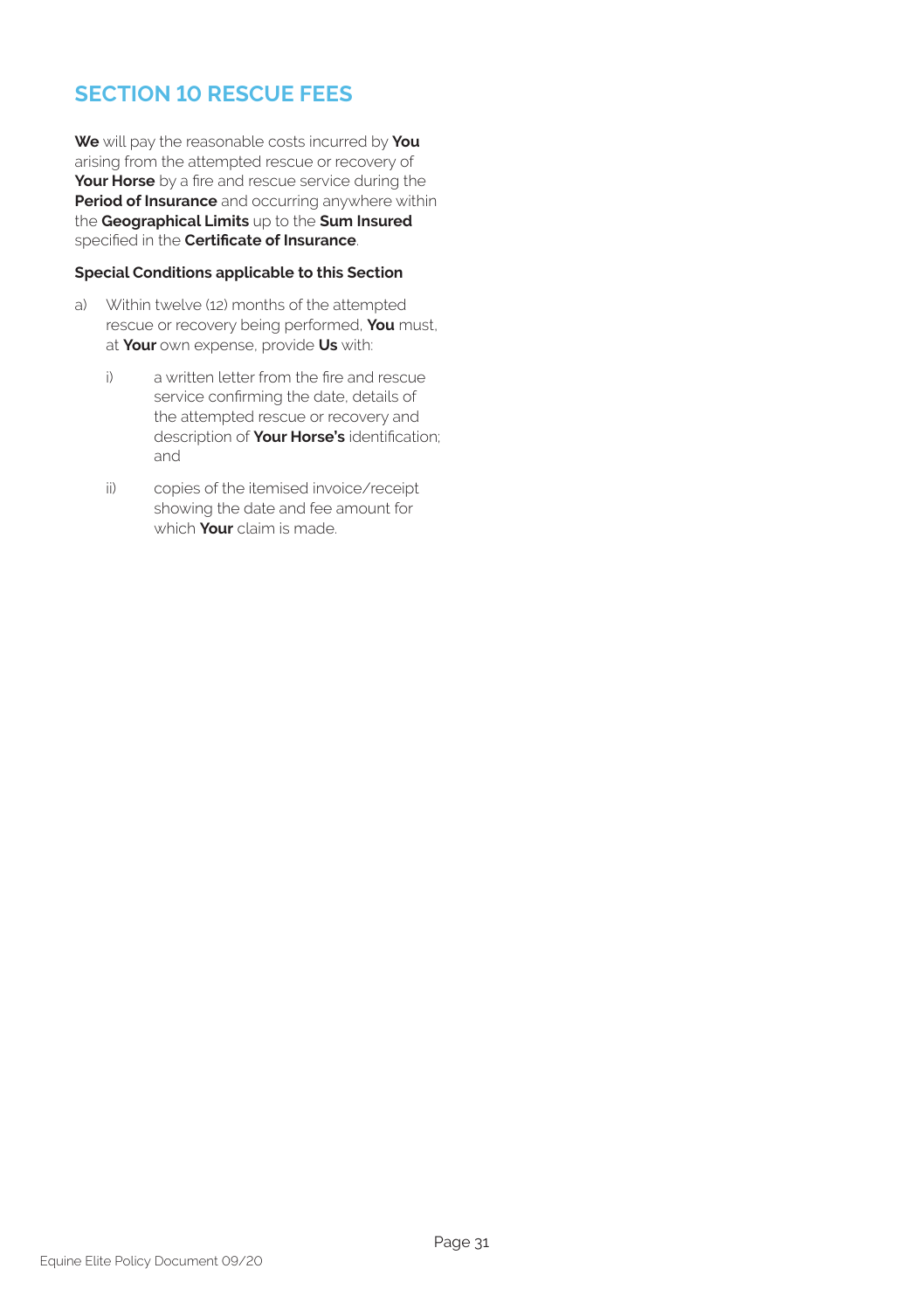### **SECTION 11 (A) DISPOSAL FEES**

Where a claim has been accepted under Sections 1 (A) Death of the Horse - Standard or 1 (B) Death of the Horse – Veteran Plan of the Policy **We** will reimburse costs incurred in connection with disposal fees and **Humane Destruction** charges up to the amount stated in the **Certificate of Insurance**.

#### **Exception to this Section**

**We** will not pay any claim under this Section which is not substantiated by receipts showing the costs involved.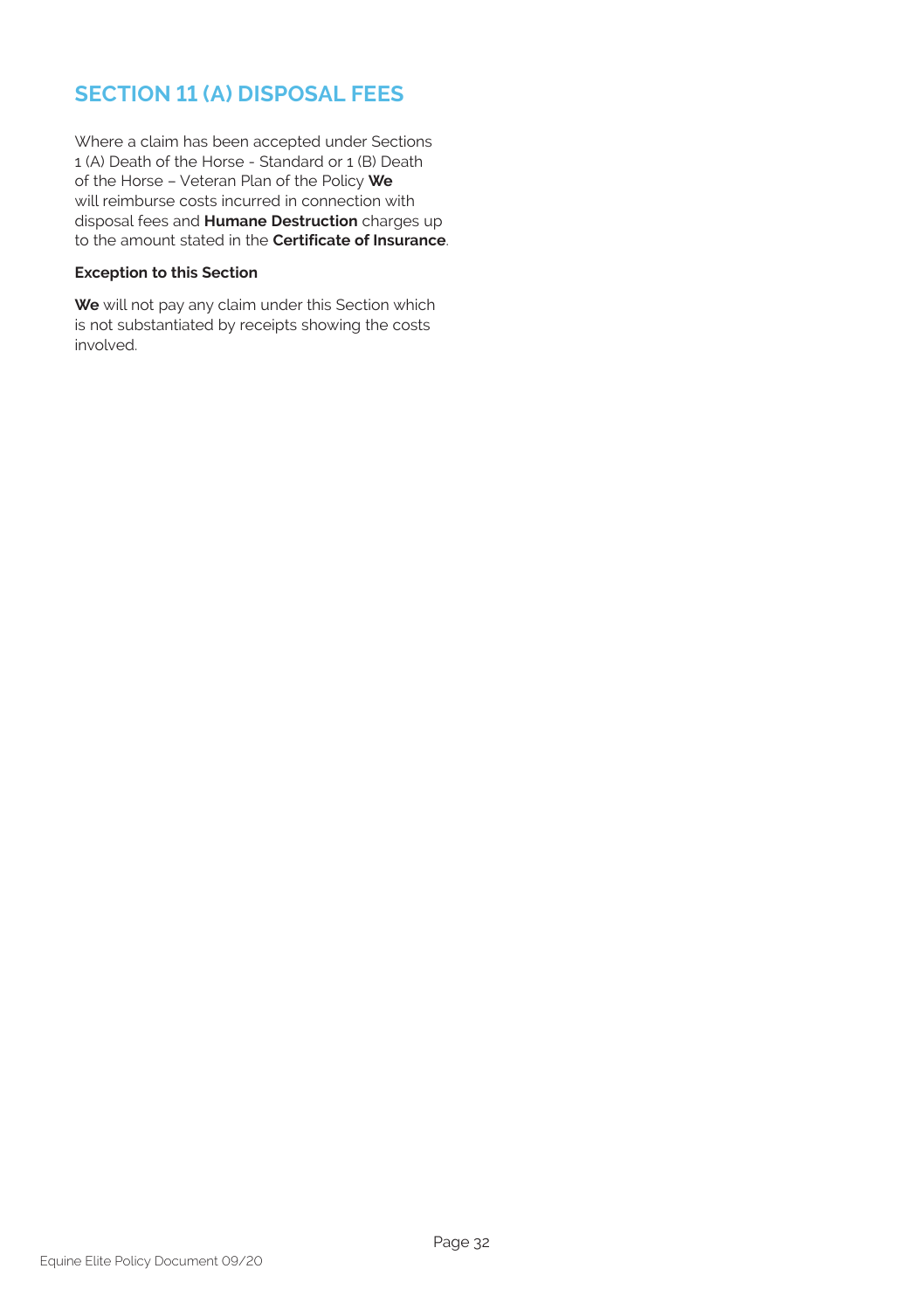### **SECTION 11 (B) FAREWELL COVER - VETERAN PLAN**

Where a claim has not been accepted under Section 1 (B) Death of the Horse – Veteran Plan of the Policy **We** will pay up to a maximum of GBP50 to reimburse costs incurred in connection with the disposal of **Your Horse's** body arising from death or **Humane Destruction** occurring during the **Period of Insurance** occurring anywhere within the **Geographical Limits**.

#### **Special Conditions applicable to this Section**

- a) Within twelve (12) months of the death or **Humane Destruction** of **Your Horse You** must at **Your** own expense, provide **Us** with:
	- i) a report signed by the attending **Veterinary Surgeon** describing the circumstances surrounding the death or **Humane Destruction** and **Your Horse's** condition and identification; and
	- ii) copies of the itemised invoice/receipt showing the date and fee amount for which **Your** claim is made.

#### **Exceptions to this Section**

**We** will not pay:

- a) any costs relating to **Humane Destruction;**.
- b) any claim until **We** receive (a) **Your Horse's** passport or any other evidence of legal ownership that **We** require, and (b), where the **Horse** is on loan to **You,** a copy of the loan agreement;
- c) loss which results from any **Pre-Existing Condition**.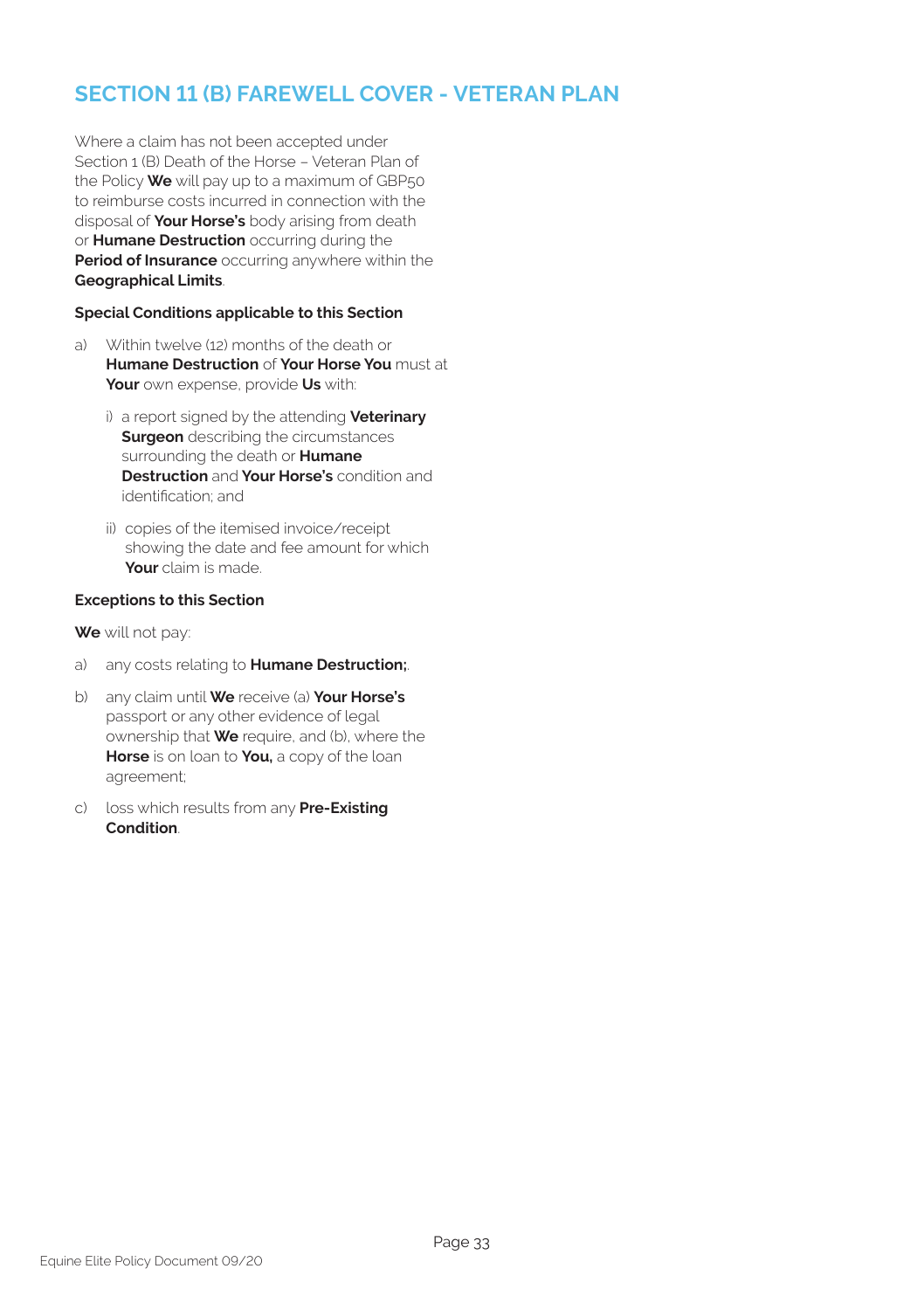### **COMPLAINTS NOTICE**

Convex Insurance UK Limited - Complaints Handling Policy

**Our** aim is to provide **You** with the best possible service at all times. If **You** feel that we have fallen short of that or made a mistake, then **We** want **You** to let **Us** know. **We** will take **Your** complaint seriously and do **Our** best to investigate and resolve it as quickly as possible. **We** have established the following complaints handling procedure to ensure that this happens.

#### **Step 1**

Tell **Us** about it. There are different ways **You** can do that.

• **You** can complain in writing or verbally to:

Convex Insurance UK Limited 52 Lime Street London EC3M 7AE Tel: 020 38997 1153 Email: hello@convexin.com

• Contact the Chief Compliance Officer, Lorraine Mullins:

lorraine@convexin.com Tel: +44 (0)7919 603210 Convex Insurance UK Limited 52-54 Lime Street London EC3M 7AG United Kingdom

**We** will acknowledge **Your** complaint promptly and **We** will let **You** know who will be handling **Your**  complaint and provide **You** with their contact details.

#### **Step 2**

**We** aim to resolve **Your** complaint as soon as possible. If it is complicated or **We** need to investigate the circumstances further then **We** may not be able to resolve it straight away and it may take longer depending on its complexity. **We** aim to get **You** a final response within eight (8) weeks of receiving **Your** complaint. If **We** cannot do so then **We** will tell **You** why it is taking more time and let **You** know what **We** are doing and how long **We** expect it will take to resolve.

#### **Step 3**

If **You** are not happy with **Our** response or actions and feel that the matter has not been resolved to **Your** satisfaction, then there are two options to take it further.

**You** may be eligible to refer **Your** complaint to the Financial Ombudsman Service, the "FOS". Please note that there are time limits within which **You** must contact the FOS.

The Financial Ombudsman Service Exchange Tower London E14 9SR

Email: complaint.info@financial-ombudsman.org.uk Website: www.financial-ombudsman.org.uk

Alternatively, you may contact Paul Brand, CEO of Convex Insurance UK Limited. Email: paul@convexin.com

#### **Our commitment**

All complaints are reported to and overseen by the Chief Compliance Officer. If **We** get a complaint or have done something wrong or failed to do something well, **We** will do **Our** best to put it right and to learn from it by root cause analysis. **We** will make sure that **We** investigate and establish what went wrong and why. **We** will then work out what **We** need to do to prevent that happening in the future and also consider whether any other customers could have been affected. Irrespective of whether **We** have had complaints **We** will report regularly on complaints and root cause analysis and remediation in **Our** management information to the executive management committees and to the Board of Convex Insurance UK Limited.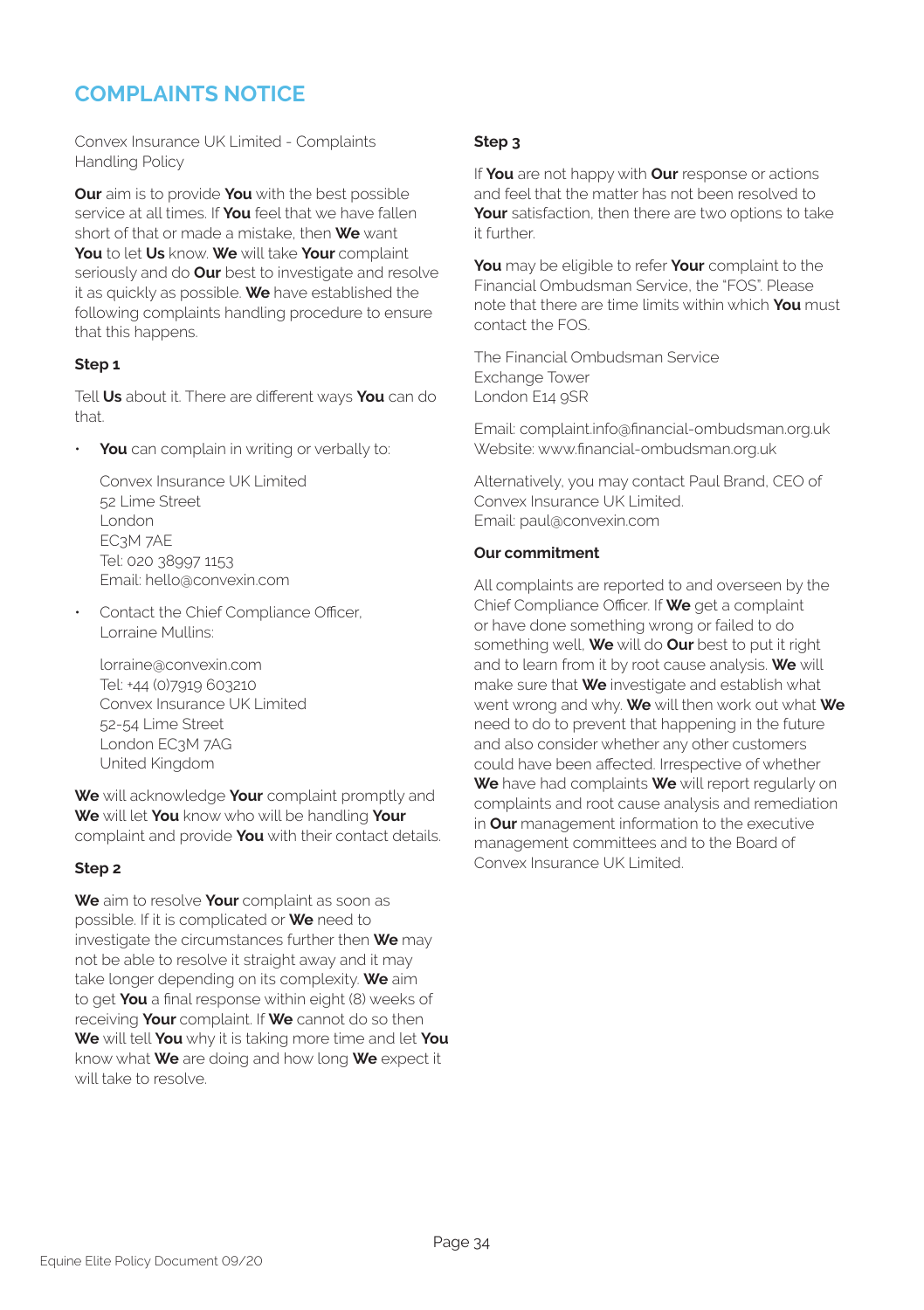### **FINANCIAL SERVICES COMPENSATION SCHEME**

**We** are covered by the Financial Services Compensation Scheme (FSCS). **You** may be entitled to compensation from the scheme if **We** cannot meet **Our** obligations. This depends on the type of business and the circumstances of the claim. Further information about compensation scheme arrangements is available from the FSCS.

Financial Services Compensation Scheme PO Box 300 **Mitcheldean** GL17 1DY

Tel: 020 7741 4100, 0800 678 1100

Fax: 020 7741 4101

Website: www.fscs.org.uk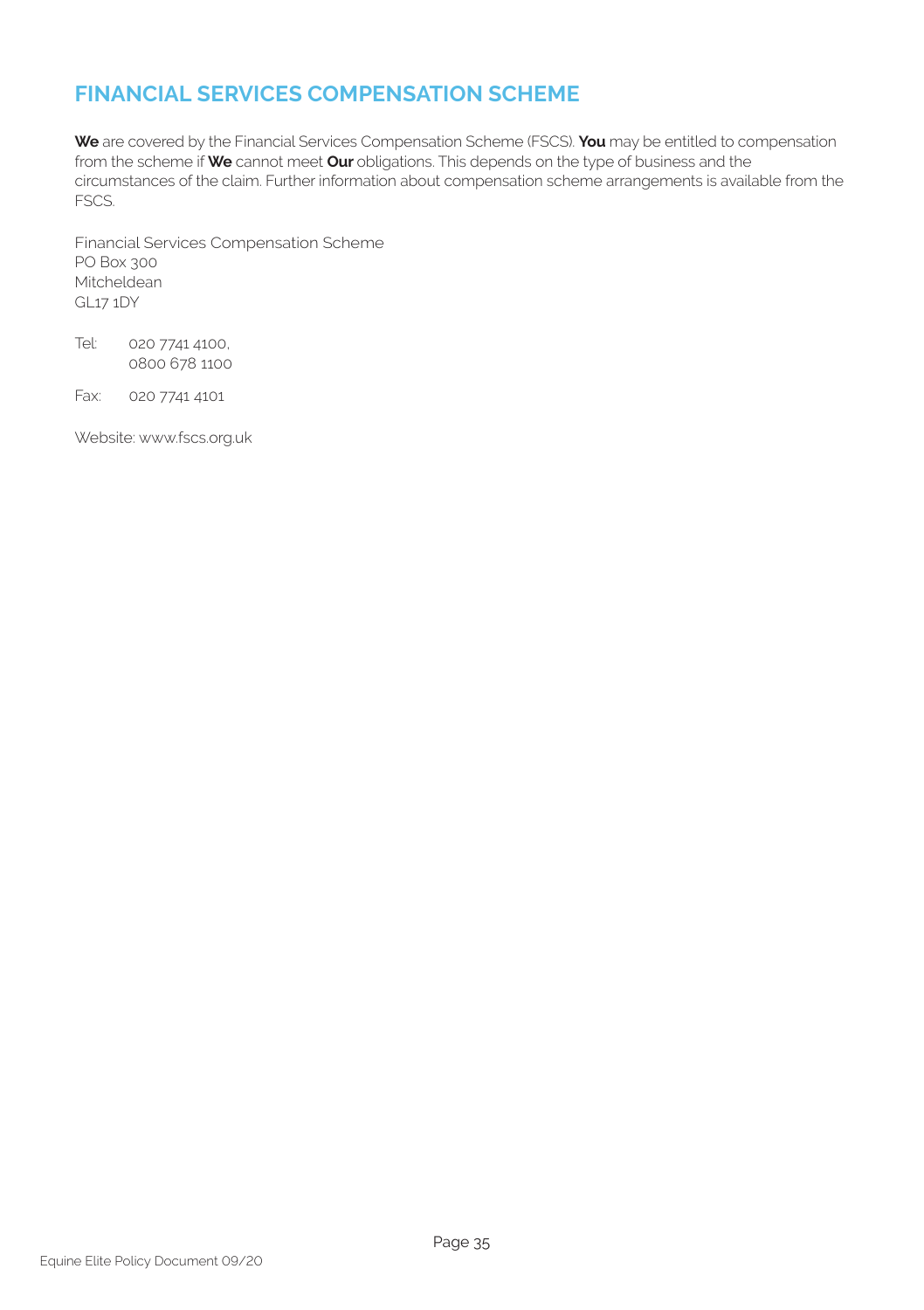### **FAIR PROCESSING NOTICE – CONVEX INSURANCE UK LIMITED**

This Privacy Notice describes how Convex Insurance UK Limited (together, "we", "us" or the "Insurer") collect and use the personal information of insureds, claimants and other parties ("you") when we are providing our insurance and reinsurance services.

The information provided to the insurer, together with medical and any other information obtained from you or from other parties about you in connection with this policy. will be used by the Insurer for the purposes of determining your application, the operation of insurance (which includes the process of underwriting, administration, claims management. analytics relevant to insurance, rehabilitation and customer concerns handling) and fraud prevention and detection. We may be required by law to collect certain personal information about you, or as a consequence of any contractual relationship we have with you. Failure to provide this information may prevent or delay the fulfilment of these obligations.

Information will be shared by the Insurer for these purposes with group companies and third party insurers, reinsurers, insurance intermediaries and service providers. Such parties may become data controllers in respect of your personal information. Because we operate as part of a global business, we may transfer your personal information outside the European Economic Areas for these purposes.

You have certain rights regarding your personal information, subject to local law. These include the rights to request access, rectification, erasure, restriction, objection and receipt of your personal information in a usable electronic format and to transmit it to a third party (right to portability).

If you have questions or concerns regarding the way in which your personal information has been used, please contact: Lorraine.mullins@convexin.com

We are committed to working with you to obtain a fair resolution of any complaint or concern about privacy. if, however, you believe that we have not been able to assist with your complaint or concern, you have the right to make a complaint to the UK information Commissioner's Office.

For more information about how we process your personal information, please see our full privacy notice at: https://convexin.com/privacy-policy/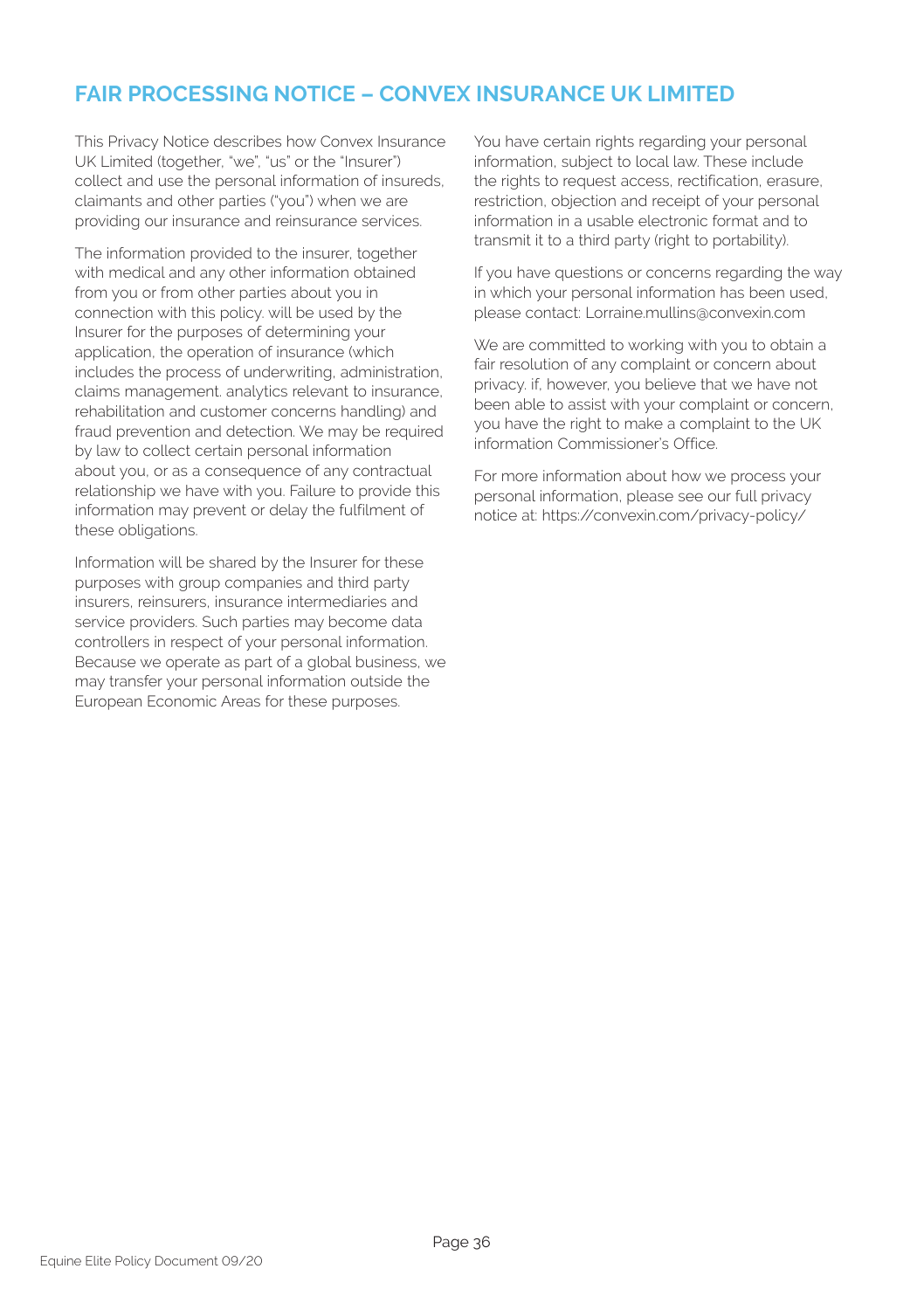### **SOUTH ESSEX INSURANCE BROKERS LIMITED'S DATA PRIVACY NOTICE**

**Your** privacy is important to us. We will process **Your**  personal data in accordance with data protection laws.

SEIB Insurance Brokers, a trading name of South Essex Insurance Brokers Limited ("we", "us" "our") is the data controller in respect of any personal data which **You** provide to us or which we hold about **You** and any personal data which is processed in connection with the services we provide to **You**.

Where **You** provide us with personal data about a person other than yourself (such as a dependant or named person under a policy), **You** must inform them that **You** are providing their personal data to us and will refer them to this notice.

To provide our insurance related services, we will collect and process **Your** personal data such as **Your**  name, contact details, financial information and any information which is relevant to the insurance policy we are providing. In order to provide **Your** insurance policy or when making a claim, we may also need to collect or process 'special categories of personal data' such as information relating to **Your** health or criminal convictions or information which is likely to reveal **Your** religious beliefs.

We process **Your** personal data for the purposes of offering and carrying out insurance related services to **You** or to an organisation or other persons which You represent. Your personal data is also used for business purposes such as fraud prevention, business management, systems development and carrying out statistical and strategic analysis.

Providing our services will involve sharing **Your**  personal data with, and obtaining information about **You** from, our group companies and third parties such as brokers, loss adjusters, credit reference agencies, fraud prevention agencies, our service providers and professional advisors or business partners and our regulators.

In some circumstances we may transfer **Your**  personal data to countries outside of the European Economic Area. We will put appropriate safeguards in place to ensure that **Your** personal data is protected.

We may market our services to **You** or provide **Your** personal data to our related companies or business partners for marketing purposes. **You** can opt out of marketing communications at any time by clicking on the link at the bottom of any email or by contacting us.

#### **Fraud Prevention**

We need to carry out fraud, and anti-money laundering checks, and this will involve sharing **Your** personal data (such as **Your** name, contact details and financial information) with credit reference and fraud prevention organisations such as the Claims and Underwriting Exchange. If **You** make a claim, we will share **Your** personal data (to the extent necessary) with other companies including other insurers and anti-fraud organisations to prevent fraud. For the purposes of deciding whether to accept and pay a claim or any part of it, we may appoint loss adjusters or external investigation services to act on our behalf.

If false or inaccurate information is provided and fraud is identified, **Your** personal data will be passed to fraud prevention agencies including Claims and Underwriting Exchange, and the Insurance Fraud Register, run by the Insurance Fraud Bureau. Law enforcement agencies may access and use this information.

Please note that when carrying out any fraud prevention activities, we may need to process **Your**  special categories of data such as criminal offence information and share it with fraud prevention agencies.

#### **Further Information**

For further information on how **Your** personal data is used and **Your** rights in relation to **Your** personal data please refer to our Privacy Policy at http://www. seib.co.uk/about-us/privacy-policy or contact our Data Protection Officer at South Essex House, North Road, South Ockendon, Essex RM15 5BE or on 01708 850000 or email dataprotection@seib.co.uk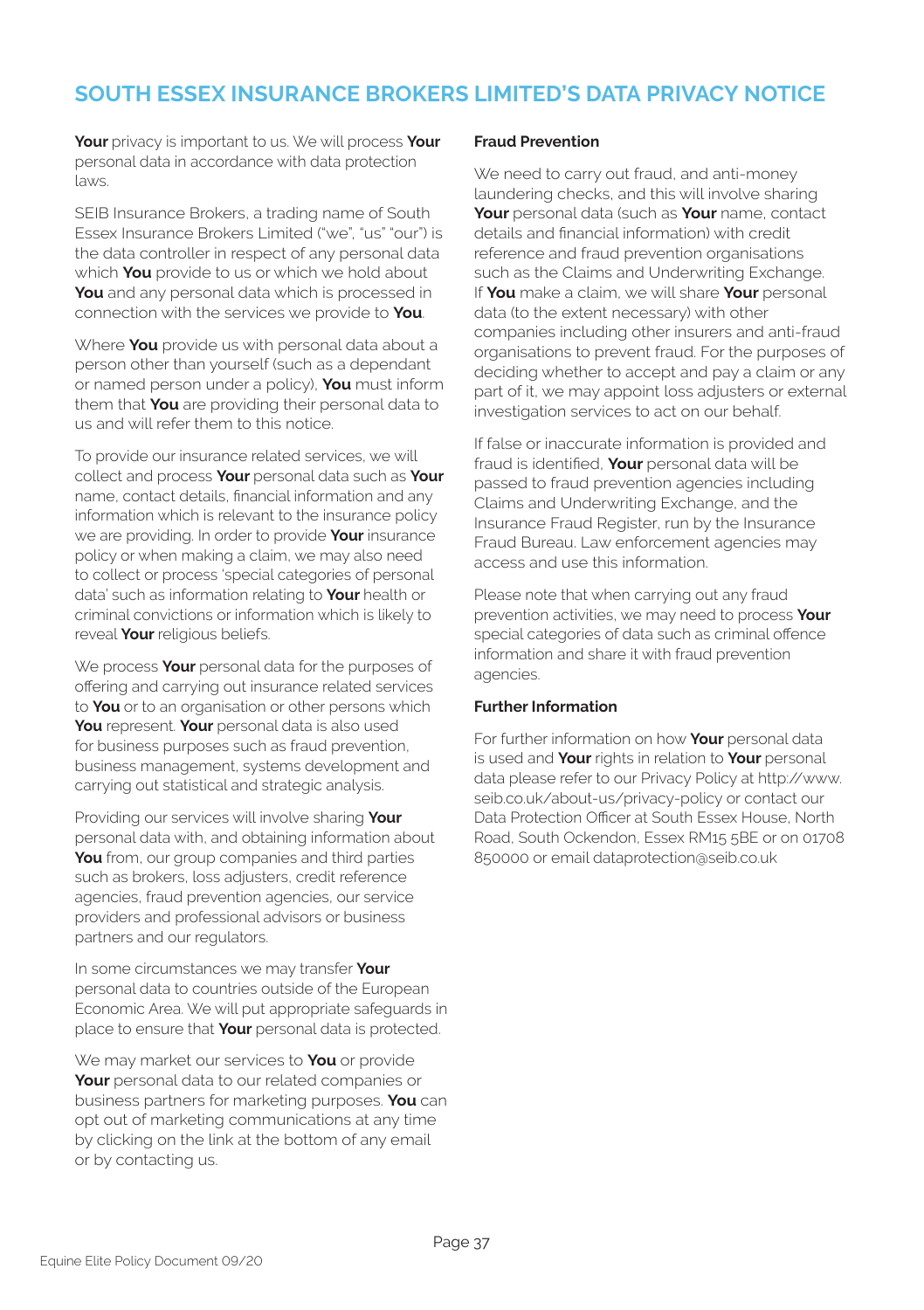### **NOTES**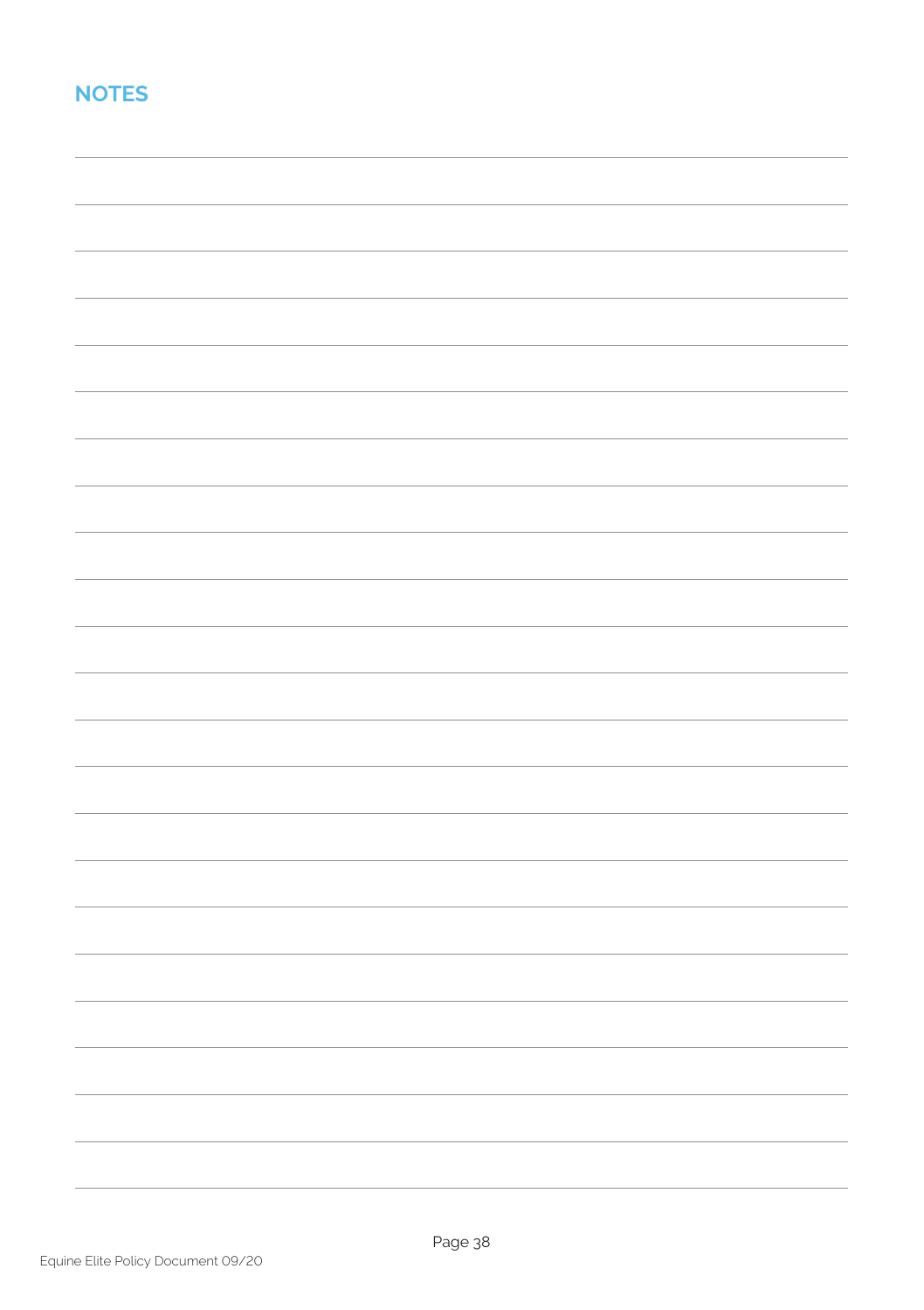### **NOTES**